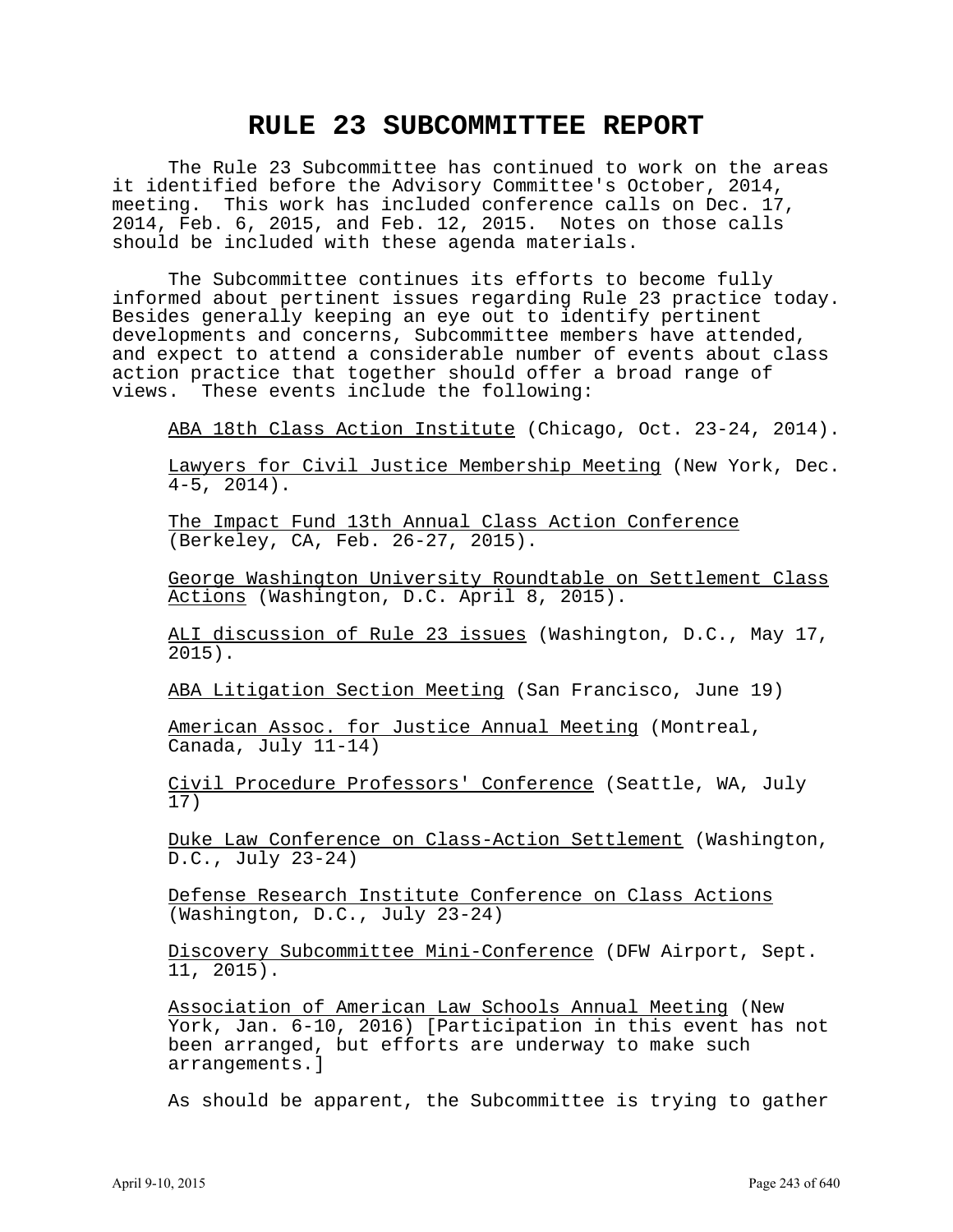information from many sources as it moves forward. Its present intention is to be in a position to present drafts for possible amendments to the full Committee at its Fall 2015 meeting. If that proves possible, it may be that a preliminary discussion of those amendment ideas can be had with the Standing Committee during its January, 2016, meeting, and a final review of amendment proposals at the Advisory Committee's Spring, 2016, meeting. That schedule would permit submission of proposed preliminary drafts to the Standing Committee at its meeting in May or June of 2016, with a recommended August, 2016, date for publication for public comment. If that occurred, rule changes could go into effect as soon as Dec. 1, 2018. But it is by no means clear that this will prove to be a realistic schedule.

For the present, the key point is that **there is no assurance that the Subcommittee will ultimately recommend any amendments. In addition, although it has identified issues that presently seem to warrant serious examination, it has not closed the door on other issues. Instead, it remains open to suggestions about other issues that might justify considering a rule change, as well as suggestions that the issues it has identified are not important or are not likely to be solved by a rule change. Even if the Subcommittee does eventually recommend that the full Committee consider changes to Rule 23, the recommendations may differ from the ideas explored in this memorandum.**

The purpose of this memorandum, therefore, is to share with the full Committee the content and fruit of the Subcommittee's recent discussions. The hope is that the discussion at the full Committee meeting will illuminate the various ideas generated so far, and also call attention to additional topics that seem to justify examination by the Subcommittee.

The time has come for moving beyond purely topical discussion, however. In order to make the discussion more concrete, this memorandum presents conceptual sketches of some possible amendments, sometimes accompanied with possible Committee Note language that can provide an idea of what a Note might actually say if rule changes along the lines presented were proposed. **These conceptual sketches are not intended as initial drafts of actual rule change proposals, and should not be taken as such. By the time the Subcommittee convenes its miniconference in September, 2015, it may be in a position to offer preliminary ideas about such drafts. But as the array of questions in this memorandum attests, it has not reached that point yet.**

The Subcommittee's work has been greatly assisted by review of the ALI Principles of Aggregate Litigation. Those Principles embody a careful study of some of the issues covered in this memorandum, and occasionally provide a starting point in analysis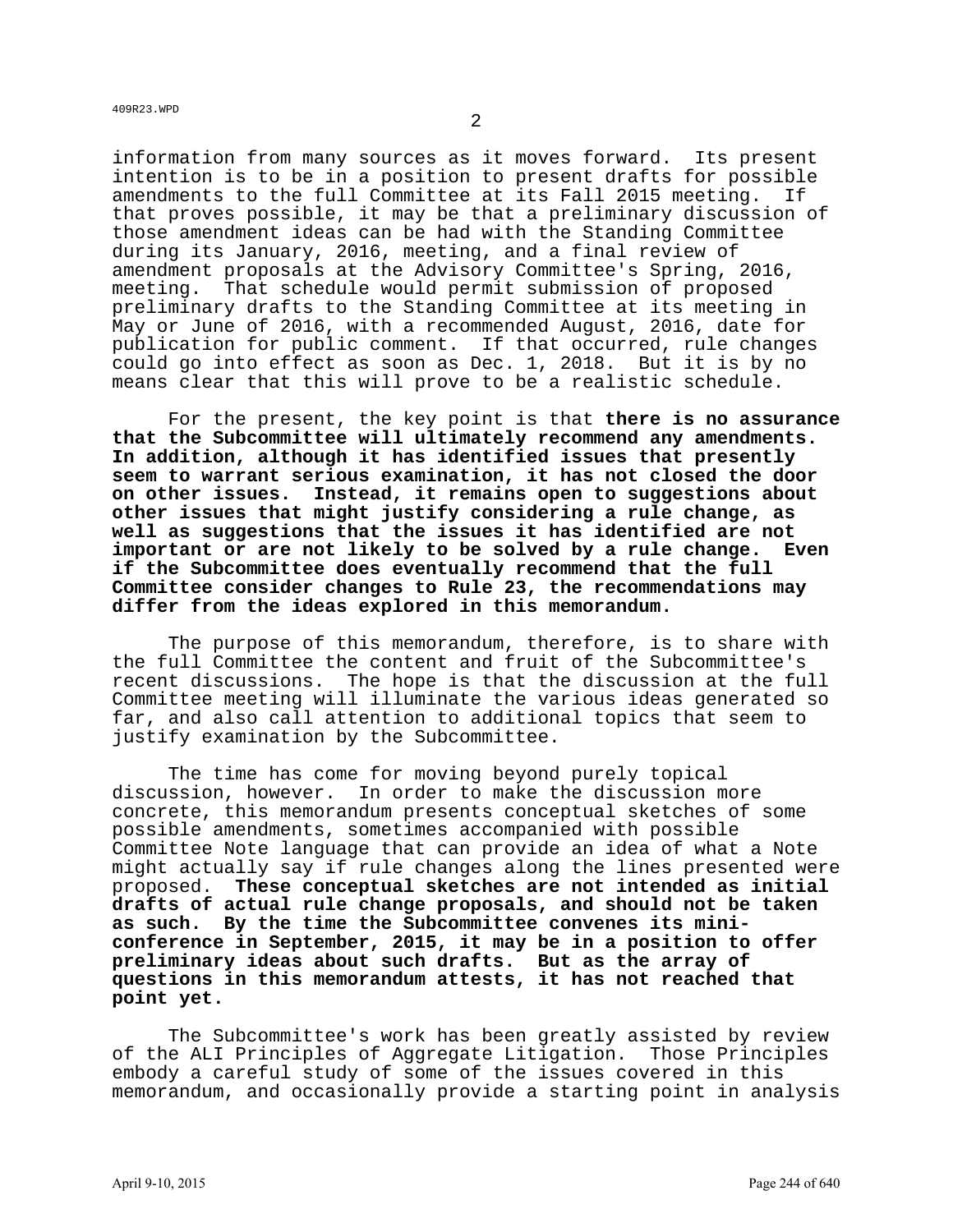of those issues, and in drafting possible rule provisions to address them.

The topics covered in this memorandum are:

- (1) Settlement Approval Criteria
- (2) Settlement Class Certification
- (3) Cy Pres Treatment
- (4) Dealing With Objectors
- (5) Rule 68 Offers and Mootness
- (6) Issue Classes
- (7) Notice
- Appendix I: Settlement Review Factors -- 2000 Draft Note
- Appendix II: Prevailing Class Action Settlement Approval Factors Circuit-By-Circuit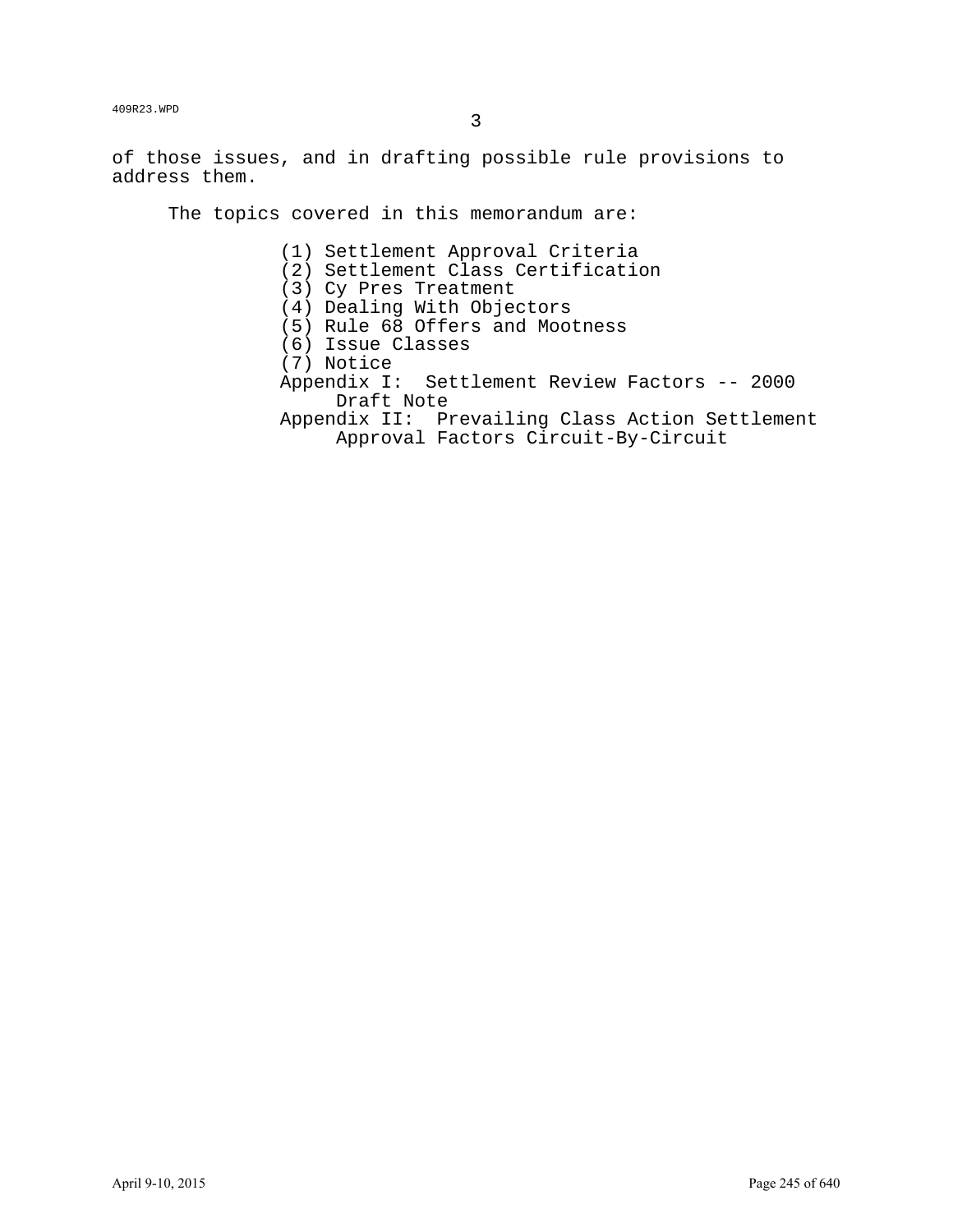#### **(1) Settlement Approval Criteria**

In 2003, Rule 23(e) was amended to expand its treatment of judicial review of proposed class-action settlements. To a considerable extent, those amendments built on existing case law on settlement approval. As amended in 1966, Rule 23(e) required court approval for settlement, compromise, or voluntary dismissal of a class action, but it provided essentially no direction about what the court was to do in reviewing a proposed settlement.

Left to implement the rule's requirement of court approval of settlement, the courts developed criteria. To a significant extent, that case law development occurred during the first two decades after Rule 23 was revised in 1966. It produced somewhat similar, but divergent, lists of factors to be employed in different circuits. The Subcommittee has compiled a list of the factors used in the various circuits that is attached as an Appendix to this memorandum.

Several points emerge from the lists of factors. One is that, although they are similar, they are not the same. Thus, lawyers in different circuits, even when dealing with nationwide class actions, would need to attend to the particular list employed in the particular circuit. A second point is that at least some of the factors that some courts adopted in the 1970s seem not to be very pertinent to contemporary class action practice. Yet they command obeisance in the circuits that employ them even though they probably do not facilitate the court's effort to decide whether to approve a proposed settlement. A third point is that there are other matters, not included in the courts' 1970s-era lists, that contemporary experience suggests should matter in assessing settlements.

The ALI Aggregate Litigation Principles proposed a different approach, which is partly reflected in the conceptual discussion draft below. The ALI explanation for its approach was as follows:

The current case law on the criteria for evaluating settlements is in disarray. Courts articulate a wide range of factors to consider, but rarely discuss the significance to be given to each factor, let alone why a particular factor is probative. Factors mentioned in the cases include, among others [there follows a list of about 17 factors].

 $\overline{1}$  From 1966 to 2003, Rule 23(e) said, in toto: "A class action shall not be dismissed or compromised without the approval of the court, and notice of the proposed dismissal shall be given to all members of the class in such manner as the court directs."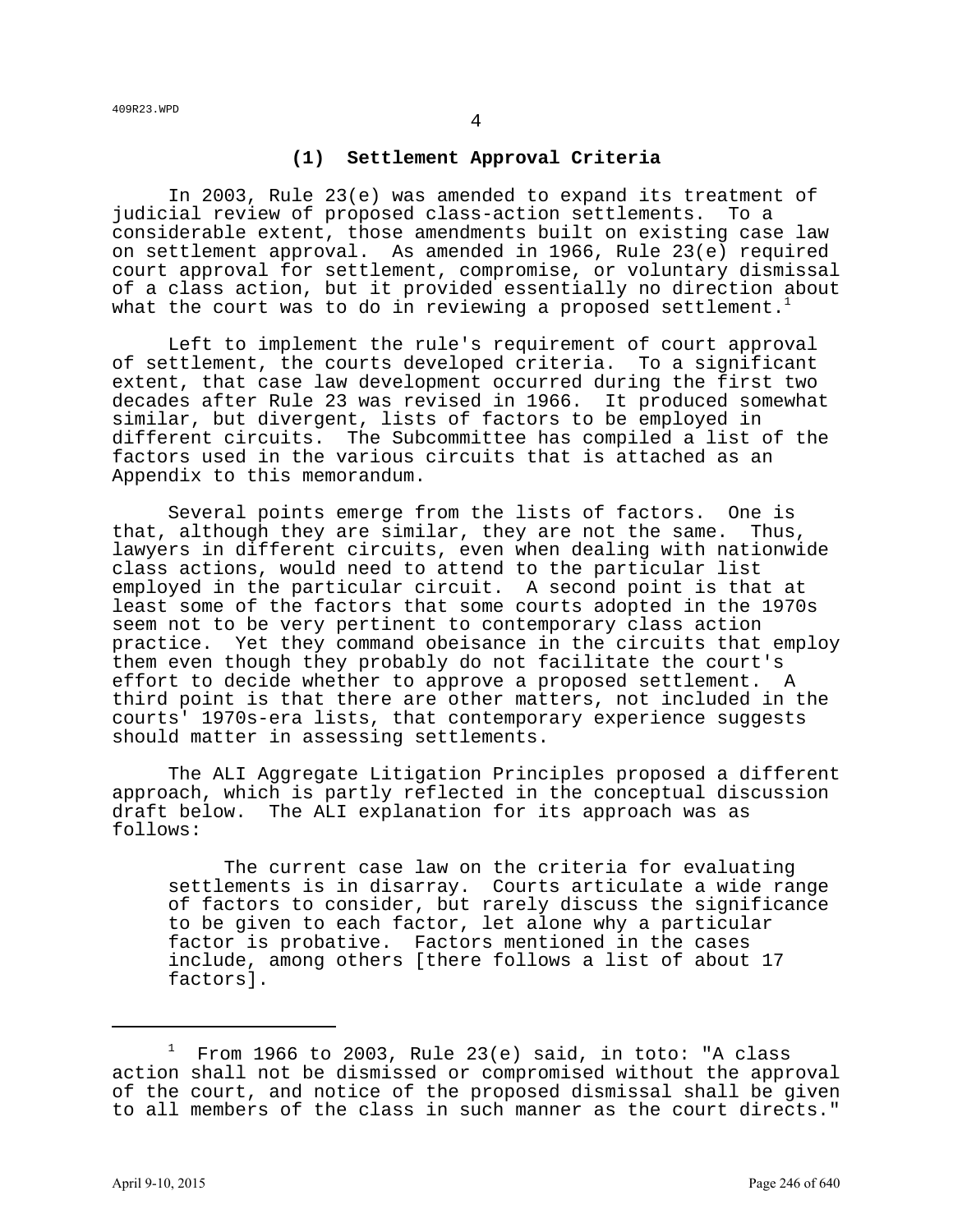Many of these criteria may have questionable probative value in various circumstances. For instance, although a court might give weight to the fact that counsel for the class or the defendant favors the settlement, the court should keep in mind that the lawyers who negotiated the settlement will rarely offer anything less than a strong favorable endorsement.

ALI Aggregate Litigation Principles § 3.05 Comment (a) at 205-06.

There are two appendices at the end of the memorandum that offer further details and ideas. Appendix I is the draft Committee Note developed early in the evolution of Rule 23(e) amendments in 2000-02. It offers a list of factors that might be added to a rule revision, or to a Committee Note. The approach of the conceptual draft of the rule amendment idea below, however, trains more on reducing the focus to four specified considerations that seem to be key to approval, adding authority to decline approval based on other considerations even if positive findings can be made on these four topics.

Appendix II offers a review of the current "approval factors" in the various circuits, plus additional information about the California courts' standards for approving settlements and the ALI Principles approach.

As Committee members consider this conceptual draft and the alternative details in Appendix I and Appendix II, one way of approaching the topic is to ask whether adopting a rule like this would provide important benefits. Balanced against that prospect is the likelihood that amending the rule would also produce a period of uncertainty, particularly if it supersedes current prevailing case law in various circuits. At the same time, it may focus attention for courts, counsel, and even objectors, on matters that are more important than other topics included on some courts' lists of settlement-approval factors.

> Conceptual Discussion Draft of Rule 23(e) Amendment Idea

1 **(e) Settlement, Voluntary Dismissal, or Compromise.** The claims, 2 issues, or defenses of a certified class may be settled, 3 voluntarily dismissed, or compromised only with the court's 4 approval. The following procedures apply to a proposed<br>5 settlement, voluntary dismissal, or compromise: settlement, voluntary dismissal, or compromise:

7 \* \* \* \* \*

9 **(2)** If the proposal would bind class members,

6<br>7 8 10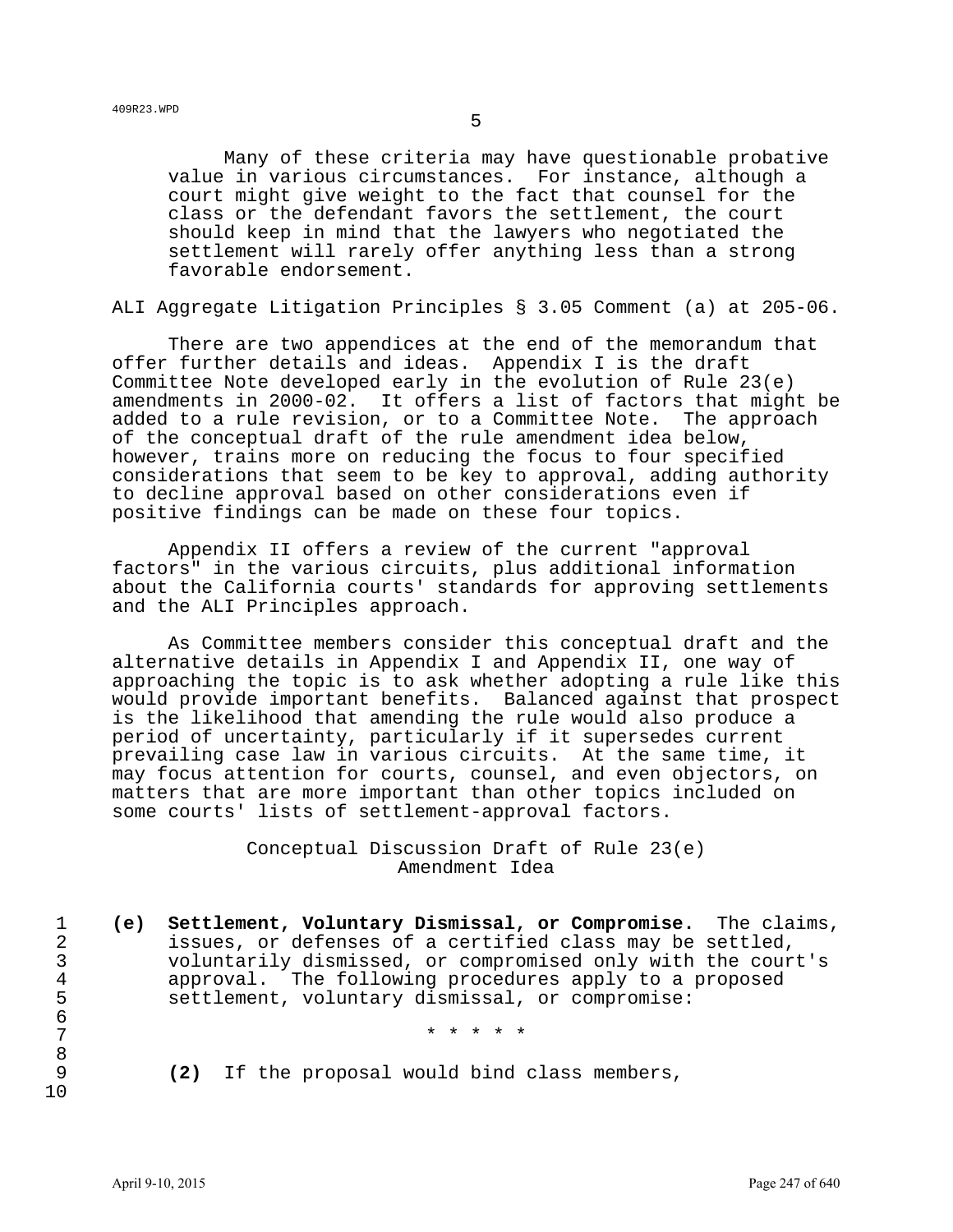#### *Alternative 1*

| 12 |     |                                                           |
|----|-----|-----------------------------------------------------------|
| 13 |     | $(A)$ the court may approve it only after a hearing and   |
| 14 |     | on finding that it is fair, reasonable, and               |
| 15 |     | adequate. The court may make this finding only on         |
| 16 |     | finding that:                                             |
| 17 |     |                                                           |
| 18 |     | Alternative 2                                             |
| 19 |     |                                                           |
| 20 | (A) | the court may approve it only after a hearing and         |
| 21 |     | on finding that: it is fair, reasonable, and              |
| 22 |     | adequate.                                                 |
| 23 |     |                                                           |
| 24 |     |                                                           |
| 25 |     | (i) the class representatives and class counsel           |
| 26 |     | have been and currently are adequately                    |
| 27 |     | representing the class;                                   |
| 28 |     |                                                           |
| 29 |     | (ii) the relief awarded to the class (taking into         |
| 30 |     | account any ancillary agreement that may be               |
| 31 |     | part of the settlement) is fair, reasonable,              |
| 32 |     | and adequate given the costs, risks,                      |
| 33 |     | probability of success, and delays of trial               |
| 34 |     |                                                           |
| 35 |     | and appeal;                                               |
|    |     |                                                           |
| 36 |     | (iii) class members are treated equitably                 |
| 37 |     | (relative to each other) based on their facts             |
| 38 |     | and circumstances and are not disadvantaged               |
| 39 |     | by the settlement considered as a whole; and              |
| 40 |     |                                                           |
| 41 |     | <u>(iv) the settlement was negotiated at arm's length</u> |
| 42 |     | and was not the product of collusion.                     |
| 43 |     |                                                           |
| 44 | (B) | The court may also consider any other matter              |
| 45 |     | pertinent to approval of the proposal, and may            |
|    |     | refuse to approve it on any such ground.                  |
|    |     |                                                           |

Conceptual Sketch of Committee Note Ideas

 In 2003, Rule 23(e) was amended to direct that a court may approve a settlement proposal in a class action only on finding that it is "fair, reasonable, and adequate." This provision was based in large measure on judicial experience with settlement review. Since 2003, the courts have gained more experience in settlement review. 

 Before 2003, many circuits had developed lists of "factors" that bore on whether to approve proposed class-action settlements. Although the lists in various circuits were similar, they differed on various specifics and sometimes included factors of uncertain utility in evaluating proposed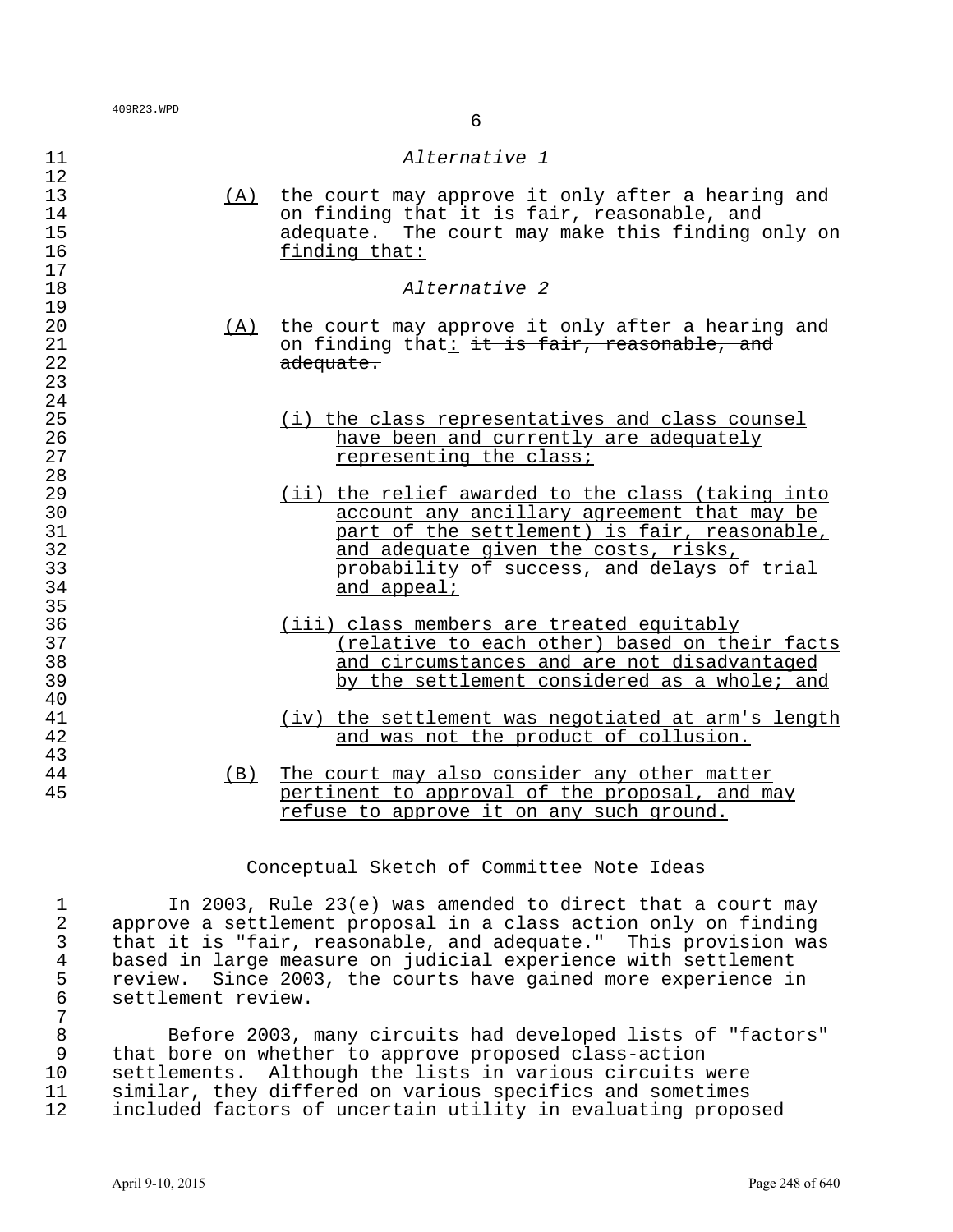23

13 settlements. The divergence among the lists adopted in various 14 circuits could sometimes cause difficulties for counsel or 15 courts.

 This rule is designed to supersede the lists of factors 18 adopted in various circuits with a uniform set of core factors<sup>2</sup> that the court must find satisfied before approving the proposal. Rule 23(e)(2)(A) makes it clear that the court must affirmatively find all four of the enumerated factors satisfied before it may approve the proposal.

24 But this is not a closed list; under Rule  $23(e)(2)(B)$  the court may consider any matter pertinent to evaluating the  $\frac{1}{26}$  fairness of the proposed settlement.<sup>3</sup> The rule makes it clear that the court may disapprove the proposal on such a ground even though it can make the four findings required by Rule  $23(e)(2)(A)$ . Some factors that have sometimes been identified as pertinent seem ordinarily not to be, however. For example, the fact that counsel for the class and the class opponent support the proposal would ordinarily not provide significant support for a court's approval of the proposal. Somewhat similarly, particularly in cases involving relatively small individual relief for class members, the fact the court has received only a small number of objections may not provide significant support 37 for a finding the settlement is fair. 38

 [Before notice is sent to the class under Rule 23(e)(1), the court should make a preliminary evaluation of the proposal. If it is not persuaded that the proposal provides a substantial basis for possible approval, the court may decline to order notice. But a decision to order notice should not be treated as a "preliminary approval" of the proposal, for the required findings and the decision to approve a proposal must not be made until objections are evaluated and the hearing on the proposal 47 occurs.]

 <sup>2</sup> Is this really accurate? The rule permits the court to refer to "any other matter pertinent to approval of the proposal." Should the point be to offer evaluations of factors endorsed in the past by some courts? See Appendix II regarding the factors presently employed in various circuits.

 <sup>3</sup> It might be that a much more extensive discussion of other factors could be added here, along the lines of the material in Appendix I.

 <sup>4</sup> Is this discussion of "suspect" factors sufficient?

 <sup>5</sup> This paragraph attempts to introduce something endorsed by the ALI Principles -- that preliminary authorization for notice to the class not become "preliminary approval." Whether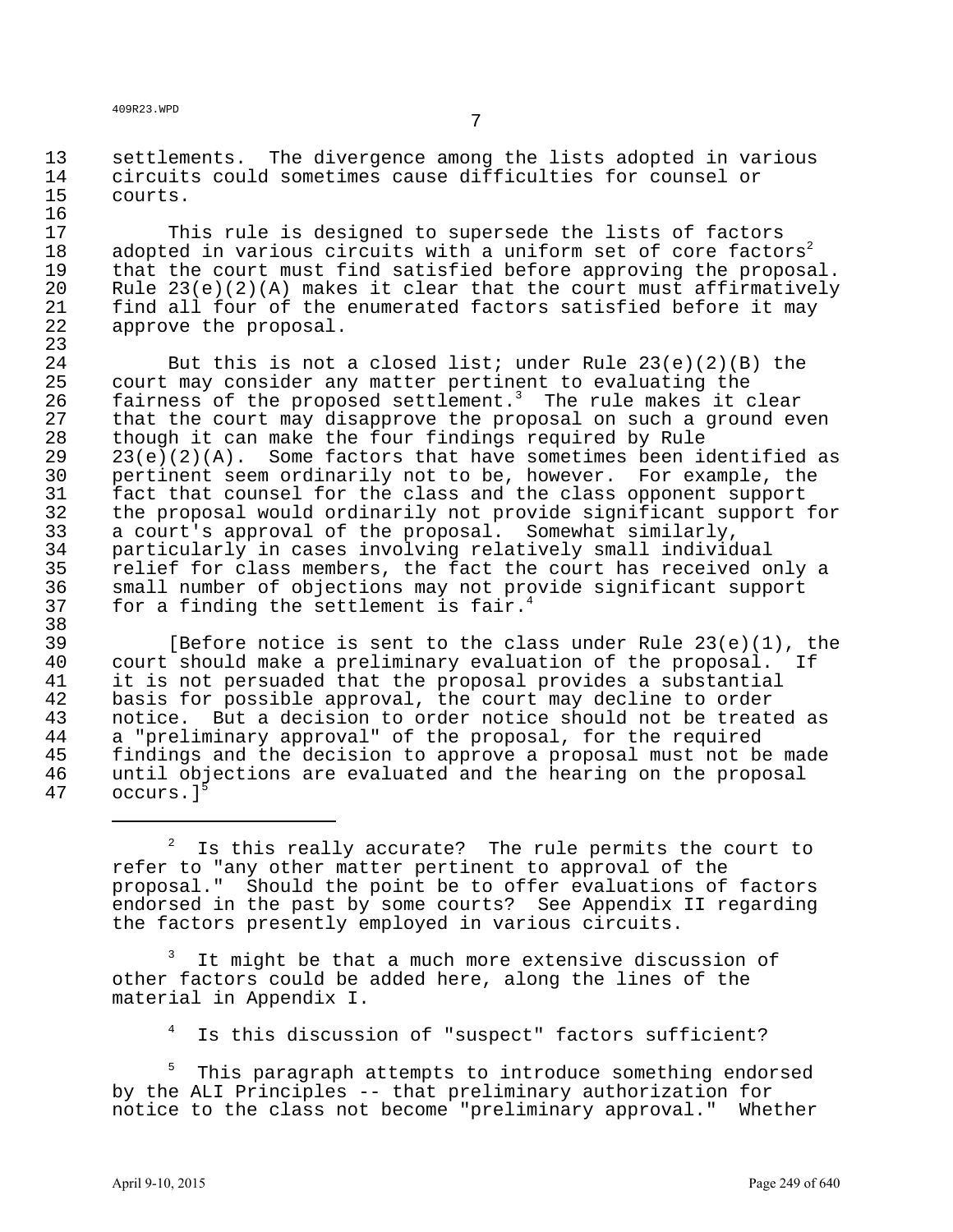#### 409R23.WPD

48 The first factor calls for a finding that the class 49 representatives and class counsel have provided adequate 50 representation. This factor looks to their entire performance in 51 relation to the action. One issue that may be important in some 52 cases is whether, under the settlement, the class representatives 53 are to receive additional compensation for their efforts.<br>54 Another may in some instances be the amount of any fee fo Another may in some instances be the amount of any fee for class 55 counsel contemplated by the proposed settlement.<sup>7</sup> In some 56 instances, the court has already appointed class counsel under 57 Rule  $23(q)$ . The court would then need only review the

saying so is desirable could be debated. Whether saying so in the Note is sufficient if saying so is desirable could also be debated. One could, for example, consider revising Rule  $23(e)(1)$ along the following lines:

**(1)** The court must, after finding that giving notice is warranted by the terms of the proposed settlement, direct notice in a reasonable manner to all class members who would be bound by the proposal.

 <sup>6</sup>  $6$  This factor seems worth mentioning, but perhaps it should not be singled out. It could cut either way. In a small-claim case, it might be sensible to provide reasonable additional compensation for the representative, who otherwise might have had to do considerable work for no additional compensation. The better the "bonus" corresponds to efforts expended by the representation working on the case, the stronger this factor may favor the settlement. The more the amount of compensation reflects some sort of "formula" or set amount unrelated to effort from the representative, the more it may call the fairness of the settlement into question. When the individual recovery is small and the incentive bonus for the class representatives is large, that may, standing alone, raise questions about the settlement, given that the class representatives may have much to lose if the settlement is not approved but little to gain if the case goes to trial and the class recovers many times what the settlement provides.

 <sup>7</sup> This factor also seems worth mentioning in the Note. Presumably an agreement that says the court will set the attorney fee, and nothing more, raises fewer concerns than one that says the defendant will not oppose a fee up to \$*X*. But the amount of the fee is often included in the Rule 23(e) notice of proposed settlement so that an additional notice is not mandated by Rule  $23(h)(1)$ .

 <sup>8</sup> This would include the appointment of "interim counsel" under Rule  $23(g)(3)$ , and that fact could be mentioned in the Note if it were considered desirable to do so.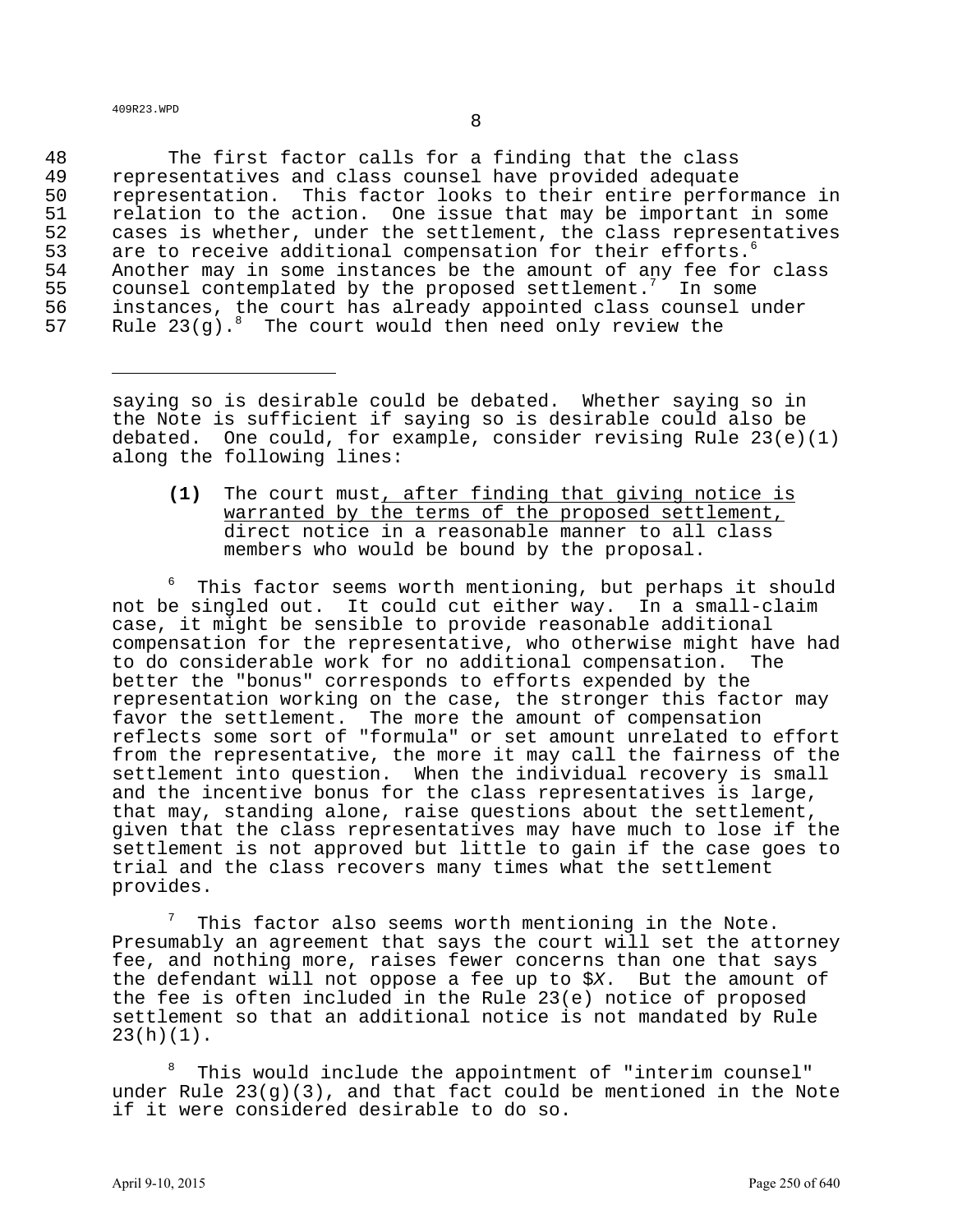performance of counsel since that time. In making this determination about the performance of class counsel in connection with the negotiation of the proposal, the court should be as exacting as Rule 23(g) requires for appointment of class counsel.

 The second factor calls for the court to assess the relief awarded to the class under the proposed settlement in light of a variety of practical matters that bear on whether it is adequate. In connection with this factor, it may often be important for counsel to provide guidance to the court about how these considerations apply to the present action. For example, the prospects for success on the merits, and the likely dimensions of that success, should be evaluated. It may also be important for the court to attend to the degree of development of the case to determine whether the existing record affords a sufficient basis for evaluation of these factors. There is no "minimum" amount of discovery, or other work, that must be done before the parties reach a proposed settlement, but the court may seek assurance that it has a firm foundation for assessing the considerations 78 listed in the second factor. 

 The third factor requires the court to find that the proposed method of allocating the benefits of the settlement among members of the proposed class is equitable. A pro rata distribution is not required, but the court may inquire into the proposed method for allocating the benefits of the settlement among members of the class. [It is possible that this inquiry 86 may suggest the need for subclassing.  $]$ <sup>10</sup>

88 The fourth factor partly reinforces the first factor, and may take account of any agreements identified pursuant to Rule 23(e)(3). The court should pay close attention to specifics about the manner and content of negotiation of the proposed settlement. Any "side agreements" that emerged from the negotiations deserve scrutiny. These inquiries may shed light on the second and third factors as well.

 Any other factors that are pertinent to whether to approve the proposed settlement deserve attention in the settlement-

Is this bracketed language a desirable thing to include in the Note? The point seems obvious in some ways, but the consequences of subclassing may be to delay, or perhaps derail, a settlement.

<sup>9</sup> This paragraph attempts to invite appropriate judicial scrutiny of the possible risks of a cheap "early bird" settlement, but also to ward off arguments that no settlement can be approved until considerable "merits" discovery has occurred, or something of the sort.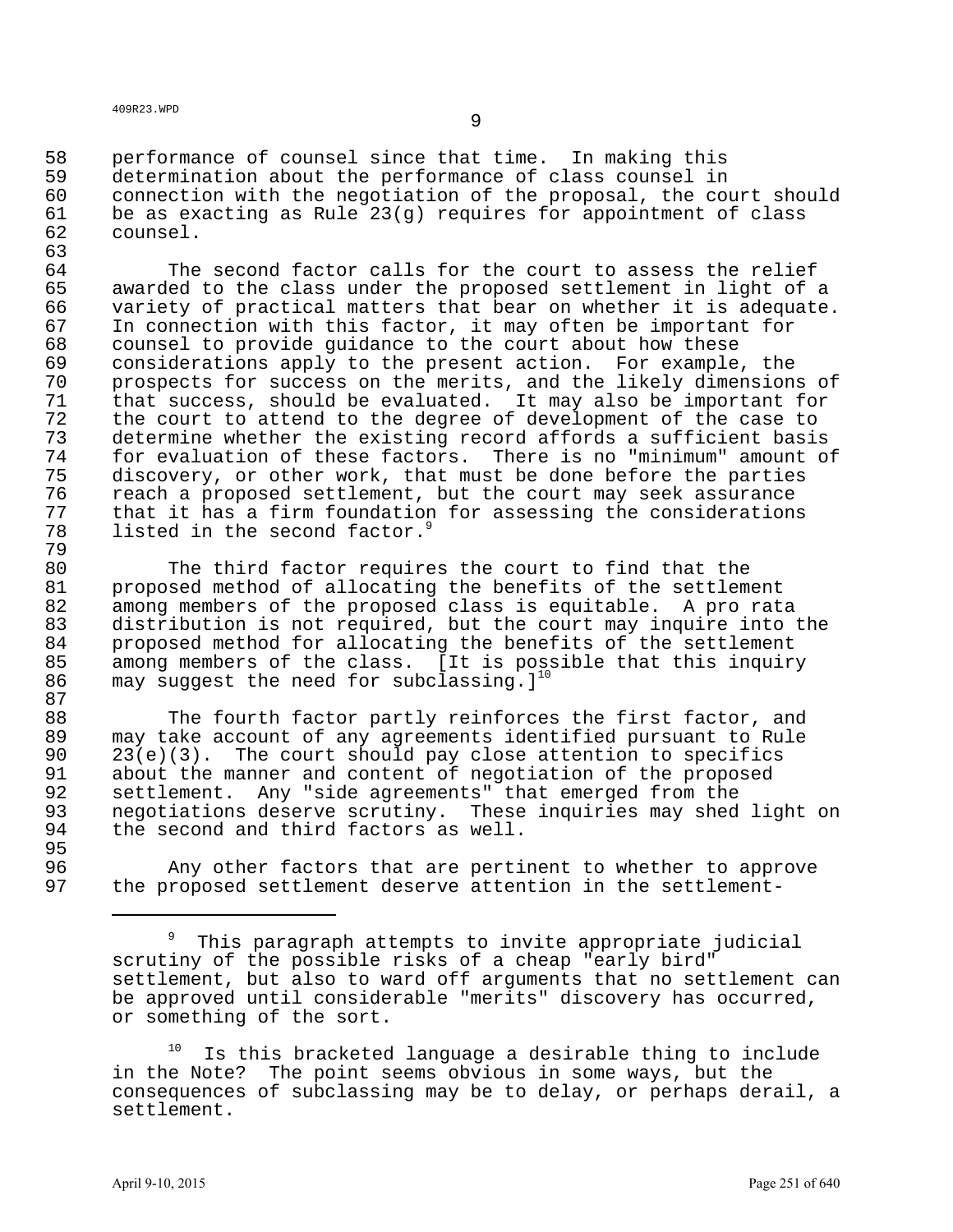111

 review process. The variety of factors that might bear on a given proposed settlement is too large for enumeration in a rule, although some that have been mentioned by some courts -- such as support from the counsel who negotiated the settlement -- would ordinarily not be entitled to much weight.

 This rule provides guidance not only for the court, but also for counsel supporting a proposed settlement and for objectors to a proposed settlement. [The burden of supporting the proposed settlement falls initially on the proponents of the proposal. As noted above, the court's initial decision that notice to the class was warranted under Rule 23(e)(1) does not itself 110 constitute a "preliminary" approval of the proposal's terms. $]$ <sup>11</sup>

112 [As noted in Rule 23(e)(4) regarding provision of a second<br>113 opt-out right, the court may decline to approve a proposed opt-out right, the court may decline to approve a proposed settlement unless it is modified in certain particulars. But it may not "approve" a settlement significantly different from the one proposed by the parties. Modification of the proposed settlement may make it necessary to give notice the class again pursuant to Rule 23(e)(1) to permit class members to offer any further objections they may have, or (if the modifications increase significantly the benefits to class members) for class members who opted out to opt back into the class.  $]^{12}$   $^{13}$ 

 $11$  This language about the burden of supporting the settlement seems implicit in the rule, and corresponds to language in ALI § 3.05(c).

 $12$  This paragraph pursues suggestions in ALI § 3.05(e). Are these ideas worthy of inclusion in the Note?

The above sketch of a draft Note says little about the claims process. It may be that more should be said. ALI § 3.05 comment (f) urges that, when feasible, courts avoid the need for submission of claims, and suggests that direct distributions are usually possible when the settling party has reasonably up-todate and accurate records. This suggestion is not obviously tied to any black letter provision.

The whole problem of claims processing may deserve attention. It is not currently the focus of any rule provisions. It may relate to the cy pres phenomenon discussed in part (3) below. If defendant gets back any residue of the settlement funds, it may have an incentive to make the claims procedure long and difficult. Keeping an eye on that sort of thing is a valid consideration for the court when it passes on the fairness of the settlement. In addition, in terms of valuing the settlement for the class as part of the attorneys' fee decision, the rate of actual claiming may be an important criterion. Cf. 28 U.S.C. § 1712(a) (requiring, in "coupon settlement" cases, that the focus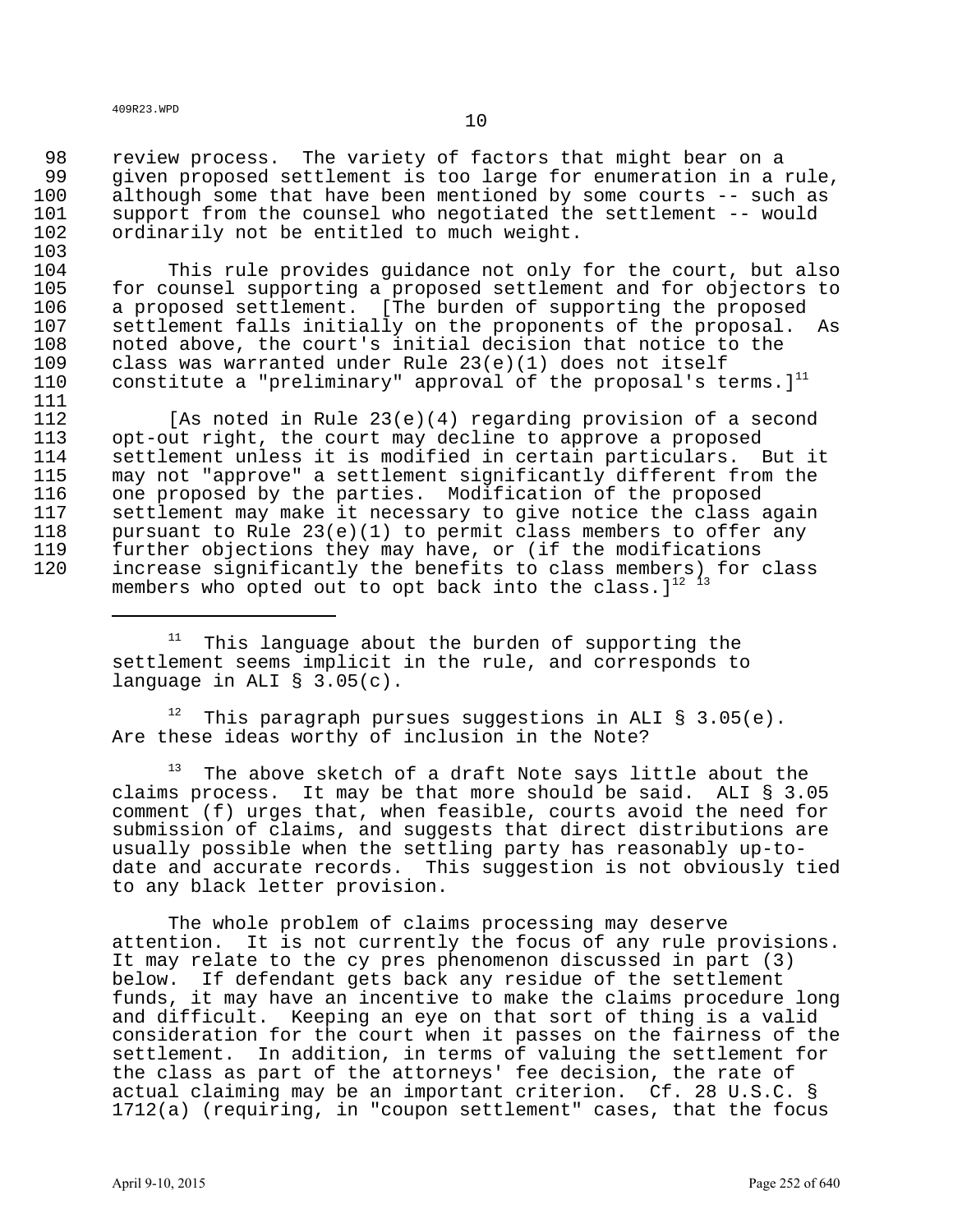# **(2) Settlement Class Certification**

The Committee is not writing on a blank slate in addressing this possibility. In 1996, it published a proposal to adopt a new Rule 23(b)(4) explicitly authorizing certification for settlement purposes, under Rule 23(b)(3) only, in cases that might not qualify for certification for litigation purposes. This history may be very familiar to some members of the Committee, but for some it may have receded from view. In order to provide that background, the 1996 rule proposal and accompanying Committee Note are set out. In addition, footnotes call attention to developments since then and contemporary issues that seem relevant to the matter currently before the Committee.

1 **(b) Types of Class Actions.** A class action may be 2 maintained if Rule 23(a) is satisfied and if:

## 4 \* \* \* \* \*

 $(4)$  the parties to a settlement request certification 8 under subdivision (b)(3) for purposes of settlement, 9 even though the requirements of subdivision (b)(3) might not be met for purposes of trial.

\* \* \* \* \*

The draft Committee Note that accompanied that proposal was as follows (with some footnotes to mention issues presented by doing the same thing as before).

1 Subdivision (b)(4) is new. It permits certification of

At the same time, a "streamlined" claims payment procedure may benefit some class members at the expense of others. A more particularized claims process might differentiate between class members in terms of their actual injuries in ways not readily achievable using only the defendant's records.

Altogether, these issues present challenges. Whether they are suitable topics for a rule provision is another matter. Up until now, they have largely been regarded as matters of judicial management rather than things to be addressed by rule. See Manual for Complex Litigation (4th) § 21.66 (regarding settlement administration).

in setting attorney fees be on "the value to class members of the coupons that are redeemed"). If there is a way to avoid the entire effort of claims submission and review, that might solve a number of problems that have plagued some cases in the past.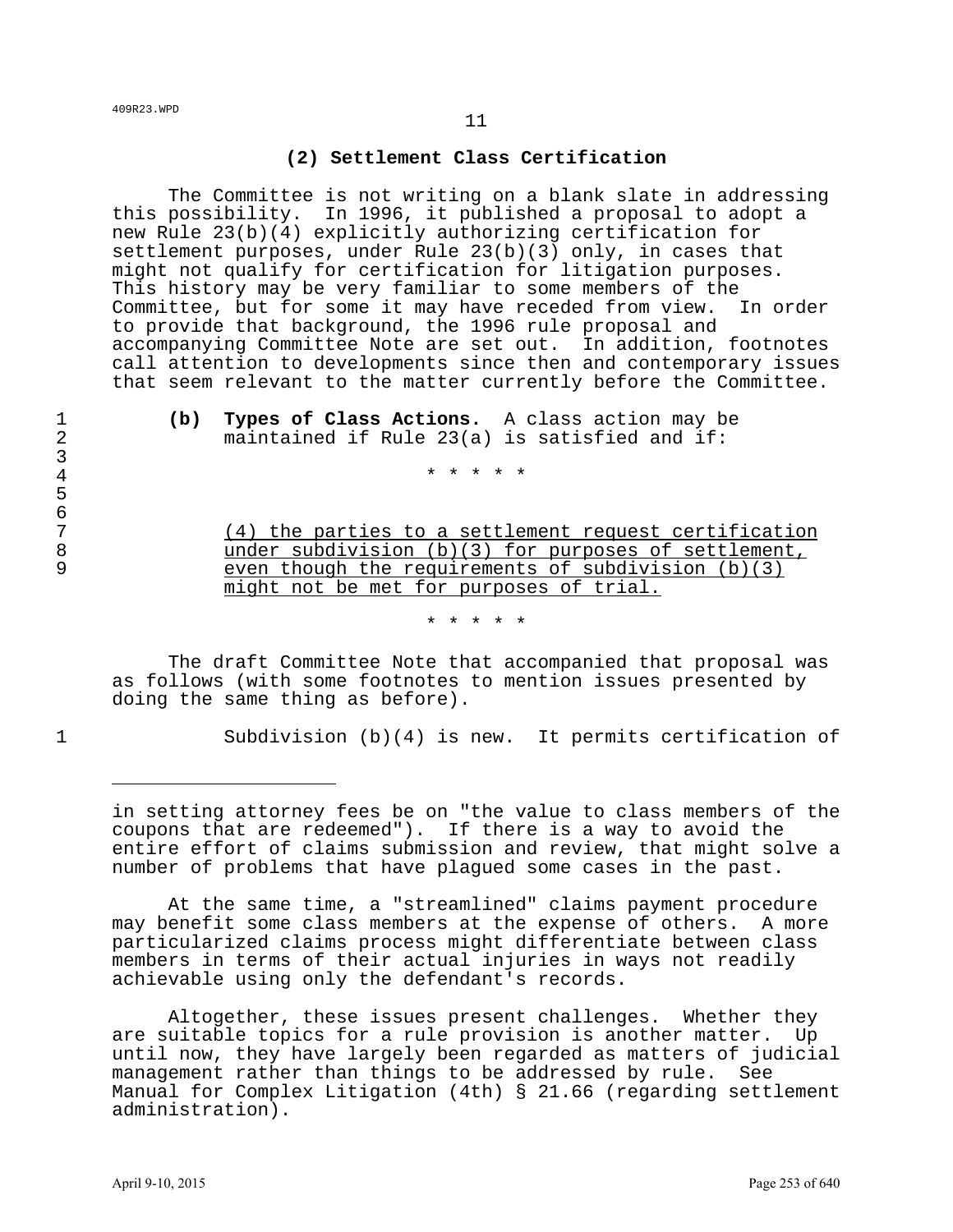a class under subdivision (b)(3) for settlement purposes, even though the same class might not be certified for trial. Many courts have adopted the practice reflected in this new provision. See, e.g., Weinberger v. Kendrick, 698 F.2d 61, 72-73 (2d Cir.1982); In re Beef Industry Antitrust Litigation, 607 F.2d 167, 170-71, 173-78 (5th Cir.1979). Some very recent decisions, however, have stated that a class cannot be certified for settlement purposes unless the same class would be certified for trial purposes. See Georgine v. Amchem Products, Inc., 83 F.3d 610 (3d Cir.1996); In re General Motors Corp. Pick-Up Trick Fuel Tank Litigation, 55 F.3d 768 (3d Cir. 1995). This amendment is designed to resolve this newly apparent disagreement.<sup>1</sup>

 Although subdivision (b)(4) is formally separate, any class certified under its terms is a (b)(3) class with all 18 the incidents of a  $(b)(3)$  class, including the subdivision (c)(2) rights to notice and to request exclusion from the class. Subdivision (b)(4) does not speak to the question whether a settlement class may be certified under 22 subdivisions  $(b)(1)$  or  $(b)(2)$ .<sup>15</sup> As with all parts of subdivision (b), all of the prerequisites of subdivision (a) 24 must be satisfied to support certification of a (b)(4)<br>25 settlement class.<sup>16</sup> In addition, the predominance and 25 31 Settlement class.<sup>16</sup> In addition, the predominance and superiority requirements of subdivision (b)(3) must be

 $15$  Deleting the limitation to (b)(3) classes would speak to that question. In speaking to it, one could urge that, at least where there really is "indivisible" relief sought, it does seem that a settlement class should be possible. Perhaps a police practices suit would be an example. Could the SDNY stop-andfrisk class action have been resolved as a settlement class action? It may be that using a class action would be essential to avoid standing issues. See City of Los Angeles v. Lyons, 461 U.S. 95 (1983) (holding that plaintiff injured by police use of choke-hold could sue for damages, but not for an injunction because he could not show it would likely be used on him again). Issues of class definition, and particularly ascertainability, may present challenges in such cases. But it may be that recognizing that settlements are available options in such cases as to future conduct is desirable. It is worth noting that Rule 23 currently has no requirement of notice of any sort to the class in (b)(2) actions unless they are settled.

 $16$  On this score, the application of (a)(2) in Wal-Mart Stores, Inc. v. Dukes may be of particular importance.

15

14 Obviously resolving that 1996 circuit conflict is no longer necessary given the Amchem decision; the issue now is whether to modify what Amchem said or implied.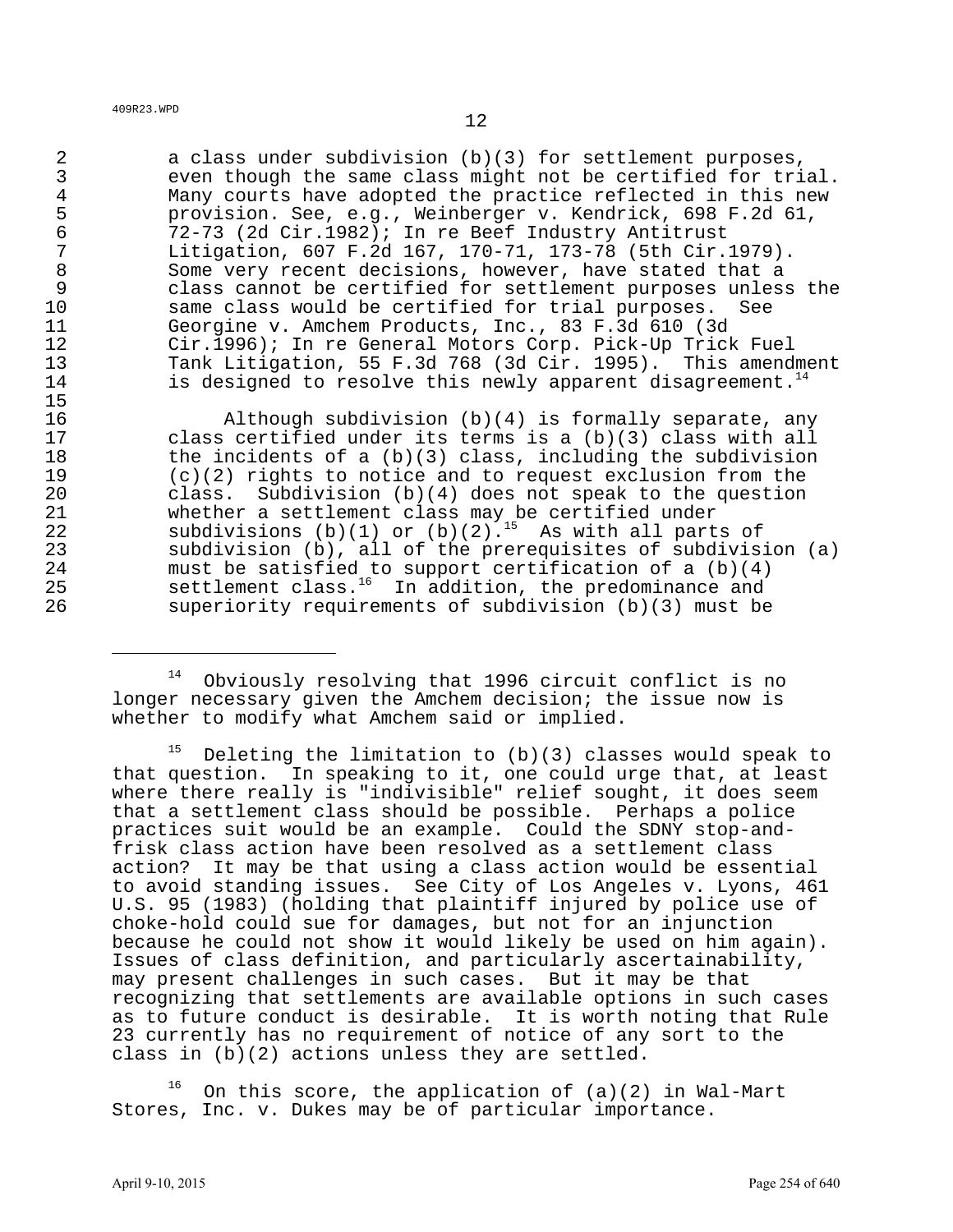27 satisfied.<sup>17</sup> Subdivision (b)(4) serves only to make it clear that implementation of the factors that control certification of a (b)(3) class is affected by the many differences between settlement and litigation of class claims or defenses. Choice-of-law difficulties, for example, may force certification of many subclasses, or even defeat any class certification, if claims are to be 34 1itigated.<sup>18</sup> Settlement can be reached, however, on terms that surmount such difficulties. Many other elements are affected as well. A single court may be able to manage settlement when litigants would require resort to many courts. And, perhaps most important, settlement may prove far superior to litigation in devising comprehensive **EXECUTE:** THE CONSTRUCTED SOLUTIONS TO SOLUTIONS THAT A SOLUTION SOLUTIONS 41 disposition by traditional adversary litigation.<sup>1</sup> Important benefits may be provided for those who, knowing of the class settlement and the opportunity to opt out, prefer to participate in the class judgment and avoid the costs of individual litigation. 46

 For all the potential benefits, settlement classes also pose special risks. The court's Rule 23(e) obligations to review and approve a class settlement commonly must surmount the information difficulties that arise when the major adversaries join forces as proponents of their settlement

Choice-of-law challenges might be precisely the sort of thing that could preclude settlement certification under a strong view of the predominance requirement. As Sullivan v. DB Investment suggests, differing state law may be accommodated in the settlement context.

Arguably there is a principled tension among the courts of appeal that is pertinent to this point. The Third Circuit has said several times that class-action settlements are desirable to achieve a nationwide solution to a problem. The Seventh Circuit, on the other hand, has on one occasion at least said that "the vision of 'efficiency' underlying this class certification is the model of the central planner. \* \* \* The central planning model - one case, one court, one set of rules, one settlement price for all involved -- suppresses information that is vital to accurate resolution." In re Bridgestone/Firestone, 288 F.3d 1012, 1020 (7th Cir.2002).

 $17$  This sentence was written before Amchem was decided; the Supreme Court fairly clearly said that predominance remained important, but that manageability (a factor in making both the predominance and superiority decision) did not. Whether to continue to require predominance to be established in  $(b)(4)$ class actions is open to discussion and raised by an alternative possible rule change explored below in text.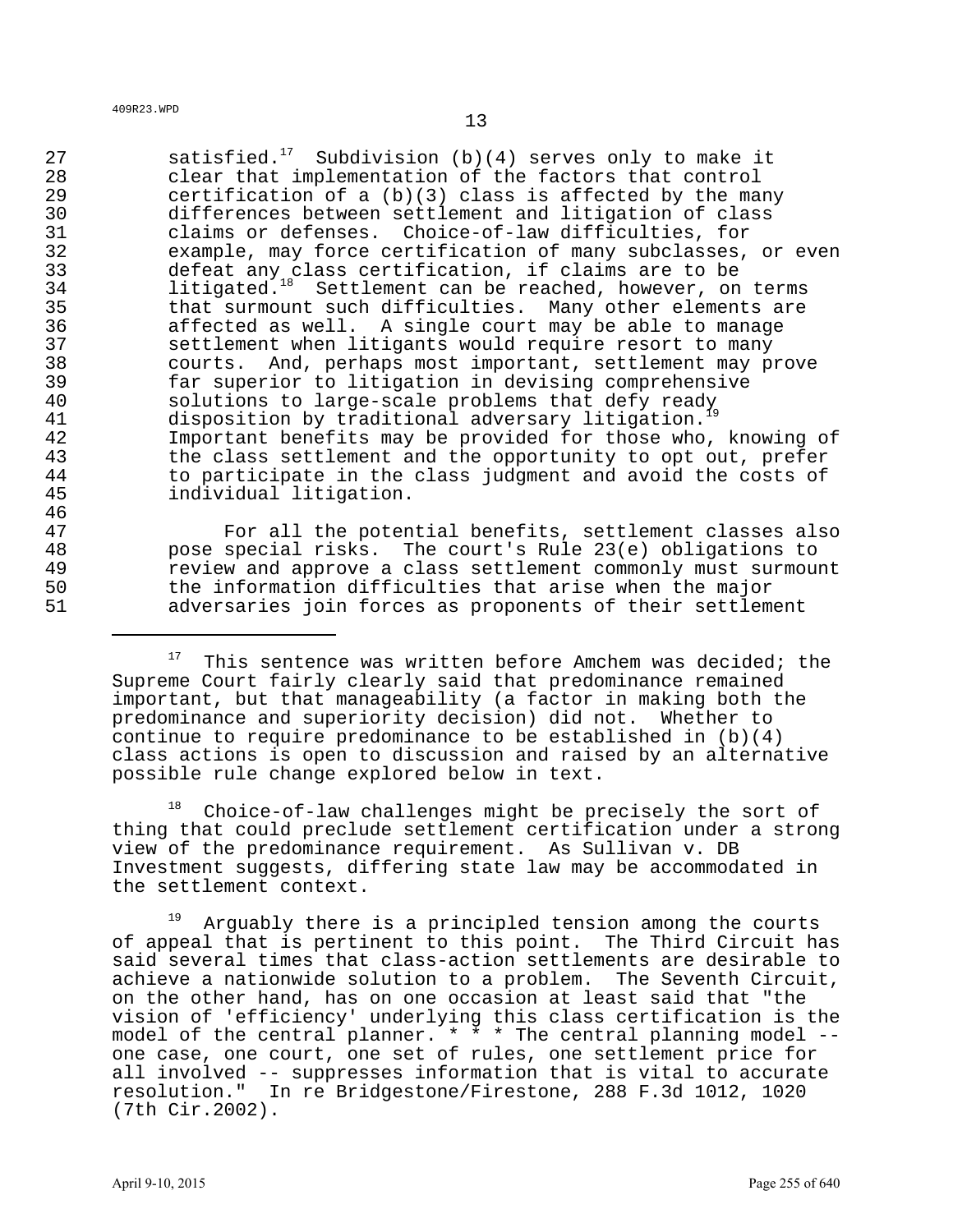$q$  agreement.<sup>20</sup> Objectors frequently appear to reduce these difficulties, but it may be difficult for objectors to obtain the information required for a fully informed challenge. The reassurance provided by official adjudication is missing. These difficulties may seem especially troubling if the class would not have been certified for litigation, or was shaped by a settlement agreement worked out even before the action was filed.

 These competing forces are reconciled by recognizing the legitimacy of settlement classes but increasing the protections afforded to class members. Certification of a settlement class under (b)(4) is authorized only on request of parties who have reached a settlement. Certification is not authorized simply to assist parties who are interested in exploring settlement, not even when they represent that they are close to agreement and that clear definition of a  $\sim$  class would facilitate final agreement.<sup>21</sup> Certification before settlement might exert untoward pressure to reach agreement, and might increase the risk that the certification could be transformed into certification of a

 $20$  It should be noted that when this draft Note was written Rule 23(e) was relatively featureless, directing only that court approval was required for dismissal. In 2003, it was augmented with many specifics, and part (1) of this memorandum offers a proposal to refine and focus those specifics.

<sup>21</sup> Note that, as added in 2003, Rule  $23(g)(3)$  authorizes appointment of interim class counsel, a measure that may enable the court to exercise some control over the cast authorized to negotiate a proposed class settlement in the pre-certification phase of the litigation. The Committee Note accompanying this rule addition in 2003 explained:

Settlement may be discussed before certification. Ordinarily, such work is handled by the lawyer who filed the action. In some cases, however, there may be rivalry or uncertainty that makes formal designation of interim counsel appropriate. [The new rule provision] authorizes the court to designate interim counsel to act on behalf of the putative class before the certification decision is made. Failure to make the formal designation does not prevent the attorney who filed the action from proceeding in it. Whether or not formally designated interim counsel, an attorney who acts on behalf of the class before certification must act in the best interests of the class as a whole. For example, an attorney who negotiates a precertification settlement must seek a settlement that is fair, reasonable, and adequate for the class.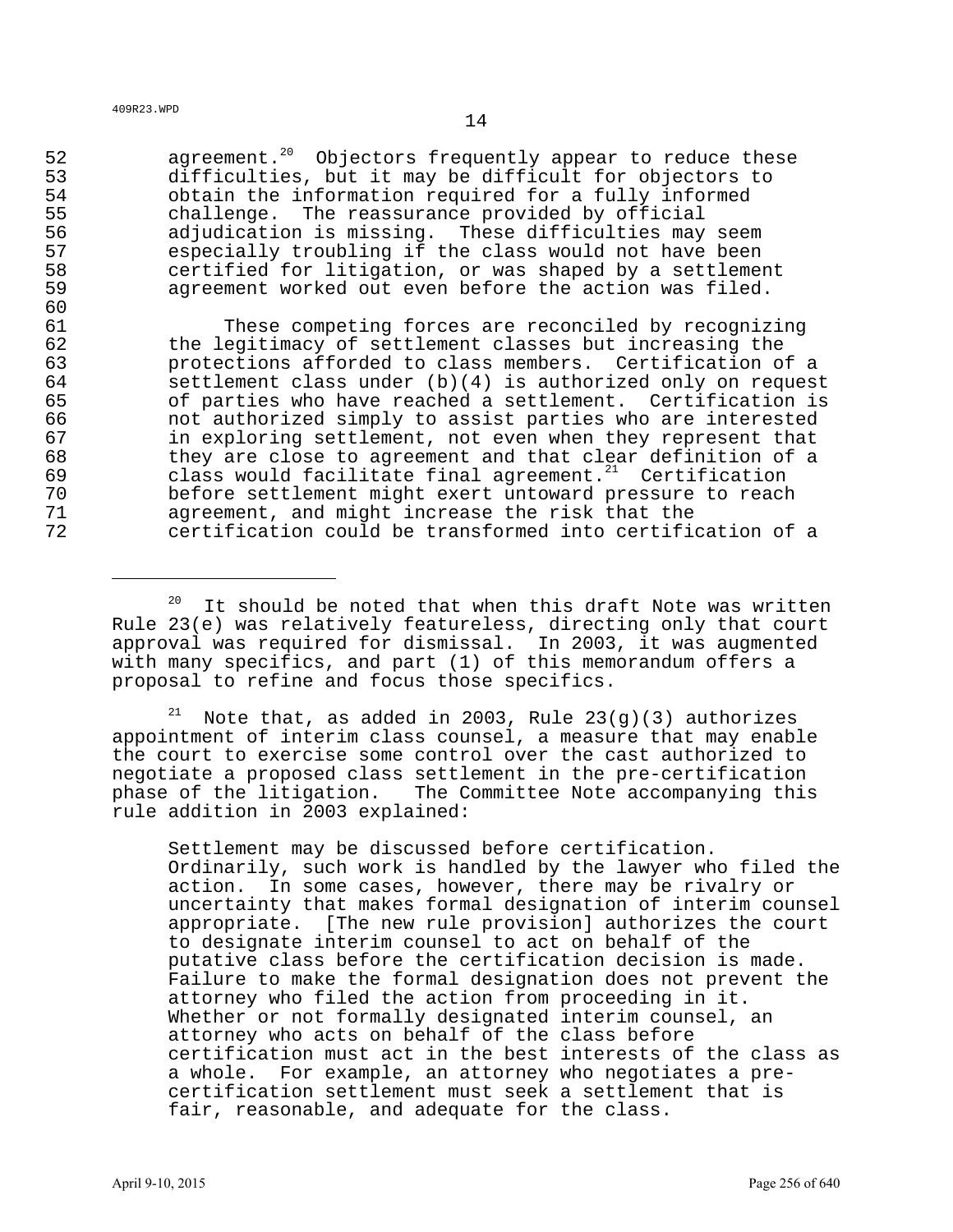$t$ rial class without adequate reconsideration.<sup>22</sup> These protections cannot be circumvented by attempting to certify a settlement class directly under subdivision (b)(3) without regard to the limits imposed by (b)(4).

 Notice and the right to opt out provide the central means of protecting settlement class members under 80 subdivision (b)(3),<sup>23</sup> but the court also must take particular care in applying some of Rule 23's requirements. As to notice, the Federal Judicial Center study suggests 83 that notices of settlement do not always provide the clear and succinct information that must be provided to support meaningful decisions whether to object to the settlement or -- if the class is certified under subdivision (b)(3) -- 87 Whether to request exclusion. $24$  One of the most important contributions a court can make is to ensure that the notice fairly describes the litigation and the terms of the settlement. Definition of the class also must be approached with care, lest the attractions of settlement lead too easily to an over-broad definition. Particular care should be taken to ensure that there are not disabling conflicts of interests among people who are urged to form a single class. If the case presents facts or law that are unsettled and that are likely to be litigated in individual actions, it may be better to postpone any class certification until experience with individual actions yields sufficient information to support a wise settlement and effective review of the settlement.

# Conceptual Draft of 23(e) Amendment Idea

The animating objective of the conceptual draft below is to place primary reliance on superiority and the invigorated settlement review (introduced in part (1) of this memorandum) to assure fairness in the settlement context, and therefore to remove emphasis on predominance when settlement certification is

 $23$  Needless to say, this comment is not applicable to  $(b)(1)$  or  $(b)(2)$  certification, if those were included in  $(b)(4)$ . It could be noted that 23(e) requires notice (but not opt out) in such cases.

Note that, as amended in 2003, Rule  $23(c)(2)(B)$  responds to the sorts of concerns that were raised by the FJC study.

 $22$  This comment seems designed to make the point in ALI § 3.06(d) -- that statements made in support of settlement class certification should not be used against a party that favored such certification but later opposes litigation certification. Perhaps that asks too much of the judge.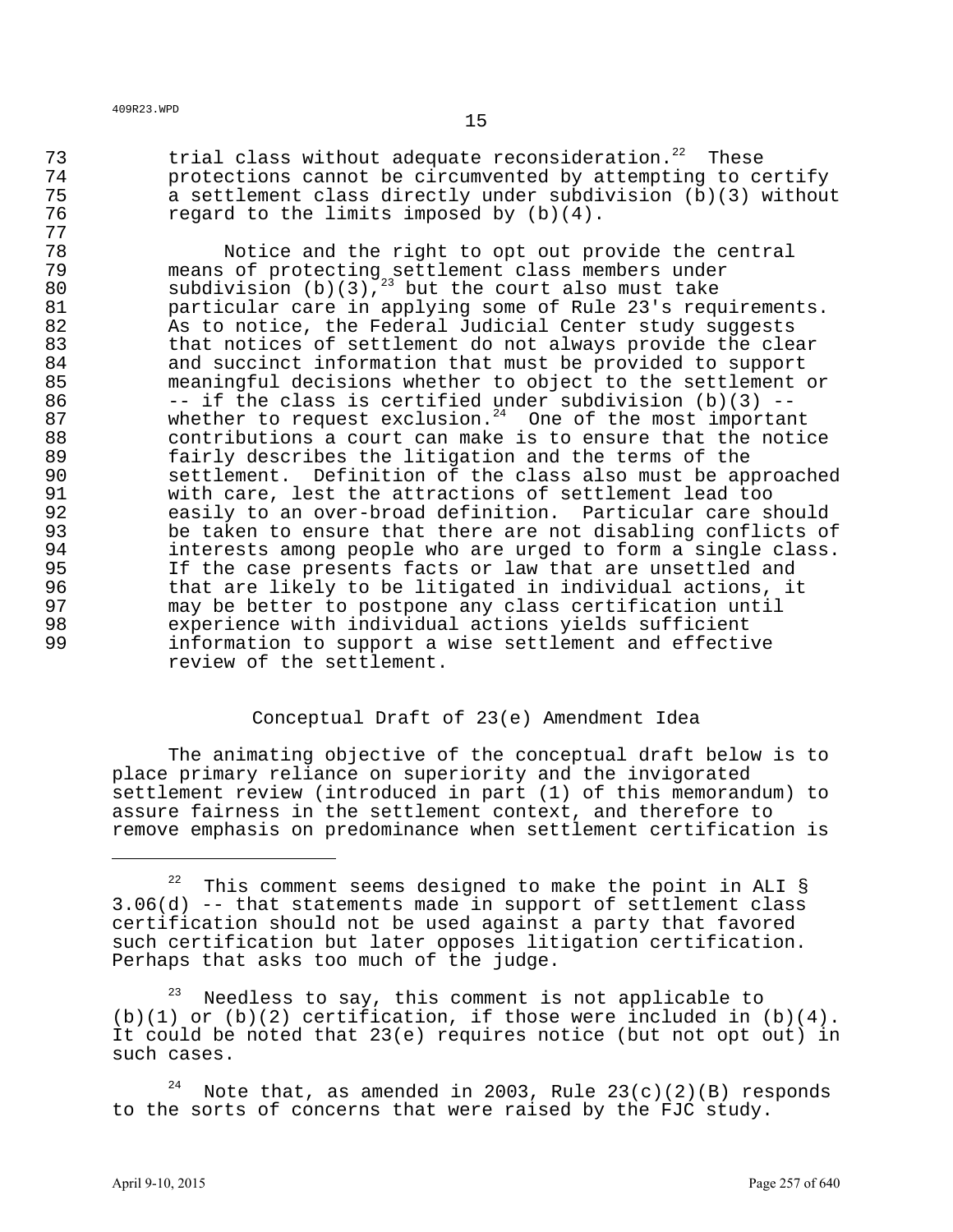under consideration.

An underlying question is whether such an approach should be limited to (b)(3) class actions. There may be much reason to include (b)(2) class actions in (b)(4) but perhaps less reason to include (b)(1) cases.

Another question is whether it should be required that in any case seeking certification for purposes of settlement under (b)(4) the parties demonstrate that all requirements of Rule 23(a) are satisfied. Arguably, some of those -- typicality, for example -- don't matter much at the settlement stage. Concern that the past criminal history of the class representative might come into evidence at trial (assuming that makes the representative atypical) may not matter then. On the other hand, introducing a new set of "similar" criteria that are different could produce difficulties. This conceptual draft therefore offers an Alternative 2 that does not invoke Rule 23(a), but the discussion focuses on Alternative 1, which does invoke the existing rule. If the Alternative 2 approach is later preferred, adjustments could be made.

1 **(b) Types of Class Actions.** A class action may be 2 maintained if Rule 23(a) is satisfied and if:

4 \* \* \* \* \* \*

6 *Alternative 1*

 $(4)$  the parties to a settlement [in an action to be certified under subdivision (b)(3),] request certification and the court finds that the action satisfies Rule 23(a), that the proposed settlement is 13 Superior to other available methods for fairly and efficiently adjudicating the controversy, and that it should be approved under Rule 23(e).

# 17 *Alternative 2*

 (4) the parties to a settlement [in an action to be certified under subdivision (b)(3),] request certification and the court finds that significant common issues exist, that the class is sufficiently numerous to warrant classwide treatment, and that the class definition is sufficient to ascertain who is and 25 who is not included in the class. The court may then grant class certification if the proposed settlement is superior to other available methods for fairly and efficiently adjudicating the controversy, and that it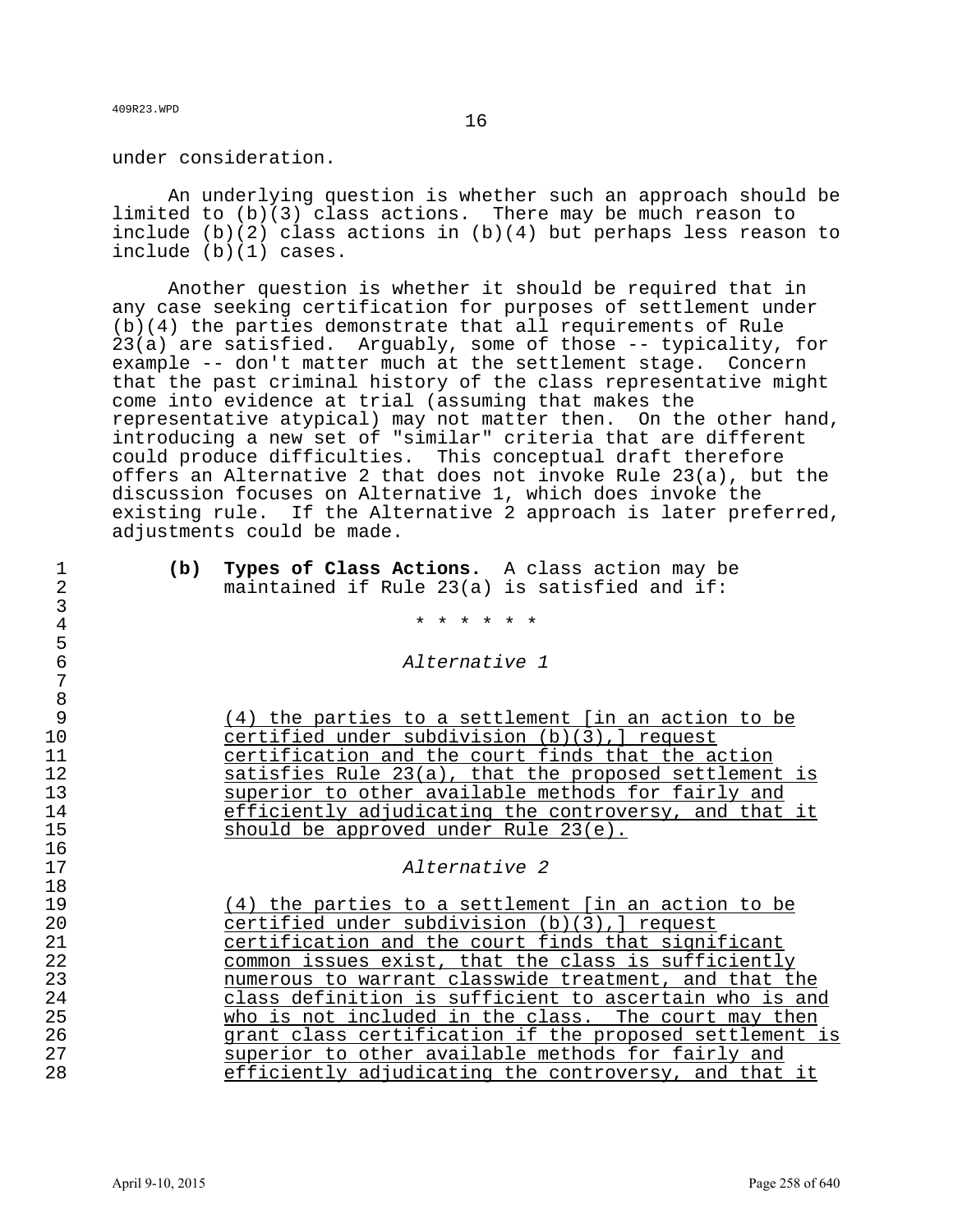# should be approved under Rule  $23(e).^{25}$

This approach seems clearly contrary to Amchem, which said that Rule 23(e) review of a settlement was not a substitute for rigorous application of the criteria of 23(a) and (b). It also may appear to invite the sort of "grand compensation scheme" quasi-legislative action by courts that the Court appeared to disavow in Amchem. Particularly if this authority were extended beyond (b)(3),<sup>26</sup> and a right to opt out were not required, this approach seems very aggressive. Below are some thoughts about the sorts of things that might be included in a sketch of a draft Committee Note.

# Sketch of Draft Committee Note ideas [Limited to Alternative 1]

 Subdivision (b)(4) is new. In 1996, a proposed new subdivision (b)(4) was published for public comment. That new 3 subdivision would have authorized certification of a (b)(3) class<br>4 for settlement in certain circumstances in which certification for settlement in certain circumstances in which certification 5 for full litigation would not be possible. One stimulus for that<br>6 amendment proposal was the existence of a conflict among the amendment proposal was the existence of a conflict among the courts of appeals about whether settlement certification could be used only in cases that could be certified for full litigation. That circuit conflict was resolved by the holding in *Amchem Products, Inc. v. Windsor*, 521 U.S. 591 (1997), that the fact of settlement is relevant to class certification. The (b)(4)

<sup>25</sup> ALI § 3.06(b) says that "a court may approve a settlement class if it finds that the settlement satisfies the criteria of  $[Rule 23(e)],$  and it further finds that  $(1)$ significant common issues exist; (2) the class is sufficiently numerous to warrant classwide treatment, and (3) the class definition is sufficient to ascertain who is and who is not included in the class. The court need not conclude that common issues predominate over individual issues."

 $26$  On this score, note that ALI § 3.06(c) said:

In addition to satisfying the requirements of subsection (b) of this Section [quoted in a footnote above], in cases seeking settlement certification of a mandatory class, the proponents of the settlement must also establish that the claims subject to settlement involve indivisible remedies, as defined in the Comment to § 2.04.

Needless to say, "indivisible remedies" is not a term used in the civil rules. Attempting to define them, or some alternative term, might be challenging. § 2.04 has three subsections, and is accompanied by six pages of comments and six pages of Reporters' Notes.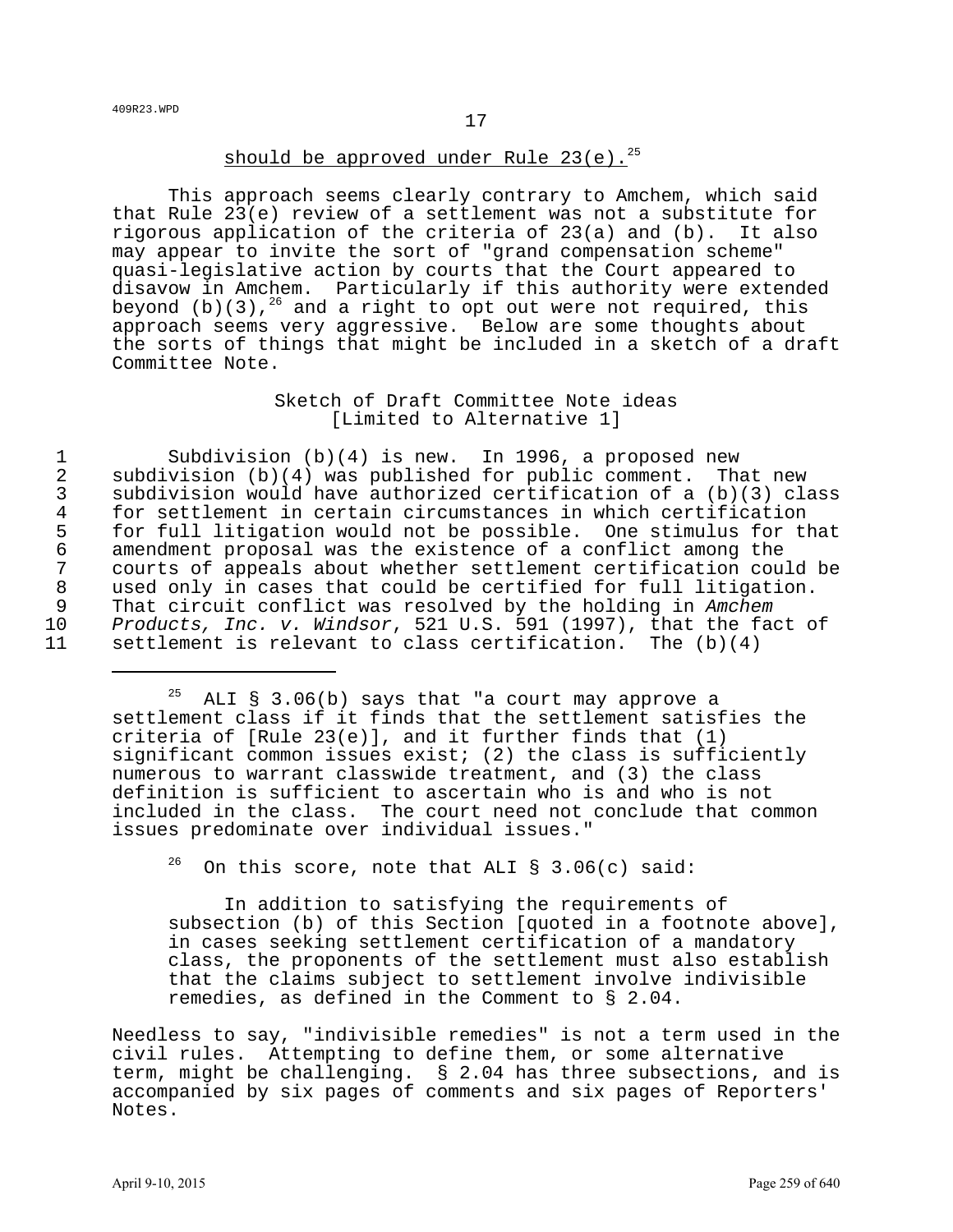amendment proposal was not pursued after that decision.

 Rule 23(f), also in the package of amendment proposals published for comment in 1996, was adopted and went into effect in 1998. As a consequence of that addition to the rule, a considerable body of appellate precedent on class-certification principles has developed. In 2003, Rule 23(e) was amended to clarify and fortify the standards for review of class settlements, and subdivisions (g) and (h) were added to the rule to govern the appointment of class counsel, including interim class counsel, and attorney fees for class counsel. These developments have provided added focus for the court's handling of the settlement-approval process under Rule 23(e).

 Concerns have emerged about whether it might sometimes be too difficult to obtain certification solely for purposes of settlement. Some reported that alternatives such as multidistrict processing or proceeding in state courts have grown in popularity to achieve resolution of multiple claims.

 This amendment is designed to respond to those concerns by clarifying and, in some instances, easing the path to certification for purposes of settlement. Like the 1996 proposal, this subdivision is available only after the parties have reached a proposed settlement and presented it to the court. Before that time, the court may, under Rule 23(g)(3), appoint interim counsel to represent the interests of the putative class.

 [Subdivision (b)(4) is not limited to Rule 23(b)(3) class actions. It is likely that actions brought under subdivision (b)(3) will be the ones in which it is employed most frequently, but foreclosing pre-certification settlement in actions brought under subdivisions (b)(1) or (b)(2) seems unwarranted. At the same time, it must be recognized that approving a class-action settlement is a challenging task for a court in any class action. Amendments to Rule 23(e) clarify the task of the judge and the 48 role of the parties in connection with review of a proposed 49 settlement.<sup>27</sup>]

 Like all class actions, an action certified under 52 subdivision (b)(4) must satisfy the requirements of Rule  $23(a)$ .<sup>28</sup>

This is a point at which Alternative 2, modeled on the ALI approach, would produce different Committee Note language. Arguments could be made that Wal-Mart Stores, Inc. v. Dukes has

 This treatment may be far too spare. Note that the ALI proposal limited the use of "mandatory class action" settlement to cases involving "indivisible relief," a term that is not presently included in the civil rules and that the ALI spent considerable effort defining.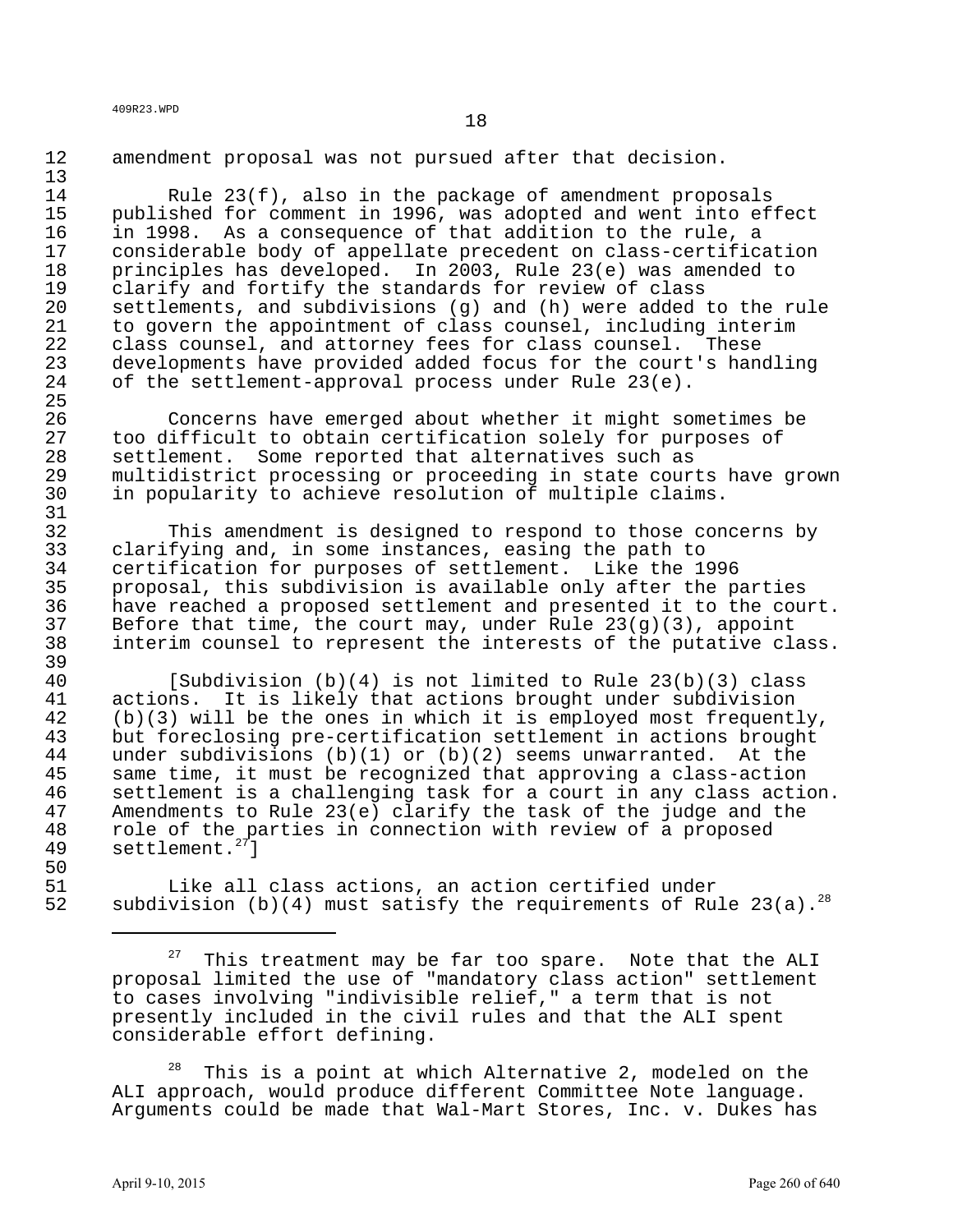Unless these basic requirements can be satisfied, a class settlement should not be authorized.

 Increasing confidence in the ability of courts to evaluate proposed settlements, and tools available to them for doing so, provide important support for the addition of subdivision (b)(4). For that reason, the subdivision makes the court's conclusion under Rule 23(e) an essential component to settlement class certification. Under amended Rule 23(e), the court can make the required findings to approve a settlement only after completion of the full Rule 23(e) settlement-review process. Given the added confidence in settlement review afforded by strengthening Rule 23(e), the Committee is comfortable with reduced emphasis on 66 some provisions of Rule 23(a) and (b).<sup>2</sup>

 Subdivision (b)(4) also borrows a factor from subdivision  $(69)$   $(b)(3)$  as a prerequisite for settlement certification  $-$ - that the court must also find that resolution through a class-action settlement is superior to other available methods for fairly and efficiently adjudicating the controversy. Unless that finding can be made, there seems no reason for the court or the parties to undertake the responsibilities involved in a class action.

 Subdivision (b)(4) does not require, however, that common questions predominate in the action. To a significant extent, the predominance requirement, like manageability, focuses on difficulties that would hamper the court's ability to hold a fair trial of the action. But certification under subdivision (b)(4) assumes that there will be no trial. Subdivision (b)(4) is available only in cases that satisfy the common-question requirements of Rule 23(a)(2), which ensure commonality needed for classwide fairness. Since the Supreme Court's decision in Amchem, the courts have struggled to determine how predominance should be approached as a factor in the settlement context. This amendment recognizes that it does not have a productive role to 88 play and removes it.<sup>30</sup>

raised the bar under Rule 23(a)(2) too high. The ALI approach is to say that "significant common issues" are presented. See ALI § 3.06(b).

Without exactly saying so, this sentence is meant to counter the assertion in Amchem that Rule 23(e) is an additional factor, not a superseding consideration, when settlement certification is proposed.

<sup>30</sup> This material attempts to address Amchem's assertion that superiority continues to be important. Is it persuasive? If so, should the Note say that it is changing what the Supreme Court said in Amchem, perhaps by citing the passage in the decision where the court discussed superiority?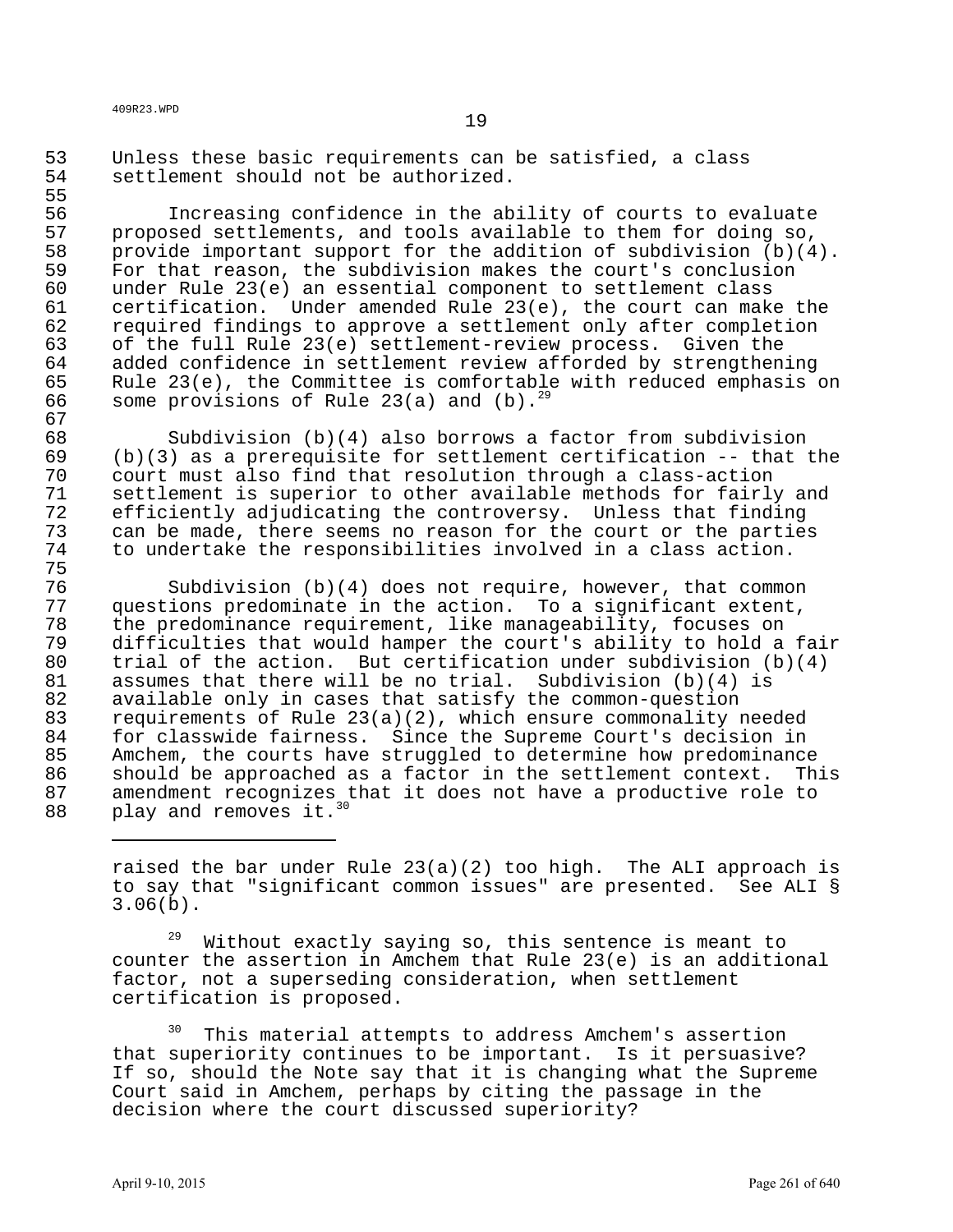409R23.WPD

96

105

 Settlement certification also requires that the court conclude that the class representatives are typical and adequate 91 under Rule 23(a)(3) and  $(4)$ .<sup>31</sup> Under amended Rule 23(e), the court must also find that the settlement proposal was negotiated at arms length by persons who adequately represented the class interests, and that it provides fair and adequate relief to class members, treating them equitably.

 In sum, together with changes to Rule 23(e), subdivision (b)(4) ensures that the court will give appropriate attention to adequacy of representation and the fair treatment of class members relative to each other and the potential value of their claims. At the same time, it avoids the risk that a desirable settlement will prove impossible due to factors that matter only to a hypothetical trial scenario that the settlement is designed to avoid.

106 [Should the court conclude that certification under subdivision (b)(4) is not warranted -- because the proposed settlement cannot be approved under subdivision (e) or because the requirements of Rule 23(a) or superiority are not met -- the court should not rely on the parties' statements in connection with proposed (b)(4) certification in relation to later class certification or merits litigation.]<sup>3</sup>

 $31$  As at other points, adopting Alternative 2 would change this.

 $32$  The ALI Principles include such a provision in the rule. This suggests a comment the Note. The ALI provision seems to have been prompted by one 2004 Seventh Circuit decision, Carnegie v. Household Int'l, Inc., 376 F.3d 656, 660 (7th Cir. 2004). Carnegie was a rather remarkable case. It first came to the Seventh Circuit in Reynolds v. Beneficial National Bank, 288 F.3d 277 (7th Cir. 2002), after the district judge granted settlement class certification and, on the strength of that, enjoined litigation in various state courts against the same defendants on behalf of statewide classes. The Court of Appeals reversed approval of the proposed settlement in the federal court, "concerned that the settlement might have been the product of collusion between the defendants, eager to minimize their liability, and the class lawyers, eager to maximize their fees." 376 F.3d at 659.

The Court of Appeals (under its Local Rule 36), then directed that the case be assigned on remand to a different judge, and the new judge approved the substitution of a new class representative (seemingly an objector the first time around) and appointed new class counsel. This new judge later certified a litigation class very similar to the settlement class originally certified. Defendants appealed that class-certification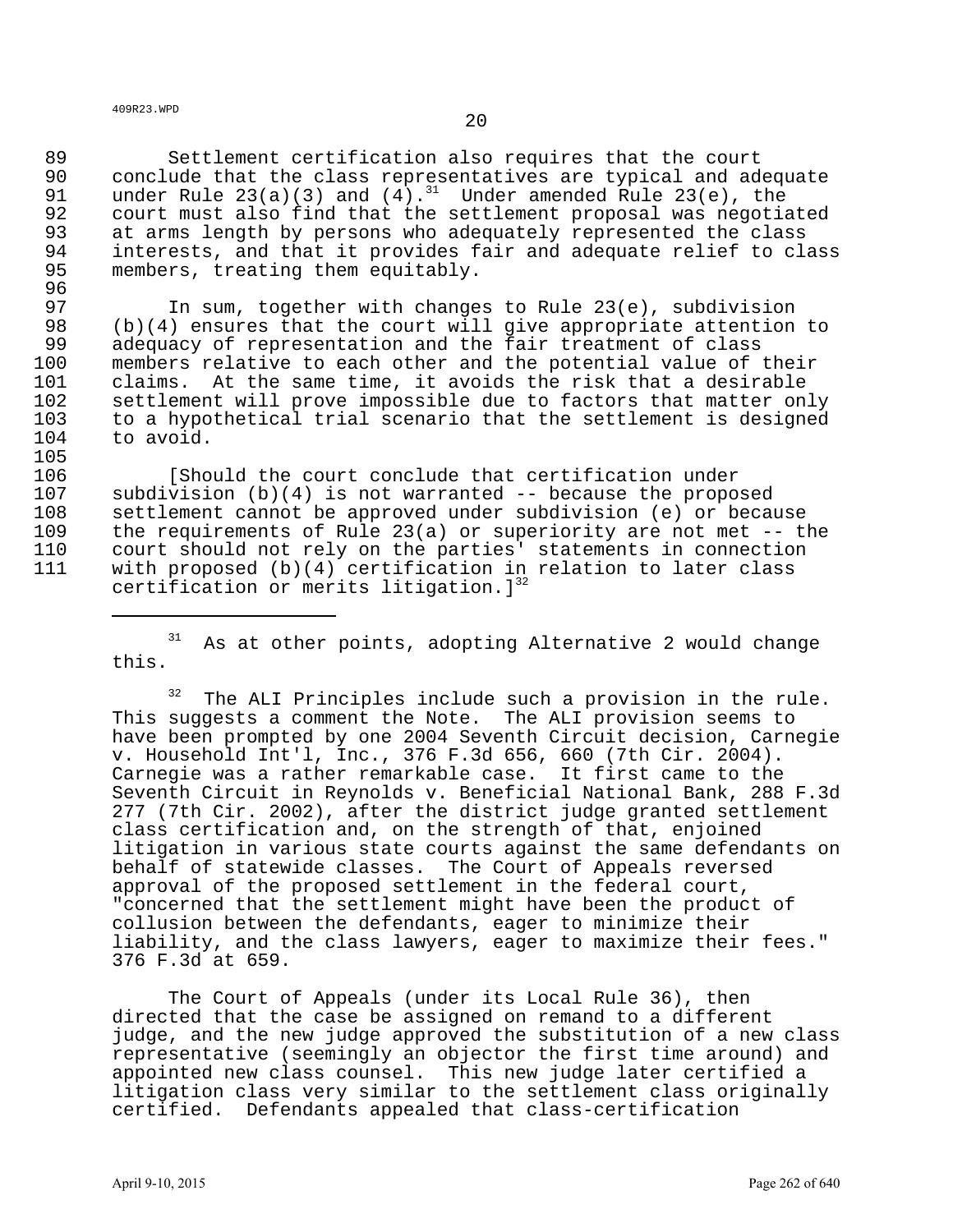#### **(3) Cy pres**

The development of cy pres provisions in settlements has not depended meaningfully on any precise provisions of Rule 23. The situations in which this sort of arrangement might be desired probably differ from one another. Several come to mind:

(1) Specific individual claimants cannot be identified but

decision, objecting that the new judge had improperly directed the defendants initially to state their objections to litigation certification, thereby imposing on them the burden of proving that certification was not justified instead of making plaintiff justify certification. The Seventh Circuit rejected this argument because the new judge "was explicit that the burden of persuasion on the validity of the objections [to certification] would remain on the plaintiffs." 376 F.3d at 662.

The Court of Appeals also invoked the doctrine of judicial estoppel, which it explained involved an "antifraud policy" that precluded defendants "from challenging [the class's] adequacy, at least as a settlement class," noting that "the defendants benefitted from the temporary approval of the settlement, which they used to enjoin the other \* \* \* litigation against them." Id. at 660. At the same time, the court acknowledged "that a class might be suitable for settlement but not for litigation." It added comments about the concern that its ruling might chill class-action settlement negotiations (id. at 663):

The defendants tell us that anything that makes it easier for a settlement class to molt into a litigation class will discourage the settlement of class actions. \* \* \* \* But the defendants in this case were perfectly free to defend against certification; they just didn't put up a persuasive defense.

Whether this decision poses a significant problem is debatable. The situation seems distinctive, if not unique. The value of a rule provision concerning the "binding" effect of defendants' support for certification for settlement, or even a comment in the Note is therefore also debatable. In any event, it might not prevent a state court from doing what it says should not be done. Recall that in the original Reynolds appeal (described above), there was an injunction against state-court litigation. Whether a federal rule can prevent a state court from giving weight to these sorts of matters is an interesting issue. As a general matter, this subject reminds us of other provisions about the preclusive effect of class-certification rulings or to decisions disapproving a proposed class settlement. That has been an intriguing prospect in the past, but one the Advisory Committee has not followed.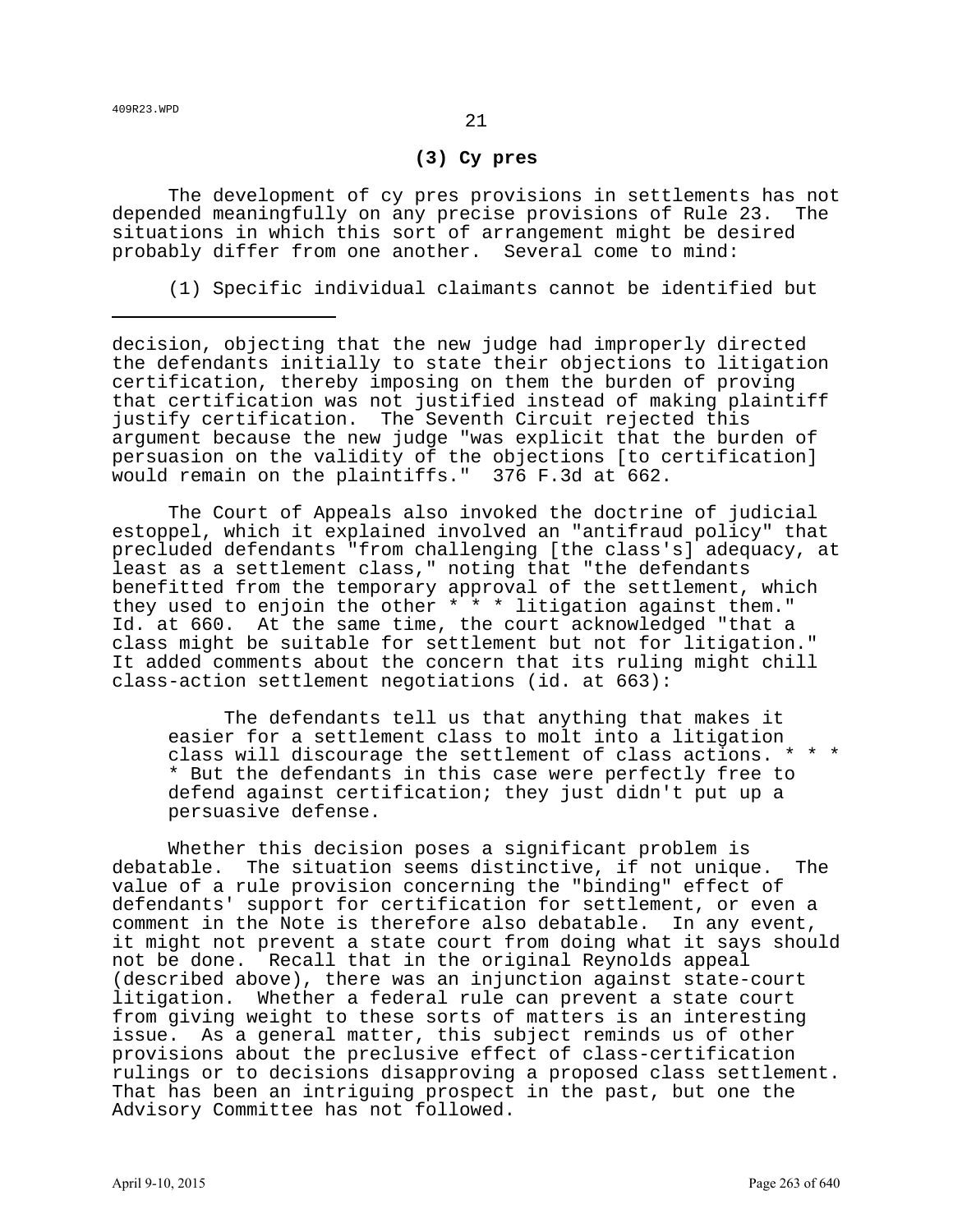measures to "compensate" them can be devised. The famous California case of Daar v. Yellow Cab, 433 P.2d 732 (Cal. 1967), is the prototype of this sort of thing -- because the Yellow Cab meters had been set too high in L.A. for a period of time, the class action resolution required that the Yellow Cab meters be set a similar amount too low for a similar period, thereby conferring a relatively offsetting benefit on more or less the same group of people, people who used Yellow Cabs in L.A. (Note that competing cab companies in this pre-Uber era may not have liked the possibility that customers would favor Yellow Cab cabs because they would be cheaper.)

(2) Individual claimants could be identified, but the cost of identifying them and delivering money to them would exceed the amount of money to be delivered.

(3) A residue is left after the claims process is completed, and the settlement does not provide that the residue must be returned to the defendant. (If it does provide for return to the defendant, there may be an incentive for the defendant to introduce extremely rigorous criteria class members have to satisfy to make claims successfully.)

Whether all these kinds of situations (and others that come to mind) should be treated the same is not certain. In some places state law may actually address such things. See Cal. Code Civ. Proc. § 384, which contains specific directions to California judges about residual funds left after payments to class members.

Much concern has been expressed in several quarters about questionable use of cy pres provisions, and the courts' role in approving those arrangements under Rule 23. Most notable is the Chief Justice's statement regarding denial of certiorari in Marek v. Lane, 134 S.Ct. 8 (2013) that the Court "may need to clarify the limits on the use of such remedies." Id. at 9. That case involved challenges to provisions in a settlement of a class action against Facebook alleging privacy claims.

§3.07 of the ALI Principles directly addresses cy pres in a manner that several courts of appeals have found useful. One might argue that the courts' adoption of §3.07 makes a rule change unnecessary. On the other hand, the piecemeal adoption by courts of the ALI provision seems a dubious substitute, and it may be wise to have in mind the Chief Justice's suggestion that the Supreme Court may need to take a case to announce rules for the subject.

The ALI provision could be a model for additions to Rule 23(e):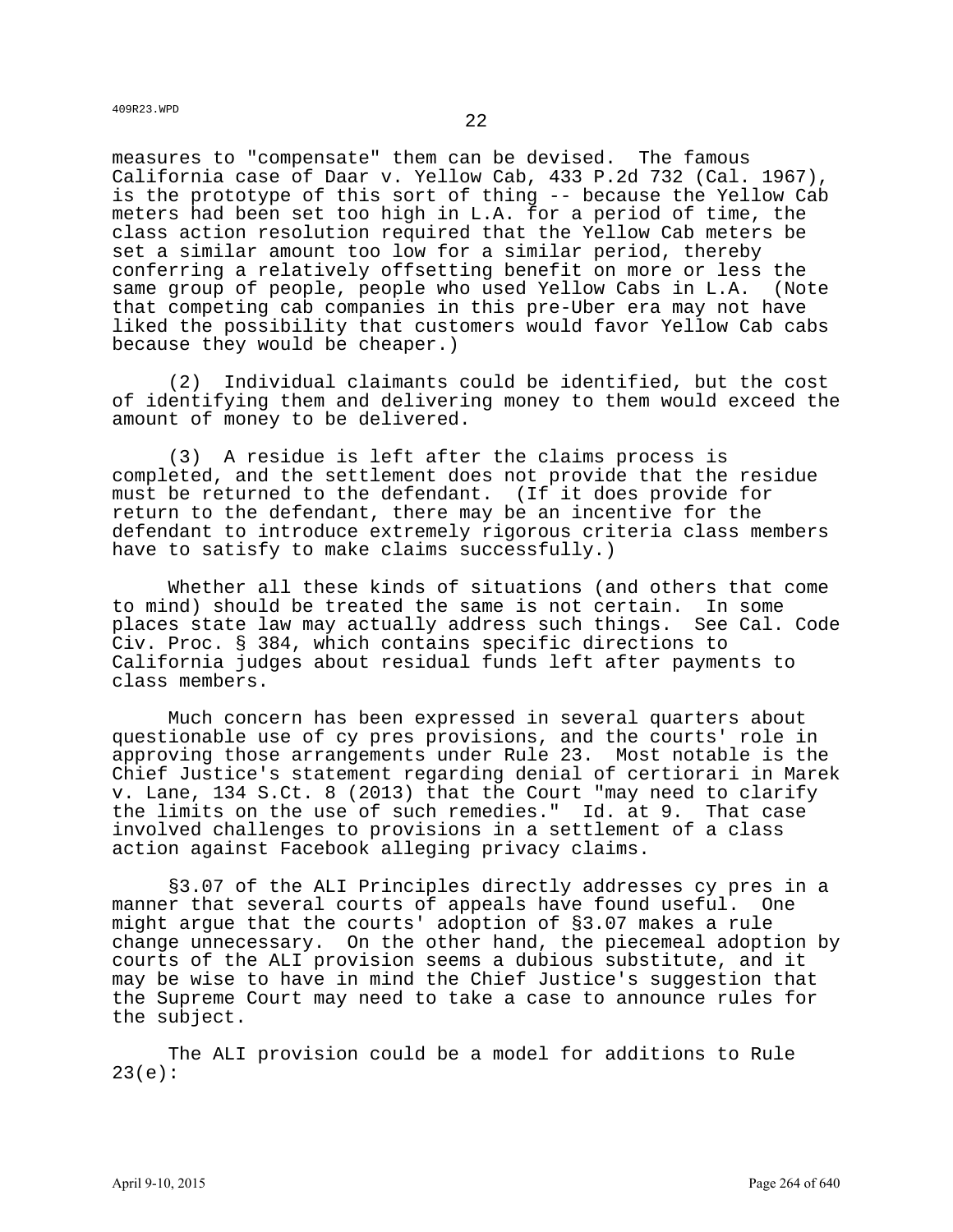**8**

**14**

 **(e) Settlement, Voluntary Dismissal, or Compromise.** The claims, issues, or defenses of a certified class may be settled, voluntarily dismissed, or compromised only with the court's approval. The following procedures apply to a proposed settlement, voluntary dismissal, or compromise:

**7** \* \* \* \* \*

- **9 (3)** The court may approve a proposal that includes a cy 10 **10 12. pres remedy** [if authorized by law]<sup>33</sup> **even** if such a 11 **11** *remedy could not be ordered in a contested case.* The **12** court must apply the following criteria in determining **13** whether a cy pres award is appropriate:
- **15 (A)** If individual class members can be identified **16** through reasonable effort, and the distributions 17 **17 are sufficiently large to make individual 18** distributions economically viable, settlement

On the other hand, one might say that the inclusion of cy pres provisions in the settlement agreement is entirely a matter of party agreement and not an exercise of judicial power. But one might respond that the binding effect of a settlement class action judgment is dependent on the exercise of judicial power, and that the court has a considerable responsibility to ensure the appropriateness of that arrangement before backing it up with judicial power. So the rule would guide the court in its exercise of that judicial power.

<sup>&</sup>lt;sup>33</sup> This bracketed qualification is designed to back away from creating new authority to use cy pres measures. It is clear that some courts have been authorizing cy pres treatment. Indeed, the Eighth Circuit's recent opinion in In re BankAmerica Corp. Securities Lit., 775 F.3d 1060 (8th Cir. 2015), suggested that it is impatient with their willingness to do so. It is less clear where the authority for them to do so comes from. In some places, like California, there is statutory authority, but there are probably few statutes. It may be a form of inherent power, though that is a touchy subject. Adding a phrase of this sort is designed to make clear that the authority does not come from this rule.

In any event, it may be that there is not need to say "if authorized by law" in the rule because -- like many other agreements included in settlements -- cy pres provisions do not depend on such legal authorization, even if their binding effect does depend on the court's entry of a judgment.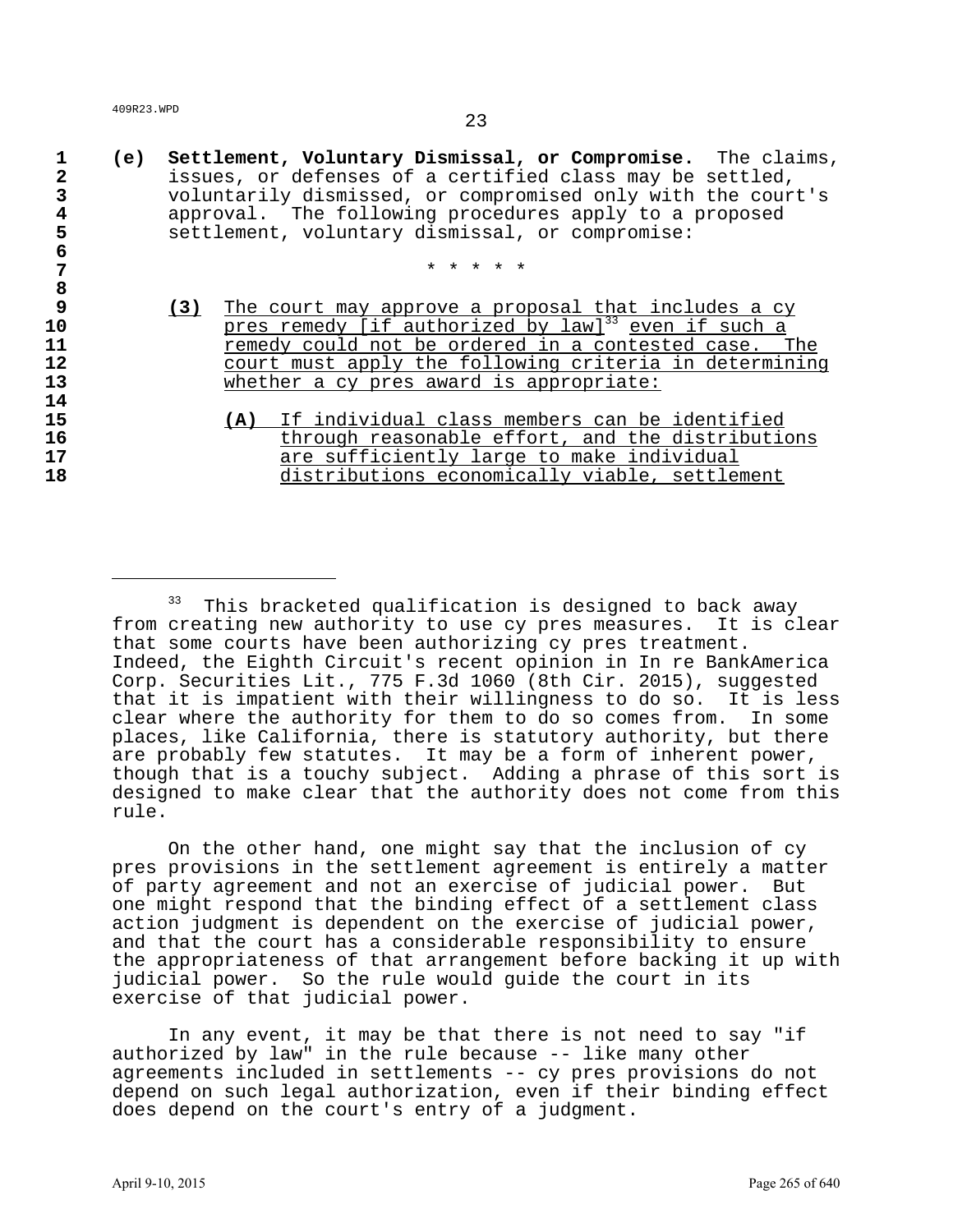| 19 |     | proceeds must <sup>34</sup> be distributed directly to       |
|----|-----|--------------------------------------------------------------|
| 20 |     | individual class members;                                    |
| 21 |     |                                                              |
| 22 | (B) | If the proposal involves individual distributions            |
| 23 |     | to class members and funds remain after                      |
| 24 |     | distributions, the settlement must provide for               |
| 25 |     | further distributions to participating class                 |
| 26 |     | members unless the amounts involved are too small            |
| 27 |     | to make individual distributions economically                |
| 28 |     | viable or other specific reasons exist that would            |
| 29 |     | make such further distributions impossible or                |
| 30 |     | unfair:                                                      |
| 31 |     |                                                              |
| 32 | (C) | The proposal may provide that, if the court finds            |
| 33 |     | that individual distributions are not viable under           |
| 34 |     | Rule $23(e)(3)(A)$ or $(B)$ , a cy pres approach may be      |
| 35 |     | employed if it directs payment to a recipient                |
| 36 |     | whose interests reasonably approximate those being           |
| 37 |     | pursued by the class. [The court may presume that            |
| 38 |     | individual distributions are not viable for sums             |
| 39 |     | of less than \$100.] <sup>35</sup> [If no such recipient can |
| 40 |     | be identified, the court may approve payment to a            |
| 41 |     | recipient whose interests do not reasonably                  |
| 42 |     | approximate the interests being pursued by the               |
| 43 |     | class if such payment would serve the public                 |
| 44 |     | interest.                                                    |

<sup>34</sup> The ALI uses "should," but "must" seems more appropriate.

<sup>35</sup> There have been reports that in a significant number of cases distributions of amounts less than \$100 can be accomplished. This provision is borrowed from a proposed statutory class-action model prepared by the Commissioners on Uniform State Laws. It may be that technological improvements made such an exclusion from the mandatory distribution requirements of (e)(3)(A) and (B) unnecessary.

<sup>36</sup> This bracketed material is drawn from the ALI proposal. It might be questioned on the ground that it goes beyond what the Enabling Act allows a rule to do. But this provision is about approving what the parties have agreed, not inventing a new "remedy" to be used in litigated actions. It may be that in some litigated actions there is a substantive law basis for a courtimposed distribution measure of the sort the bracketed language describes. Claims for disgorgement, for example, might support such a measure. Though the substantive law upon which a claim is based might, therefore, support such a measure, this provision does not seek to authorize such a remedy.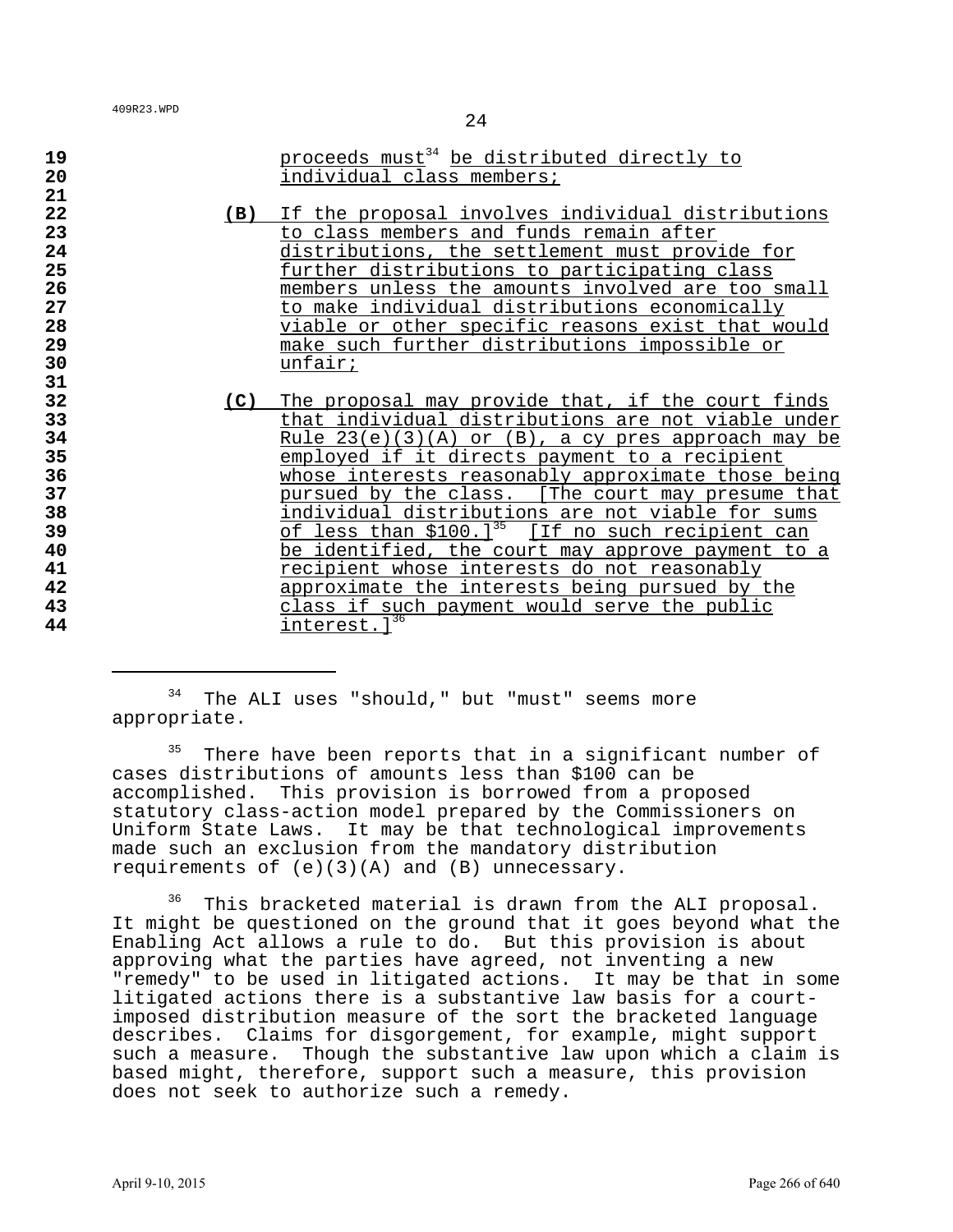#### **(43)** The parties seeking approval \* \* \*

As noted above, the ALI proposal has received considerable support from courts. A recent example is In re BankAmerica Securities Litigation, 775 F.3d 1060 (8th Cir. 2015), in which the majority vigorously embraced ALI § 3.07, in part due to "the substantial history of district courts ignoring and resisting circuit court cy pres concerns and rulings in class action cases." It also resisted the conclusion that the fact those class members who had submitted claims had received everything they were entitled to receive under the settlement is the same as saying they were fully compensated, which might respond to arguments against proposed (3)(B) above that further distributions to class members who made claims should not occur if they already received the maximum they could receive pursuant to the settlement.

The possibility of Enabling Act issues should be noted, but the solution may be that this is an agreement subject to court approval under Rule 23(e), not a new "remedy" provided by the rules for litigated actions. The situation in California may be illustrative.

Cal. Code Civ. Proc. § 384 directs a California state court to direct left-over funds to groups furthering the proposes sought in the class action or to certain public interest purposes. In a federal court in California, one might confront arguments that §384 dictates how such things must be handled. Reports indicate that the federal courts in California do not regard the statute as directly applicable to cases in federal court, but that they do find it instructive as they apply Rule 23.

An argument in favor of Enabling Act authority could invoke the Supreme Court's Shady Grove decision and say that Rule 23 occupies this territory and the state law provision on cy pres treatment cannot be applied in federal court as a result. If that argument is right, it seems to provide some support for a rule that more explicitly deals with the sort of thing addressed

Note that the Class Action Fairness Act itself has a small provision that authorizes something along this line. Thus, 28 U.S.C. § 1712(e) provides: "The court, in its discretion, may also require that a proposed settlement agreement provide for the distribution of a portion of the value of unclaimed coupons to 1 or more charitable or governmental organizations, as agreed to by the parties." This section of the statute deals with coupon settlements more generally, and not in a manner that encourages parties to use them. It is not certain whether resort to the cy pres aspect of CAFA has been attempted with any frequency.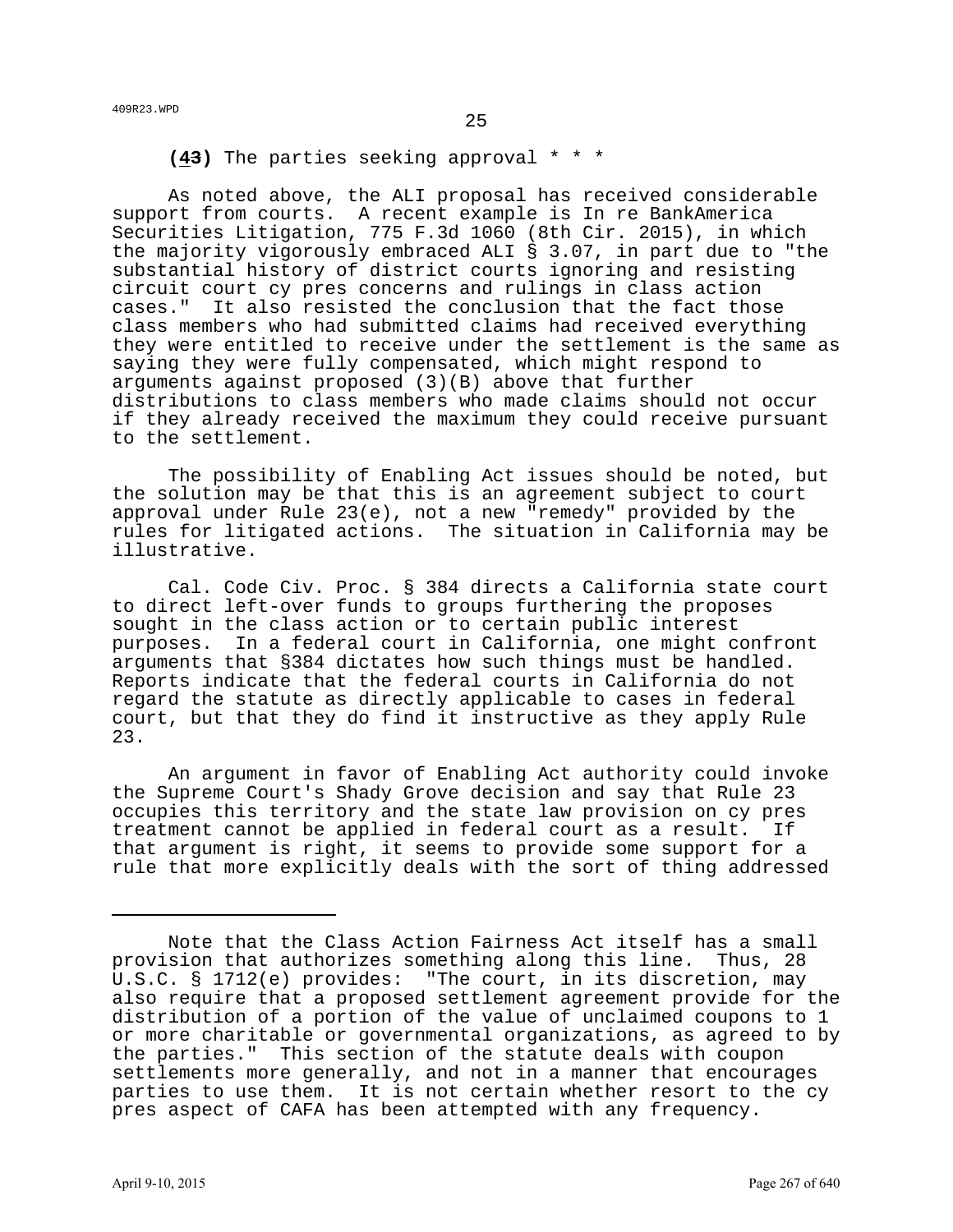above. But the bracketed sentence at the end of (C) might raise Enabling Act concerns. The bracketed "if authorized by law" suggestion in the draft rule above is a first cut at a way to sidestep these issues.

It may be said that the bracketed language is not necessary because this provision is only about settlement agreements. Settlement agreements can include provisions that the court could not order as a remedy in a litigated case. So there is latitude to give serious attention to adding references to cy pres treatment in the settlement-approval rule. But it can also be emphasized that the real bite behind the agreement comes from the court's judgment, not the agreement itself.

If the rule can provide such authority, should it so provide? Already quite a few federal judges have approved cy pres arrangements. Already some federal courts have approved the principles in the ALI's § 3.07, from which the first sketch above is drawn.

Despite all those unresolved issues, it may nonetheless be useful to reflect on what sorts of things a Committee Note might say:

# Sketch of Draft Committee Note ideas

 When a class action settlement for a payment of a specified amount is approved by the court under Rule 23(e), there is often a claims process by which class members seek their shares of the 4 fund. In reviewing a proposed settlement, the court should focus<br>5 on whether the claims process might be too demanding, deterring 5 on whether the claims process might be too demanding, deterring<br>6 or leading to denial of valid claims.<sup>37</sup> Ideally, the entire fun or leading to denial of valid claims. $37$  Ideally, the entire fund provided will be used (minus reasonable administrative costs) to compensate class members in accord with the provisions of the settlement.

 On occasion, however, funds are left over after all initial claims have been paid. Courts faced with such circumstances have resorted on occasion to a practice invoking principles of *cy pres* to support distribution of at least some portion of the settlement proceeds to persons or entities not included in the class. In some instances, these measures have raised legitimate

10

It might be attractive to be more forceful (and probably negative) somewhere about reversionary provisions. For example, the Note might say that if there is a reverter clause the court should look at the claims process very carefully to make sure that it does not impose high barriers to claiming. Probably that belongs in the general Rule 23(e) Committee Note about approving settlement proposals. It seems somewhat out of place here, even though it logically relates to the topic at hand.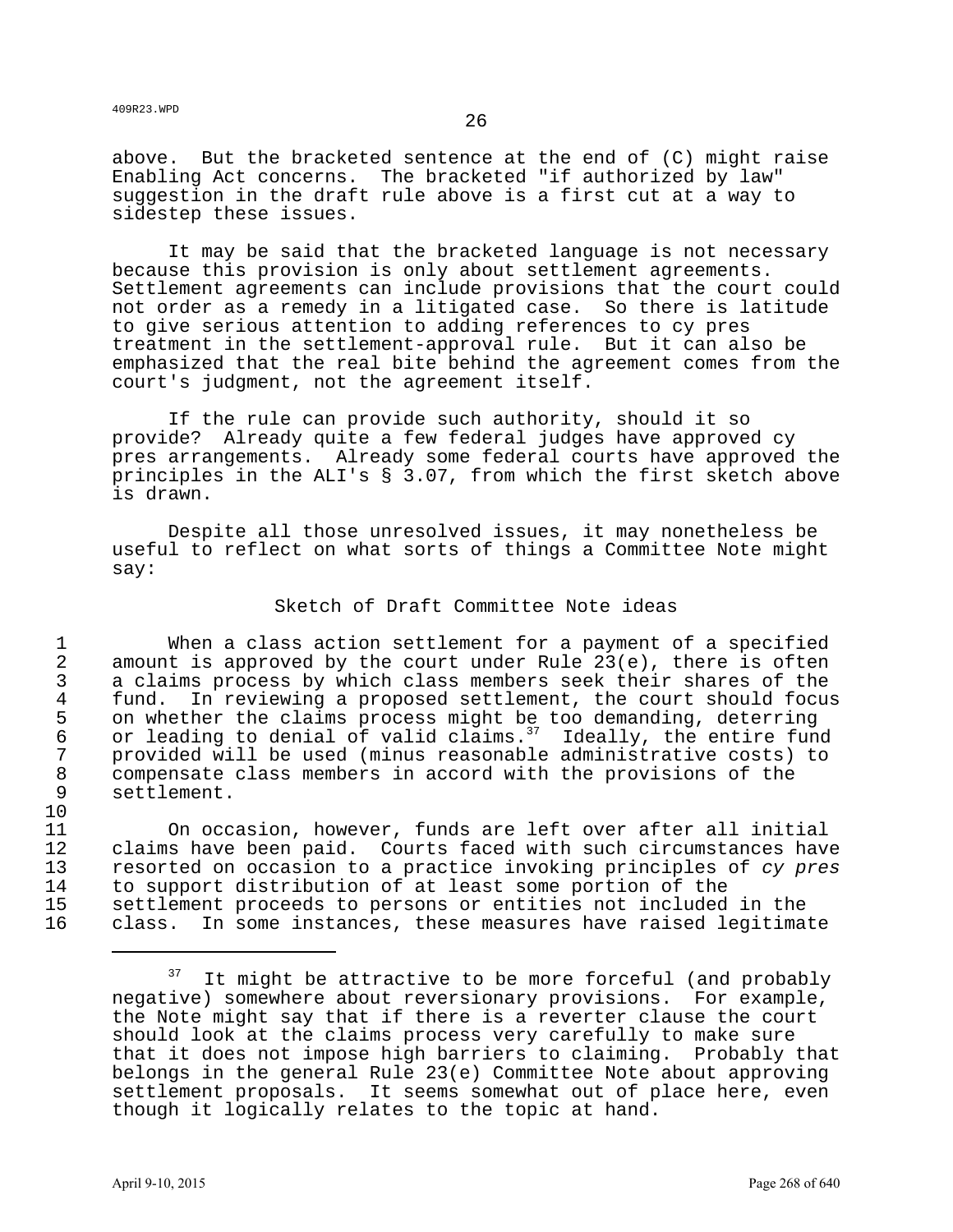# 17 concerns.

18

43

 Subdivision (e)(3) recognizes and regularizes this activity. The starting point is that the settlement funds belong to the class members and do not serve as a resource for general "public 22 interest" activities overseen or endorsed by the court. Nonetheless, the possibility that there will be a residue after the settlement distribution program is completed makes provision for this possibility appropriate. Unless there is no prospect of a residue after initial payment of claims, the issue should be included in the initial settlement and evaluated by the court 28 along with the other provisions of that proposal.<sup>39</sup> [If no such provision is included in the initial proposal but a residue exists after initial distribution to the class, the court may address the question at that point, but then should consider whether a further notice to the class should be ordered regarding 33 the proposed disposition of the residue. $40$ ] 34

 Subdivision (e)(3) does not create a new "remedy" for class actions. Such a remedy may be available for some sorts of claims, such as disgorgement of ill-gotten funds, but this rule does not authorize such a remedy for a litigated class action. The cy pres provision is something the parties have included in their proposal to the court, and the court is therefore called upon to decide whether to approve what the parties have agreed upon to resolve the case.

 Subdivision (e)(3) provides rules that must be applied in deciding whether to approve cy pres provisions. Paragraph (A) requires that settlement funds be distributed to class members if they can be identified through reasonable effort when the

<sup>38</sup> Is this too strongly worded, or too much a bit of "political" justification?

<sup>39</sup> Is this too strong? It seems that addressing these issues up front is desirable, and giving notice to the class about the provision for a residue is also valuable. That ties in with the idea that this is about the court's general settlement review authority, and it may prompt attention to whether the claims process is too demanding.

<sup>40</sup> Note that the Eighth Circuit raised the question whether, in the latter situation, there would be a need to notice the class a second time about this change in circumstances and the cy pres treatment under consideration. It seems that the better thing is to get the matter on the table at the outset, although that might make it seem that the parties expect the claims process to have faults. Probably devising a "perfect" claims process is very difficult, so a residue is not proof that the claims process was seriously flawed.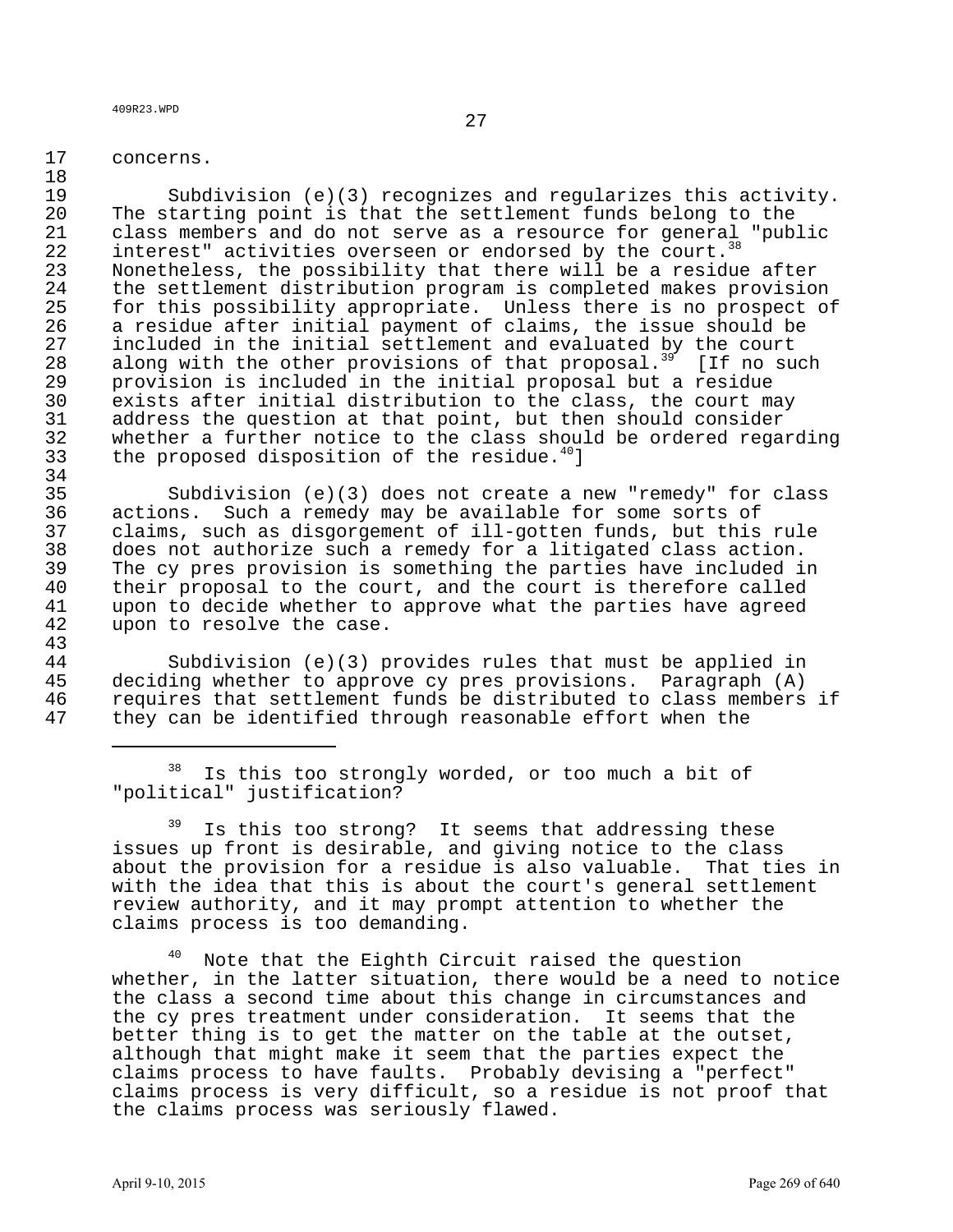65

 distributions are large enough to be to make distribution economically viable. It is not up to the court to determine whether the class members are "deserving," or other recipients 51 might be more deserving.<sup>41</sup> Thus, paragraph (A) makes it clear that cy pres distributions are a last resort, not a first resort.

 Paragraph (B) follows up on the point in paragraph (A), and provides that even after the first distribution is completed there must be a further distribution to class members of any residue if a further distribution is economically viable. This provision applies even though class members have been paid "in full" in accordance with the settlement agreement. Settlement agreements are compromises, and a court may properly approve one that does not provide the entire relief sought by the class members through the action. Unless it is clear that class members have no plausible legal right to receive additional 64 money, they should receive additional distributions.<sup>4</sup>

 Paragraph (C), therefore, deals only with the rare case in which individual distributions are not viable. The court should not assume that the cost of distribution is prohibitive unless 69 presented with evidence firmly supporting that conclusion. $43$  It should take account of the possibility that electronic means may make identifying class members and distributing proceeds to them 72 inexpensive in some cases. $44$  [The rule does provide that the 73 court may so assume for distributions of less than  $$100.^{45}$ ] When the court finds that individual distributions would be

 $41$  This responds to an argument made in the Eight Circuit case -- that the funds distributed would be to institutional investors, who were less deserving than the legal services agencies that would benefit from the cy pres distributions.

This is an effort to deal with the "paid in full" or "overcompensation" point.

If we are to authorize the "only cy pres" method, what can we say about the predicate for using it? The Note language addresses cost. How about cases in which there simply is no way to identify class members? Should those fall outside this provision?

<sup>44</sup> This assertion is based on a hunch.

<sup>45</sup> Should we include such a provision? As noted above, smaller distributions are reportedly done now. Suppose a bank fee case in which the bank improperly charged thousands of account holders amounts less than \$100. Assuming the bank could easily identify those account holders and the amount of improperly charged fees, why not direct that their accounts be credited?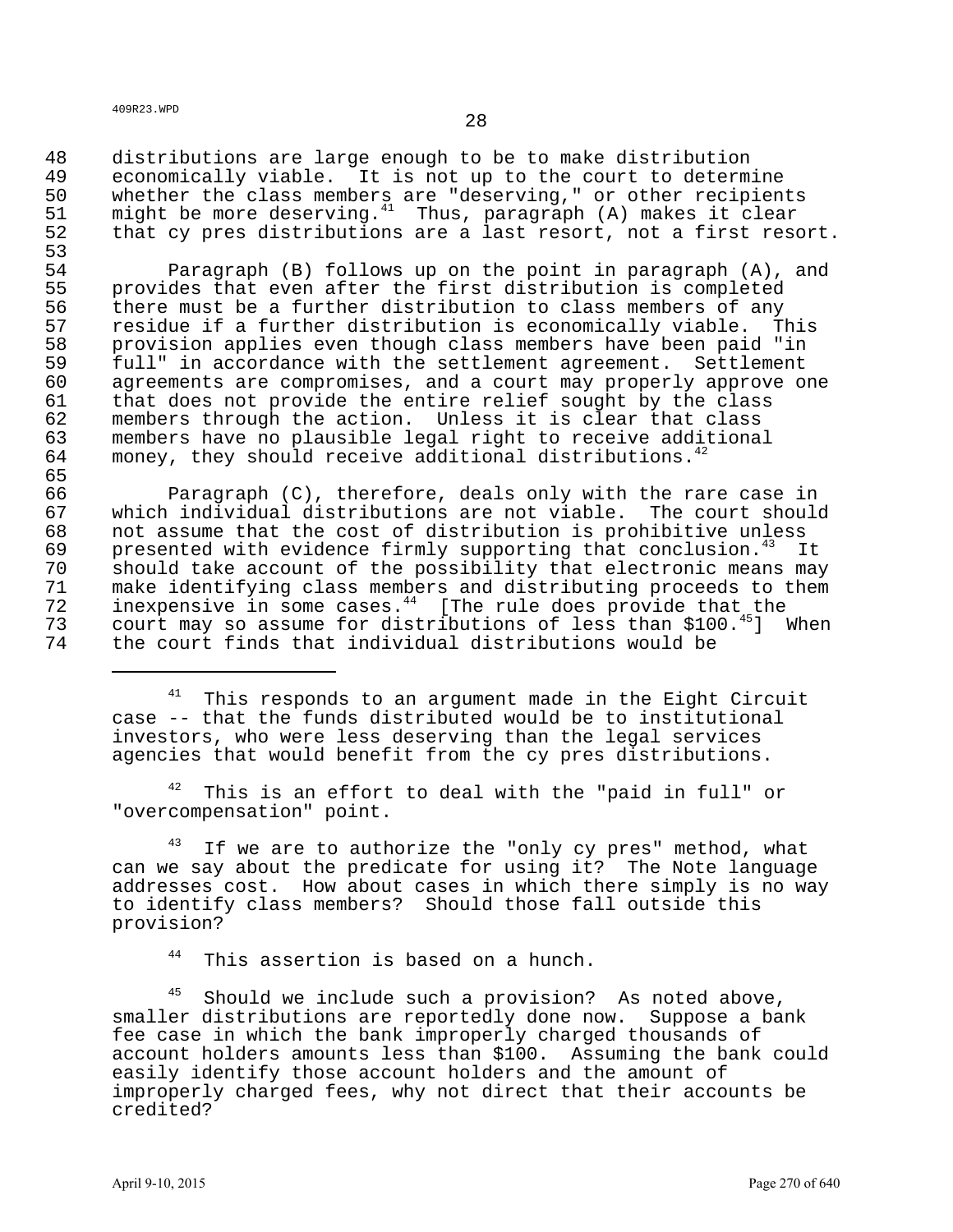#### 409R23.WPD

 economically infeasible, it may approve an alternative use of the settlement funds if the substitute recipient's interests "reasonably approximate those being pursued by the class." In general, that determination should be made with reference to the nature of the claim being asserted in the case. [Only if no such recipient can be identified may the court authorize distribution to another recipient, and then only if such distribution would serve the public interest.<sup>46</sup>]

 $46$  This is in brackets in the rule and the Note because, even if the parties agree and the class receives notice of the agreement, it seems a striking use of judicial power. Perhaps, as indicated above in the Note, it is mainly the result of the parties' agreement, not the court's power, which is limited to reviewing and deciding whether to approve the parties' agreement.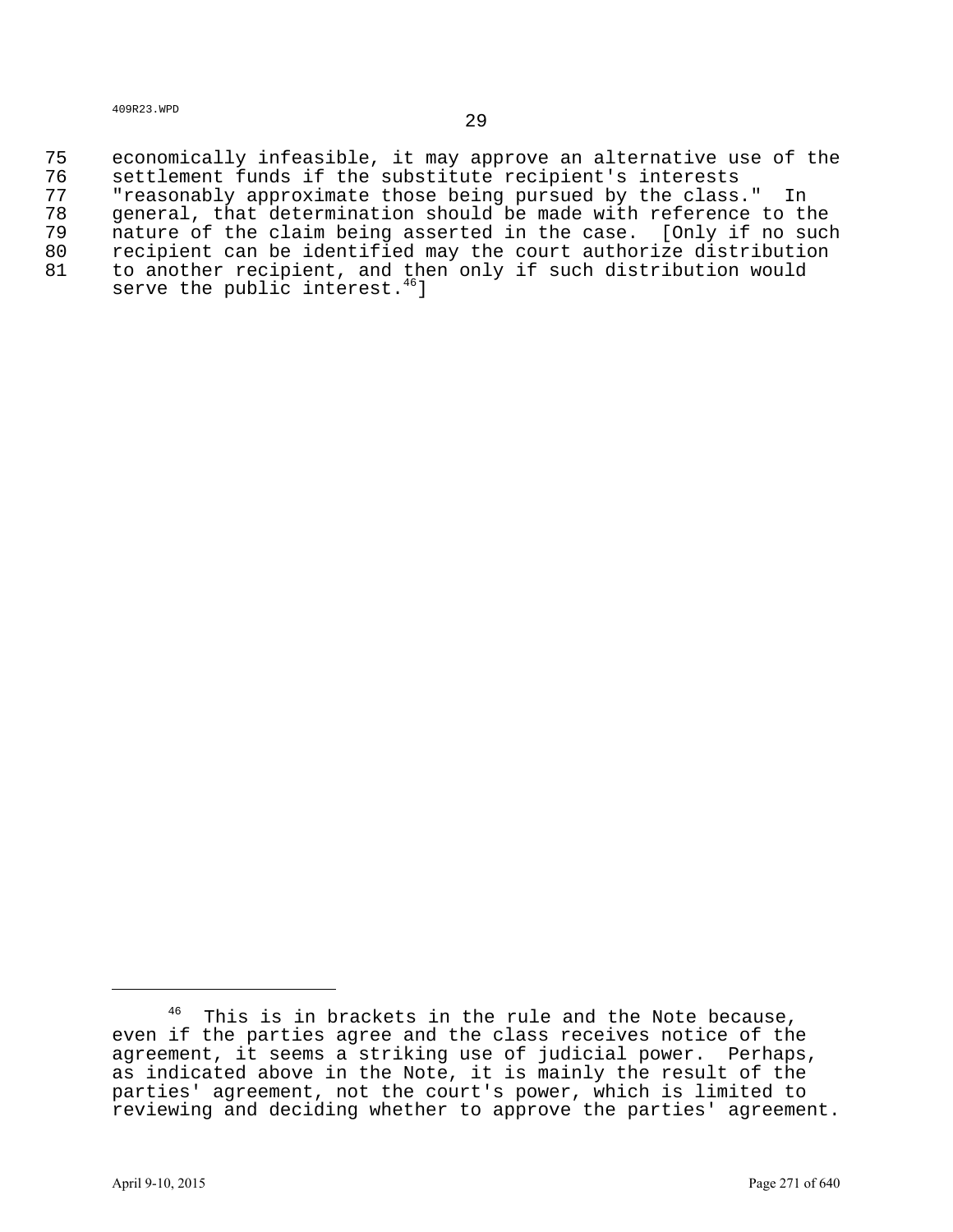#### **(4) Objectors**

The behavior of some objectors has aroused considerable ire among class-action practitioners. But it is clear that objectors play a key role in the settlement-approval process. Rule 23(e)(5) says that class members may object to the proposed settlement, and Rule 23(h)(2) says they may object to the proposed attorney fee award to class counsel. Judges may come to rely on them. CAFA requires that state attorneys general (or those occupying a comparable state office) receive notice of proposed settlements, and they may be a source of useful information to the judge called upon to approve or disapprove a proposed settlement.

The current rules place some limits on objections. Rule 23(e)(5) also says that objections may be withdrawn only with the court's permission. That requirement of obtaining the court's permission was added in 2003 in hopes that it would constrain "hold ups" that some objectors allegedly used to extract tribute from the settling parties.

Proposals have been made to the Appellate Rules Committee to adopt something like the approval requirement under rule  $23(e)(5)$ for withdrawing an appeal from district-court approval of a settlement. Since the delay occasioned by an appeal is usually longer than the period needed to review a proposed settlement at the district-court level, that sort of rule change might produce salutary results. But it might be that the district judge would be better positioned to decide whether to permit withdrawal of the appeal than the court of appeals. The Rule 23 Subcommittee intends to remain in touch with the Appellate Rules Committee on these issues as it proceeds with its attention to the civil rules.

Another set of ideas relates to requiring objectors to post a bond to appeal. In Tennille v. Western Union Co., 774 F.3d 1249 (10th Cir. 2014), the district court, relying on Fed. R. App. P. 7, entered an order requiring objectors who appealed approval of a class-action settlement to post a bond of over \$1 million to cover (1) the anticipated cost of giving notice to the class a second time, (2) the cost of maintaining the settlement pending resolution of the appeals, and (3) the cost of printing and copying the supplemental record in the case (estimated at \$25,000). The court of appeals ruled that the only costs for which a bond could be required under Appellate Rule 7 were those that could be imposed under a statute or rule, so the first two categories were entirely out, and the third category was possible, but that the maximum amount the appellate court could uphold would be \$5,000. Other courts have occasionally imposed bond requirements. But the Subcommittee is not presently suggesting any civil rule changes on this subject.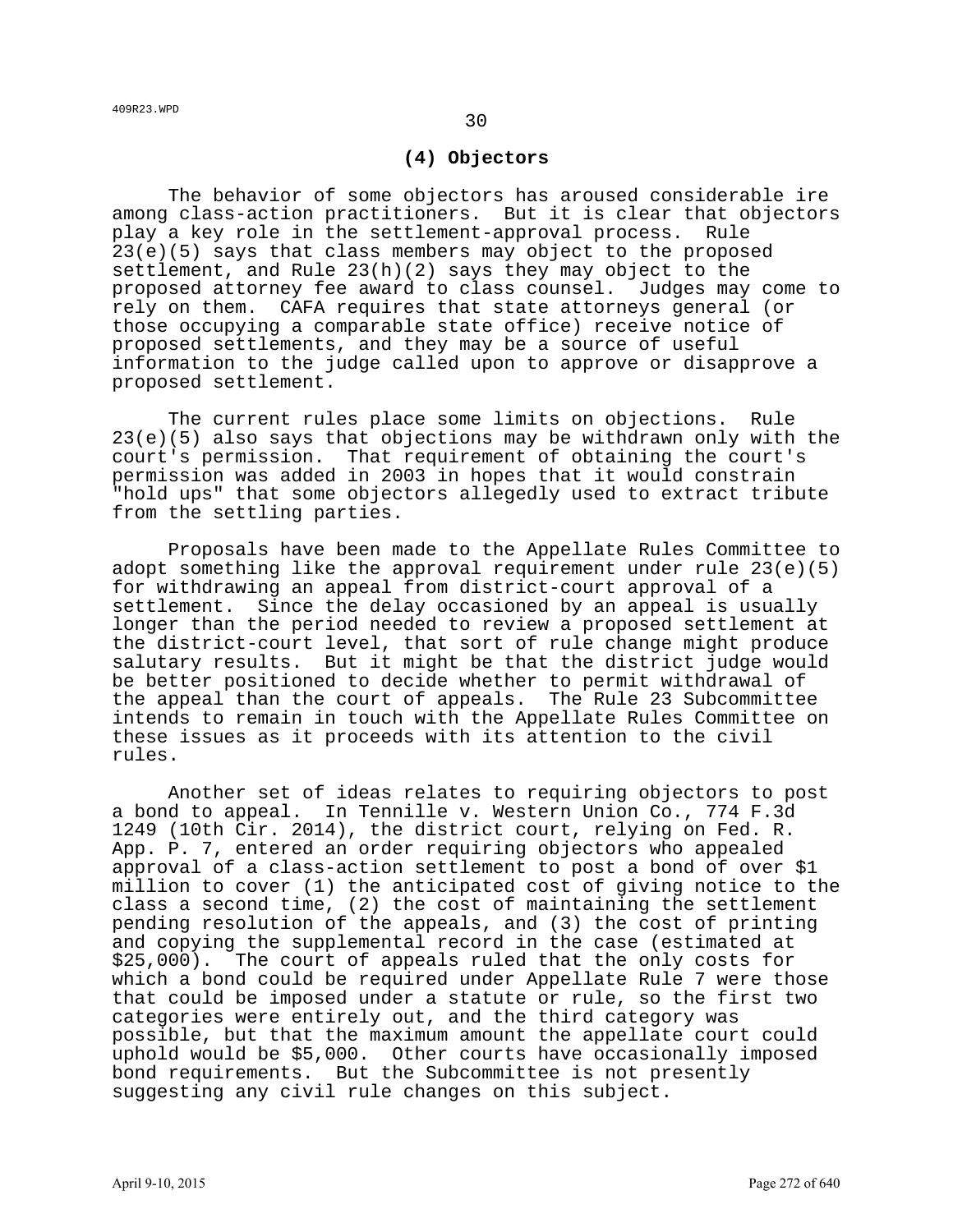409R23.WPD

Regarding the civil rules, it is not certain whether the adoption of the approval requirement in Rule 23(e)(5) in 2003 had a good effect in district court proceedings, although some reports indicate that it has. Two sets of ideas are under consideration. One slightly amplifies the Rule 23(e)(5) process by borrowing an idea from Rule  $23(3)(2)$  -- that the party seeking to withdraw an objection advise the court of any "side agreements" that influenced the decision to withdraw. The other follows a suggestion in the ALI Aggregate Litigation principles for imposition of sanctions on those who make objections for improper purposes.

Adding a reporting obligation to (e)(5)

 **(e) Settlement, Voluntary Dismissal, or Compromise.** The claims, issues, or defenses of a certified class may be settled, voluntarily dismissed, or compromised only with the court's approval. The following procedures apply to a proposed settlement, voluntary dismissal, or compromise:

## 7 \* \* \* \* \*

# 9 *Alternative 1*

 **(5)** Any class member may object to the proposal if it **requires court approval under this subdivision** (e); the objection may be withdrawn only with the court's **approval**, and the parties must file a statement 15 identifying any agreement made in connection with the withdrawal.

# 18 *Alternative 2*

 **(5)** Any class member may object to the proposal if it requires court approval under this subdivision (e); the 22 objection may be withdrawn only after the filing of a statement identifying any agreement made in connection with the withdrawal, and court approval of the request to withdraw the objection with the court's approval.

If it is true that the current provision requiring court approval for withdrawing an objection does the needed job, there may be no reason to add this reporting obligation. There is at least some reason to suspect that class counsel may take the position that there is already some sort of implicit reporting obligation. Experience with the efficacy of the existing reporting provision in (e)(3) may also shed light whether adding one to (e)(5) would be desirable.

Objector sanctions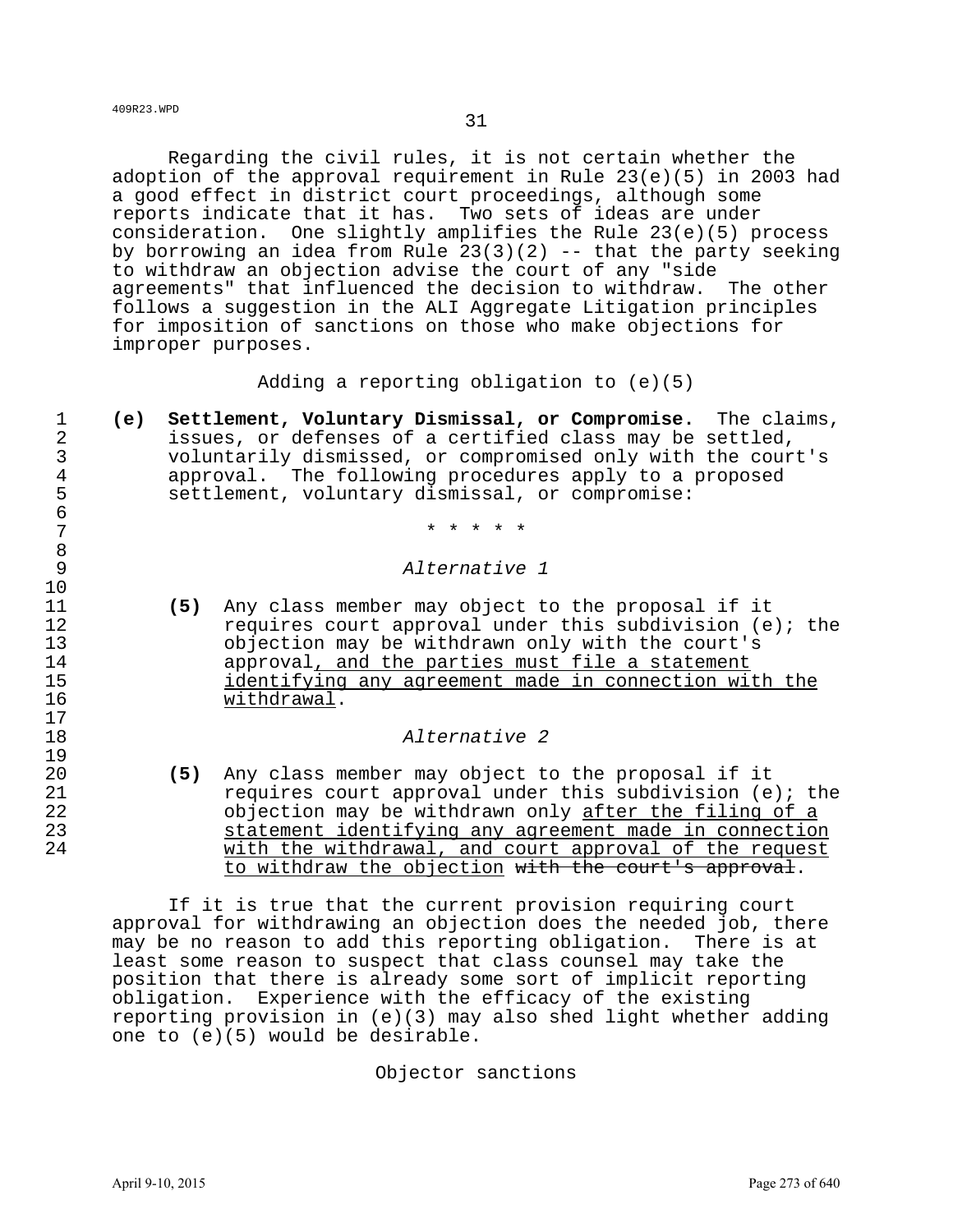§ 3.08(d) of the ALI Principles says:

If the court concludes that objectors have lodged objections that are insubstantial and not reasonably advanced for the purpose of rejecting or improving the settlement, the court should consider imposing sanctions against objectors or their counsel under applicable law.

Comment c to this section says that it "envisions that sanctions will be invoked based upon existing law (e.g., Fed. R. Civ. P. 11, 28 U.S.C. § 1927)."

This proposal raises a number of questions. One idea might be to say explicitly that any objection is subject to Rule 11. That may seem a little heavy handed with lay objectors, and a statement in the class settlement notice appearing to threaten sanctions might do more harm than good. Another idea might be to indicate in a rule that § 1927 is a source of authority to impose sanctions. But that would be a peculiar rule, since it would not provide any authority but only remind the court of its statutory authority. The ALI proposal's "should consider" formulation seems along that line. It does not say the court should do it, but only that the court should think about imposing sanctions.

It seems that a provision along these lines could serve a valuable purpose. In the 2000-02 period, when the 2003 amendments were under consideration, there was much anguish about how to distinguish "good" from "bad" objectors. There is no doubt whatsoever that there are good ones, whose points assist the court and improve the settlement in many instances. But it seems very widely agreed that there are also some bad objectors who seek to profit by delaying final consummation of the deal.

Defining who is a "good" or a "bad" objector in a rule is an impossible task. But there is reason to think that judges can tell in the specific context of a given case and objection. So the goal here would be to rely on the judge's assessment of the behavior of the objector rather than attempt in a rule to specify. Discussion on this topic has only begun in the Subcommittee, but for purposes of broader airing of the issues the following conceptual draft ideas might be informative:

#### *Alternative 1*

1 **(5)** Any class member may, subject to Rule 11, object to the 2 proposal if it requires court approval under this 3 subdivision (3); the objection may be withdrawn only<br>4 with the court's approval. with the court's approval.

6 *Alternative 2*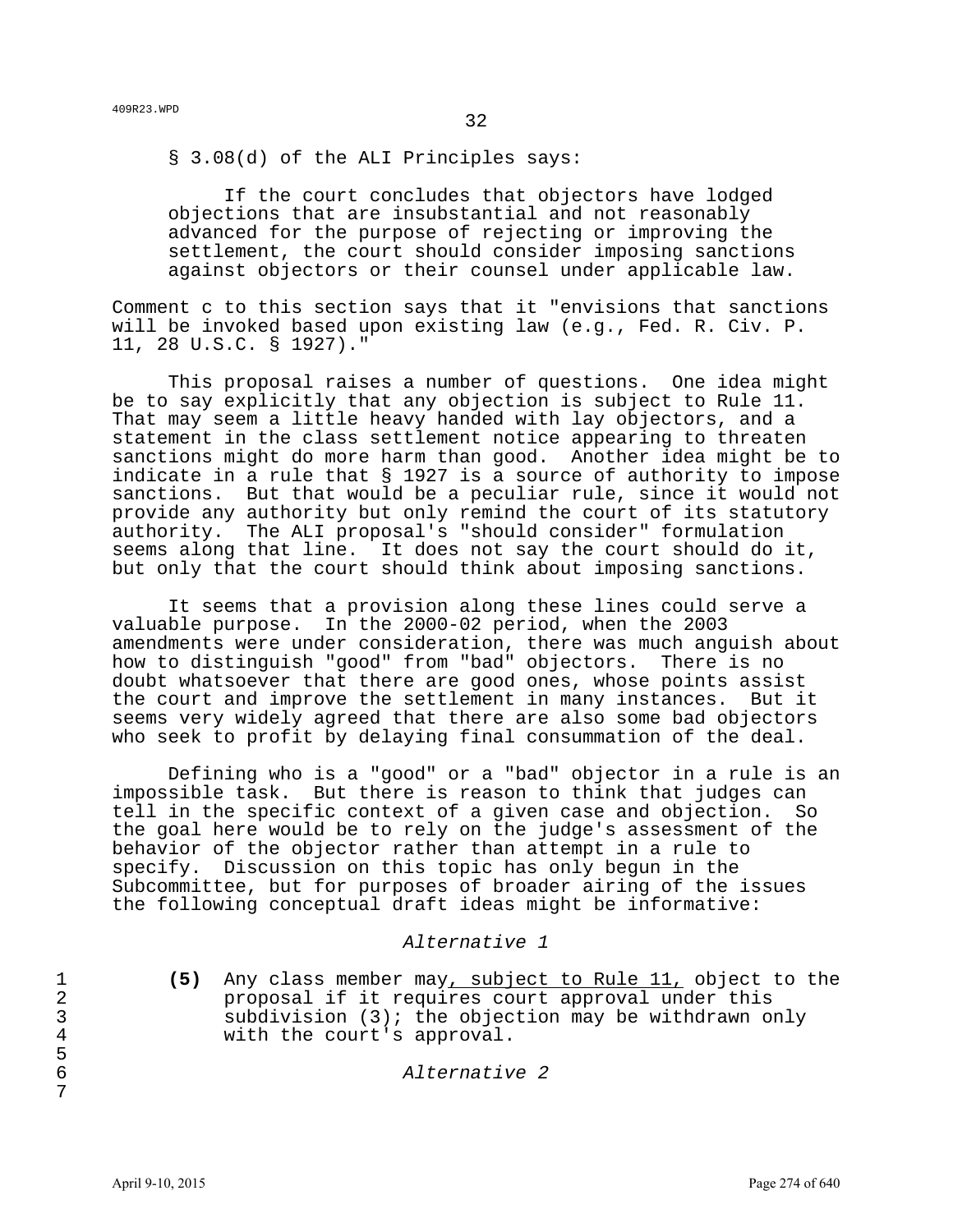#### 409R23.WPD

8 **(5)** Any class member may object to the proposal if it 9 requires court approval under this subdivision (e); the 10 objection may be withdrawn only with the court's 11 **approval.** If the court finds that an objector has made 12 objections that are insubstantial [and] {or} not 13 reasonably advanced for the purpose of rejecting or 14 improving the settlement, the court [should]  $\{may\}$ 15 **impose sanctions on objectors or their counsel {under** applicable law}.

Simply invoking Rule 11 (Alternative 1) may be simplest. But as noted above, it may also deter potential objectors too forcefully. One might debate whether the certifications of Rule 11(b) are properly applied here. Invoking Rule 11(c) in this rule might be simpler than trying to design parallel features here. On the other hand, (e)(5) says that the objector may withdraw the objection only with the court's approval while Rule 11's safe harbor provision seems not to require any court approval but instead to permit (perhaps to prompt) a unilateral withdrawal. Rule 11(c) also requires that the party who seeks Rule 11 sanctions first prepare and serve (but not file) a motion for sanctions, which might be a somewhat wasteful requirement.

Alternative 2 is more along the lines of the ALI proposal. But perhaps a provision like this one should create authority for imposing sanctions. The ALI approach seems to rely on authority from somewhere else. If the rule does not create such authority, it sounds more like an exhortation than a rule. The choice between possible verbs -- "should" or "may" -- seems to bear somewhat on this issue. To say "may" is really saying only that courts are permitted to do what the rules already say they may do; it's like a reminder. To say "should" is an exhortation. Does it supplant the "may" that appears in Rule 11? Perhaps judges are to be quicker on the draw with objectors than original parties. One could also consider saying "must," but since that was rejected for Rule 11 it would seem odd here. In any event, if the rule creates authority to impose sanctions, perhaps it should say what sanctions are authorized.

The description in Alternative 2 of the finding that the court must make to proceed to sanctions on the objector deserves attention. There is a choice between "and" and "or" regarding whether objections that are "insubstantial" were also not advanced for a legitimate purpose. Probably a judge would not distinguish between these things; if the objection is substantial, maybe it is nonetheless advanced for improper reasons. But would a judge ever think so? Does the fact of proposed withdrawal show that an objection was insubstantial? Seemingly not. Objectors often abandon objections when they get a full explanation of the details of the proposed settlement. So for them the use of "and" seems important; they withdraw the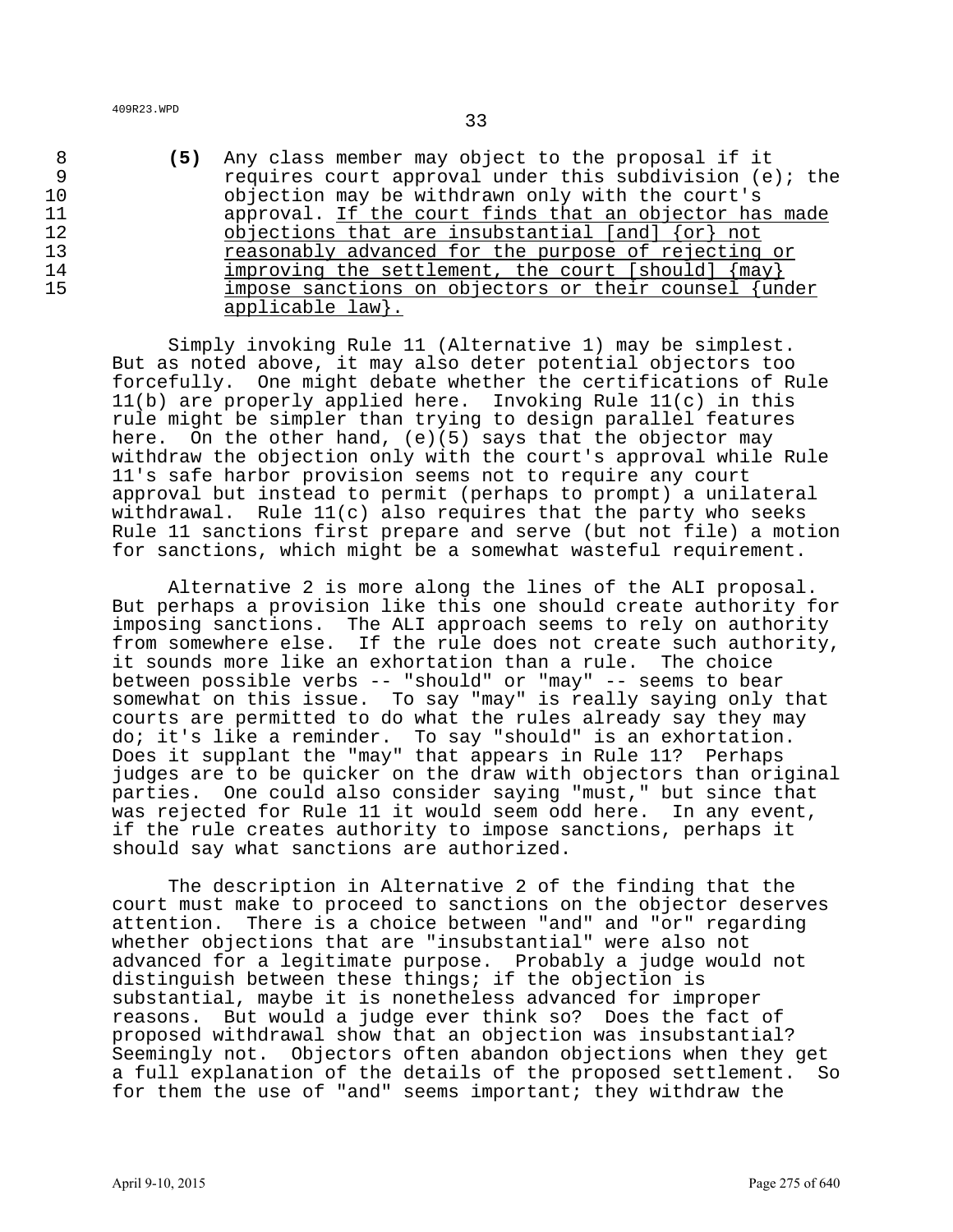$$
\tt409R23.WPD
$$

objections when they learn more about the deal, and that shows that they were not interposing the objections for an improper purpose. Could an objector who raises substantial objections but also has an improper purpose be sanctioned? The ALI proposal does not condition sanctions on a finding that the objection is meritless. Maybe the judge will act on the objection even though the objector has tried to withdraw it.

It seems worthwhile to mention another question that might arise if sanctions on objectors were considered -- should the court consider sanctions on the parties submitting a flawed proposal to settle? If it is really a "reverse auction" type of situation -- odious to the core -- should the court be reminded that Rule 11 surely does apply to the submissions in support of the proposal? Should it at least be advised to consider replacing class counsel or the class representative or both to give effect to the adequate representation requirements of Rule 23(a)(4)?

It is obvious that much further attention will be needed to sort through the various issues raised by the sanctions possibility. For the present, the main question is whether it is worthwhile to sort through those difficult questions. The sketches above are offered only to provide a concrete focus for that discussion.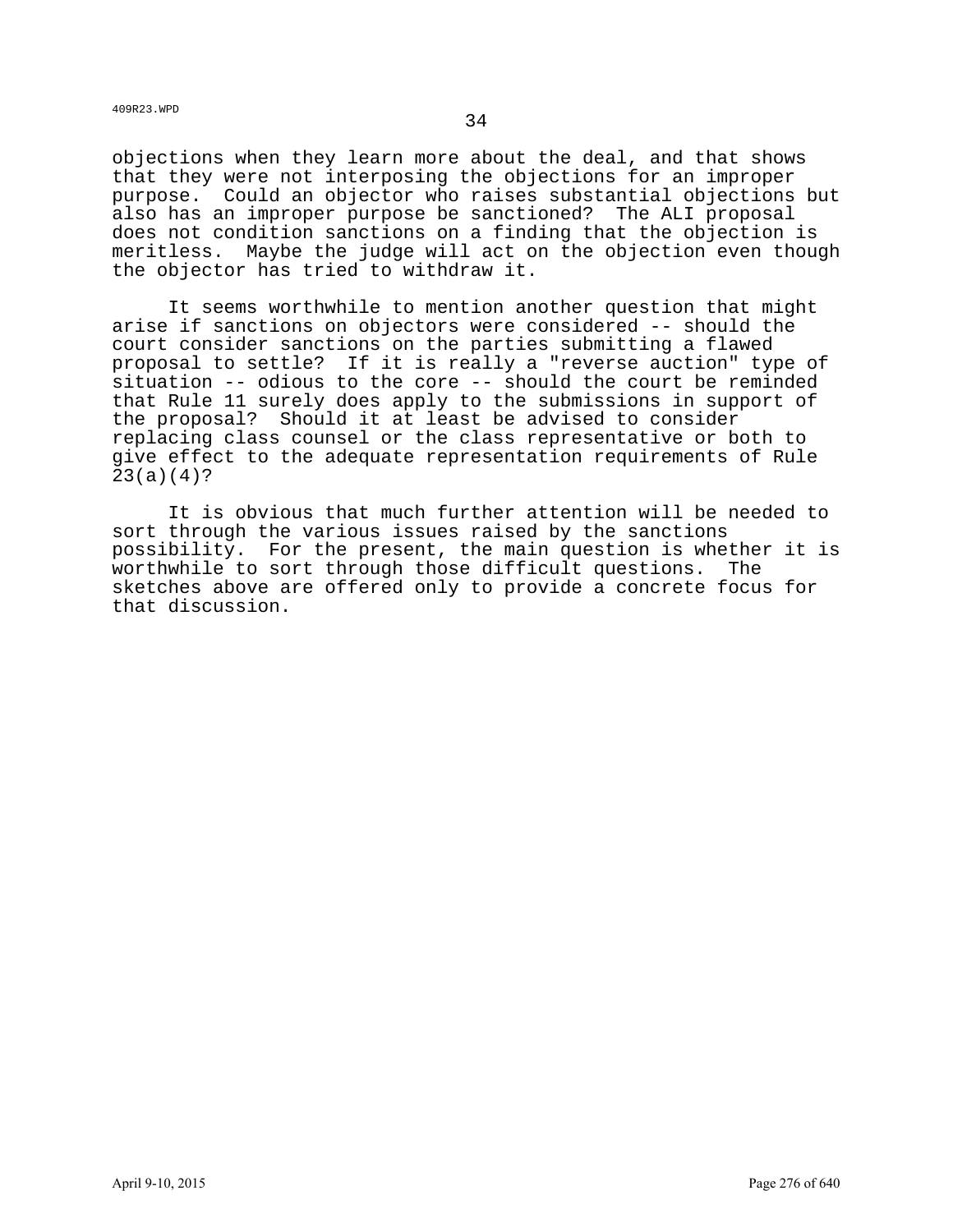#### **(5) Rule 68 Offers and Mootness**

The problem of settlement offers made to the proposed class representative that fully satisfy the representative's claim and thereby "pick off" and moot the class action seems to exist principally in the Seventh Circuit. Outside the 7th Circuit there is little enthusiasm for "picking off" the class action with a Rule 68 offer or other sort of settlement offer. Below are three different (perhaps coordinated) ways of dealing with this problem. The first is Ed Cooper's sketch circulated on Dec. 2.

# First Sketch: Rule 23 Moot (Cooper approach)

- 1 (x) (1) When a person sues [or is sued] as a class 2 representative, the action can be terminated by a tender of 3 relief only if
	-
- 4 (A) the court has denied class certification and<br>5 (B) the court finds that the tender affords comp 5 (B) the court finds that the tender affords complete 6 relief on the representative's personal claim and dismisses the claim.
- 8 (2) A dismissal under Rule  $23(x)(1)$  does not defeat the 9 class representative's standing to appeal the order denying class certification.

#### Committee Note

1 A defendant may attempt to moot a class action before a 2 certification ruling is made by offering full relief on the 3 individual claims of the class representative. This ploy should 4 not be allowed to defeat the opportunity for class relief before<br>5 the court has had an opportunity to rule on class certification. the court has had an opportunity to rule on class certification.

 If a class is certified, it cannot be mooted by an offer that purports to be for complete class relief. The offer must be treated as an offer to settle, and settlement requires acceptance by the class representative and approval by the court under Rule 11 23(e).

13 Rule  $23(x)(1)$  gives the court discretion to allow a tender of complete relief on the representative's claim to moot the action after a first ruling that denies class certification. The tender must be made on terms that ensure actual payment. The court may choose instead to hold the way open for certification of a class different than the one it has refused to certify, or 19 for reconsideration of the certification decision. The court also<br>20 may treat the tender of complete relief as mooting the may treat the tender of complete relief as mooting the representative's claim, but, to protect the possibility that a new representative may come forward, refuse to dismiss the 23 action.

6

12

24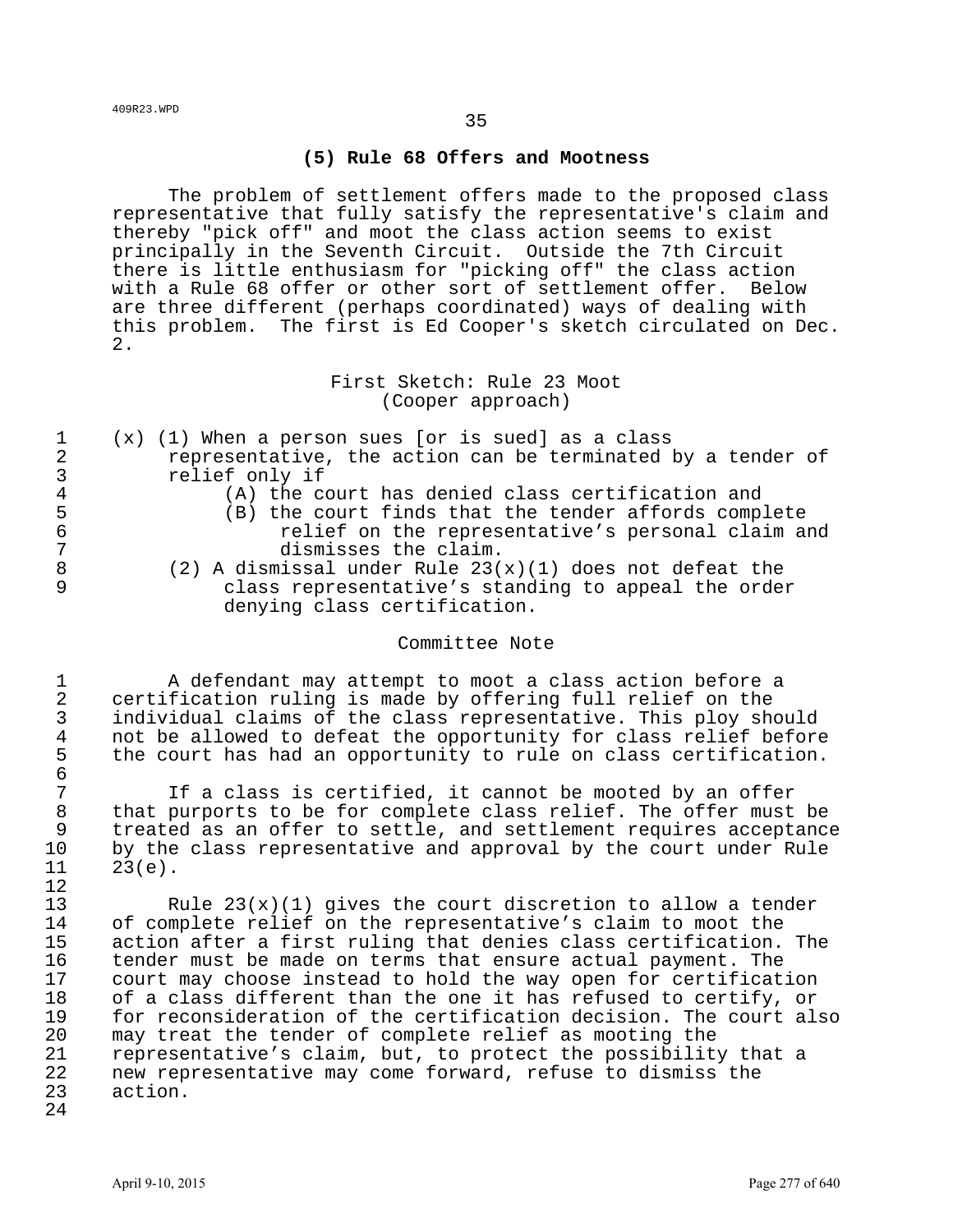25 If the court chooses to dismiss the action, the would-be 26 class representative retains standing to appeal the denial of 27 certification. [say something to explain this?]

29 [If we revise Rule 23(e) to require court approval of a 30 settlement, voluntary dismissal, or compromise of the representative's personal claim, we could cross-refer to that.]

#### Rule 68 approach

#### **Rule 68. Offer of Judgment**

\* \* \* \* \*

# 1 **(e) Inapplicable in Class and Derivative Actions.** This 2 rule does not apply to class or derivative actions under Rules 23, 23.1, or 23.2.

This addition is drawn from the 1984 amendment proposal for Rule 68. See 102 F.R.D. at 433.

This might solve a substantial portion of the problem, but does not seem to get directly at the problem in the manner that the Cooper approach does. By its terms, Rule 68 does not moot anything. It may be that an offer of judgment strengthens an argument that the case is moot, because what plaintiffs seek are judgments, not promises of payment, the usual stuff of settlement offers. Those judgments do not guarantee actual payment, as the Cooper approach above seems intended to do with its tender provisions. But a Committee Note to such a rule might be a way to support the conclusion that we have accomplished the goal we want to accomplish. Here is what the 1984 Committee Note said:

The last sentence makes it clear that the amended rule does not apply to class or derivative actions. They are excluded for the reason that acceptance of any offer would be subject to court approval, see Rules 23(e) and 23.1, and the offeree's rejection would burden a named representativeofferee with the risk of exposure to potentially heavy liability that could not be recouped from unnamed class members. The latter prospect, moreover, could lead to a conflict of interest between the named representative and other members of the class. See, Gay v.Waiters & Dairy Lunchmen's Union, Local 30, 86 F.R.D. 500 (N.D. Cal. 1980).

#### Alternative Approach in Rule 23

Before 2003, there was a considerable body of law that treated a case filed as a class action as subject to Rule 23(e) at least until class certification was denied. A proposed individual settlement therefore had to be submitted to the judge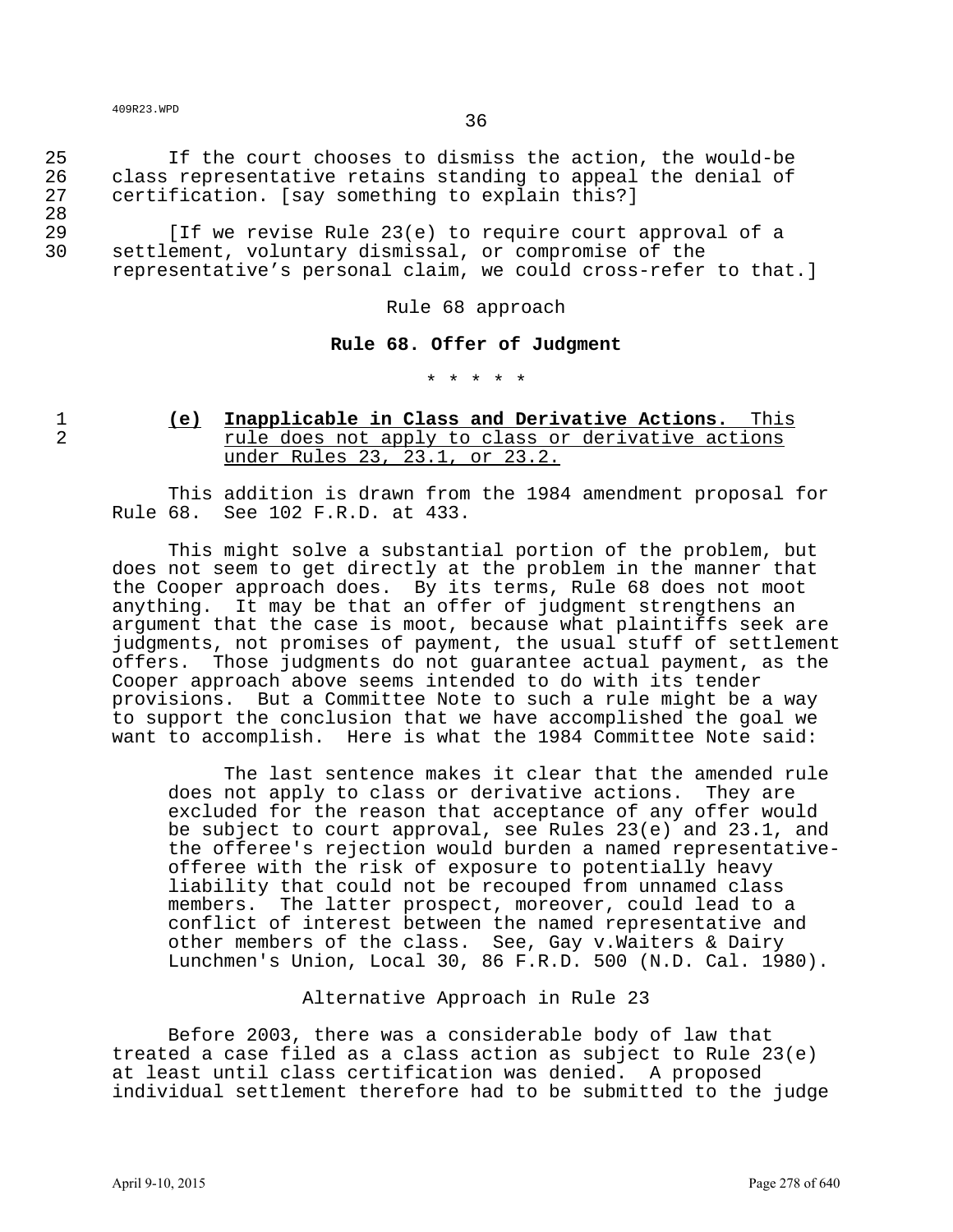409R23.WPD

**2**

**11**

**17**

**20**

for approval before the case could be dismissed. Judges then would try to determine whether the proposed settlement seemed to involve exploiting the class-action process for the individual enrichment of the named plaintiff who was getting a sweet deal for her "individual" claim. If not, the judge would approve it. If there seemed to have been an abuse of the class-action device, the judge might order notice to the class of the proposed dismissal, so that other class members could come in and take up the litigation cudgel if they chose to do so. Failing that, the court might permit dismissal.

The requirement of Rule 23(e) review for "individual" settlements was retained in the published preliminary draft in 2003. But concerns arose after the public comment period about how the court should approach situations in which the class representative did seem to be attempting to profit personally from filing a class action. How could the court force the plaintiff to proceed if the plaintiff wanted to settle? One answer might be that plaintiff could abandon the suit, but note that "voluntary dismissal" is covered by the rule's approval requirement. Another might be that the court could sponsor or encourage some sort of recruitment effort to find another class representative. In light of these difficulties, the amendments were rewritten to apply only to claims of certified classes.

# **1 (e) Settlement, Voluntary Dismissal, or Compromise.**

- **3 (1) Before certification.** An action filed as a class **4** action may be settled, voluntarily dismissed, or **5** compromised before the court decides whether to grant **6** class-action certification only with the court's **7** approval. The [parties] {proposed class **8 1.** representative} must file a statement identifying any **9 1 agreement** made in connection with the proposed **10** settlement, voluntary dismissal, or compromise.
- **12 (2) Certified class.** The claims, issues, or defenses of a **13** certified class may be settled, voluntarily dismissed, **14** or compromised only with the court's approval. The **15** following procedures apply to a proposed settlement, **16** voluntary dismissal, or compromise:
- **18 (A1)** The court must direct notice in a reasonable **19** manner \* \* \* \* \*
- **21 (3) Settlement after denial of certification.** If the court **22** denies class-action certification, the plaintiff may **23** settle an individual claim without prejudice to seeking **24** appellate review of the court's denial of certification.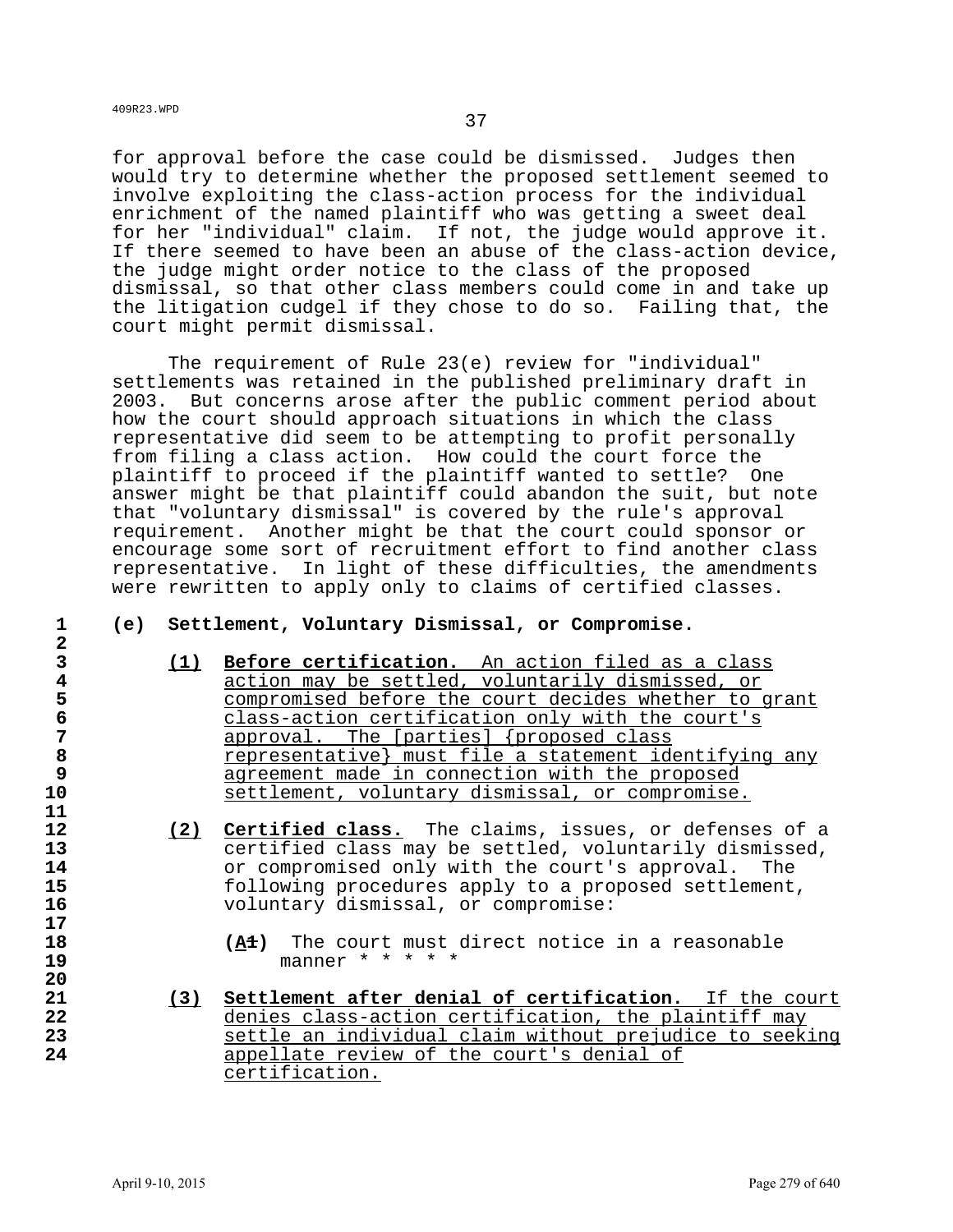The Committee Note could point out that there is no required notice under proposed (e)(1). It could also note that prevailing rule before 2003 that the court should review proposed "individual" settlements. The ALI Principles endorsed such an approach:

This Section favors the approach of requiring limited judicial oversight. The potential risks of precertification settlements or voluntary dismissals that occur without judicial scrutiny warrant a rule requiring that such settlements take effect only with prior judicial approval, after the court has had the opportunity to review the terms of the settlement, including fees paid to counsel. Indeed the very requirement of court approval may deter parties from entering into problematic precertification settlements.

ALI Principles § 3.02 comment (b).

Proposed (e)(3) seeks to do something included also in the Cooper approach above -- ensure that the proposed class representative can appeal denial of certification even after settling the individual claim. Whether something of the sort is needed is uncertain. The issues involved were the subject of considerable litigation in the semi-distant past. See, e.g., United States Parole Comm'n v. Geraghty, 445 U.S. 388 (1980); Deposit Guaranty Nat. Bank v. Roper, 445 U.S. 326 (1980); United Airlines, Inc. v. McDonald, 432 U.S. 385 (1977). It is not presently clear whether this old law is still good law. It might also be debated whether the class representative should be allowed to appeal denial of certification. Alternatively, should class members be given notification that they can appeal? In the distant past, there were suggestions that class members should be notified when the proposed class representative entered into an individual settlement, so that they could seek to pursue the class action.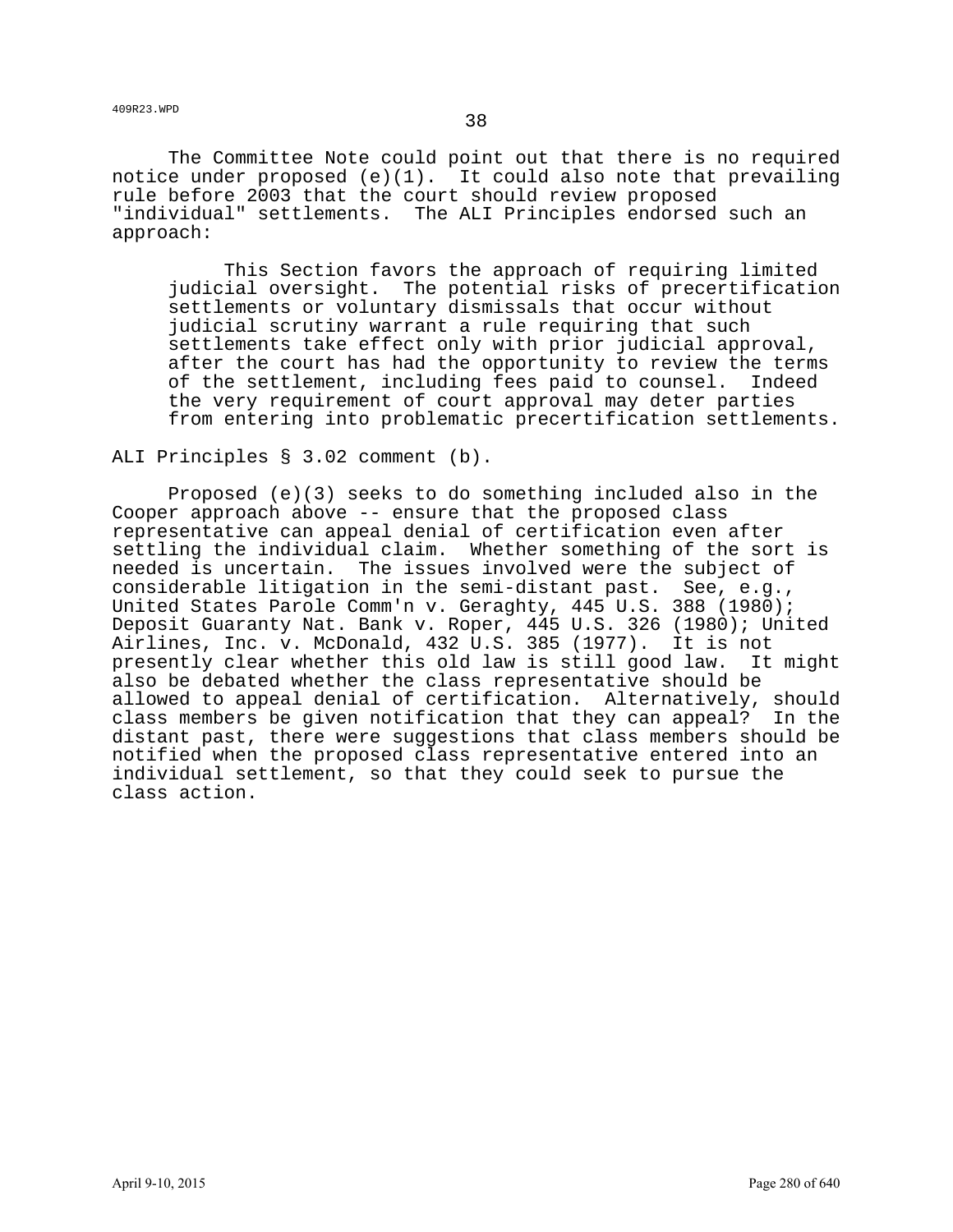#### **(6) Issue Classes**

A major reason for considering possible rule amendments to deal with issue classes is that there has seemed to be a split in the circuits about whether they can only be allowed if  $(b)(3)$ predominance is established. At a point in time, it appeared that the Fifth and Second Circuits were at odds on this subject. But recent reports suggest that all the circuits are coming into relative agreement that in appropriate cases Rule  $23(c)(4)$  can be used even though full Rule 23(b)(3) certification is not possible due to the predominance requirement. If agreement has arrived, it may be that a rule amendment is not in order. But even if agreement has arrived, an amendment might be in order to permit immediate appellate review of the district court's decision of the issue on which the class was certified, before the potentially arduous task of determination of class members' entitlement to relief begins.

> Clarifying that predominance is not a prerequisite to 23(c)(4) certification

1 **(3)** the court finds that the questions of law or fact 2 common to class members predominate over any questions 3 affecting only individual members, subject to Rule<br>4 23(c)(4), and that a class action is superior to o 4  $23(c)(4)$ , and that a class action is superior to other<br>5 available methods for fairly and efficiently 5 available methods for fairly and efficiently<br>6 adjudicating the controversy. The matters pe adjudicating the controversy. The matters pertinent to these findings include: \* \* \* \*

The goal of placement here is to say that predominance, but not superiority, is subject to Rule  $23(c)(4)$ . A Committee Note could amplify this point. It might also say that a court trying to decide whether issue certification is "appropriate" (as (c)(4) says it should decide) could consider the factors listed in (A) through  $(D)$  of  $(b)(3)$ . It does not seem there would be a need to consider changing (A) through (D) in (b)(3). In 1996, draft amendments to those factors were published for public comment and, after a very large amount of public comment, not pursued further. The relation between  $(b)(3)$  and  $(c)(4)$  does not seem to warrant considering changes to the factors.

> Allowing courts of appeals to review decision of the common issues immediately rather than only after final judgment

Because the resolution of the common issue in a class action certified under Rule 23(c)(4) is often a very important landmark in the action, and one that may lead to a great deal more effort to determine individual class members' entitlement to relief, it seems desirable to offer an avenue of immediate review. Requiring that all that additional effort be made before finding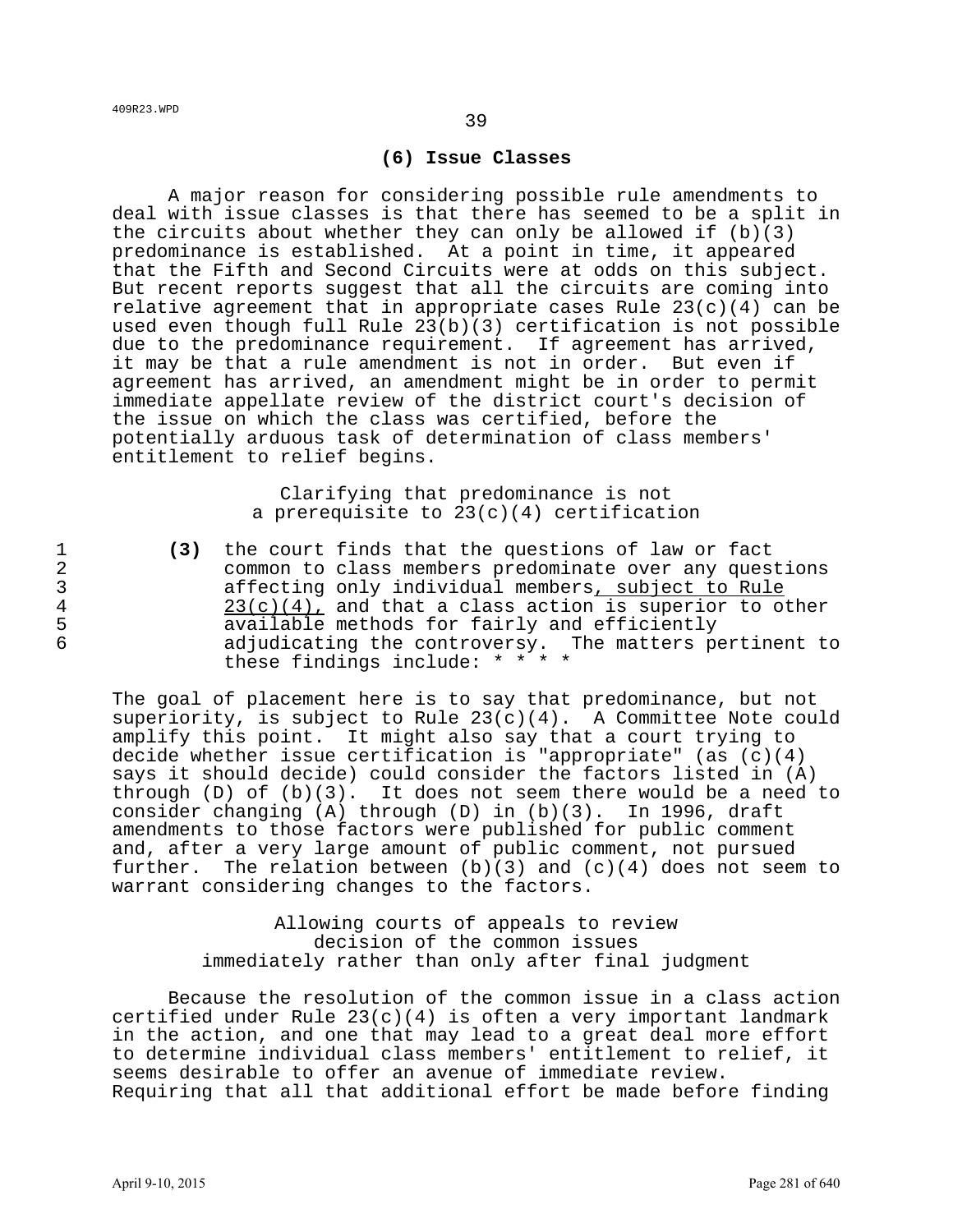out whether the basic ruling will be reversed may in many instances be a strong reason for granting such immediate review. But there may be a significant number of cases in which this concern is not of considerable importance.

§ 2.09(a) of the ALI Principles endorses this objective: "An opportunity for interlocutory appeal should be available with respect to \* \* \* (2) any class-wide determination of a common issue on the merits \* \* \* ." The ALI links this interlocutory review opportunity to review of class certification decisions (covered in ALI § 2.09(a)(1)). It seems that the logical place to insert such a provision is into Rule 23(f), building on the existing mechanism for interlocutory review of classcertification orders:

1 **(f) Appeals.** A court of appeals may permit an appeal from 2 an order granting or denying class-action certification 3 under this rule, or from an order deciding an issue 4 with respect to which [certification was granted under<br>5 Rule 23(c)(4)] {a class action was allowed to be 5 Rule  $23(c)(4)$ ] {a class action was allowed to be maintained under Rule  $23(c)(4)$ } [if the district 6 maintained under Rule  $23(c)(4)$  [if the district court]<br>7 expressly determines that there is no just reason for expressly determines that there is no just reason for 8 delay], if a petition for permission to appeal is filed 9 with the circuit clerk within 14 days after the order is entered. \* \* \*

The Subcommittee has only recently turned its attention to these issues; as a result the above conceptual sketch is particularly preliminary. Several choices are suggested by the use of brackets or braces around language in the draft above.

One is whether to say "certification was granted under Rule  $23(c)(4)$ " or to stick closer to the precise language of  $(c)(4)$  --"was allowed to be maintained under Rule  $23(c)(4)$ ." It may be that referring to "class certification" would be preferred because it ties in with the term used in the current provisions of the rule. Rule 23(b) says "may be maintained" but that terminology is not repeated in current 23(f) when addressing the decision that it may be maintained. On the other hand, it is not that decision that would be subject to review under the added provision of the rule. Instead, it is the later resolution of that issue by further proceedings in the district court.

Another choice is suggested by the bracketed language referring to district-court certification that there is no just reason for delay. That is modeled on Rule 54(b). It might be useful to intercept premature or repeated efforts to obtain appellate review with regard to issues as to which  $(c)(4)$ certification was granted. For example, could a defendant that moved for summary judgment on the common issue contend that the denial of the summary-judgment motion "decided" the issue?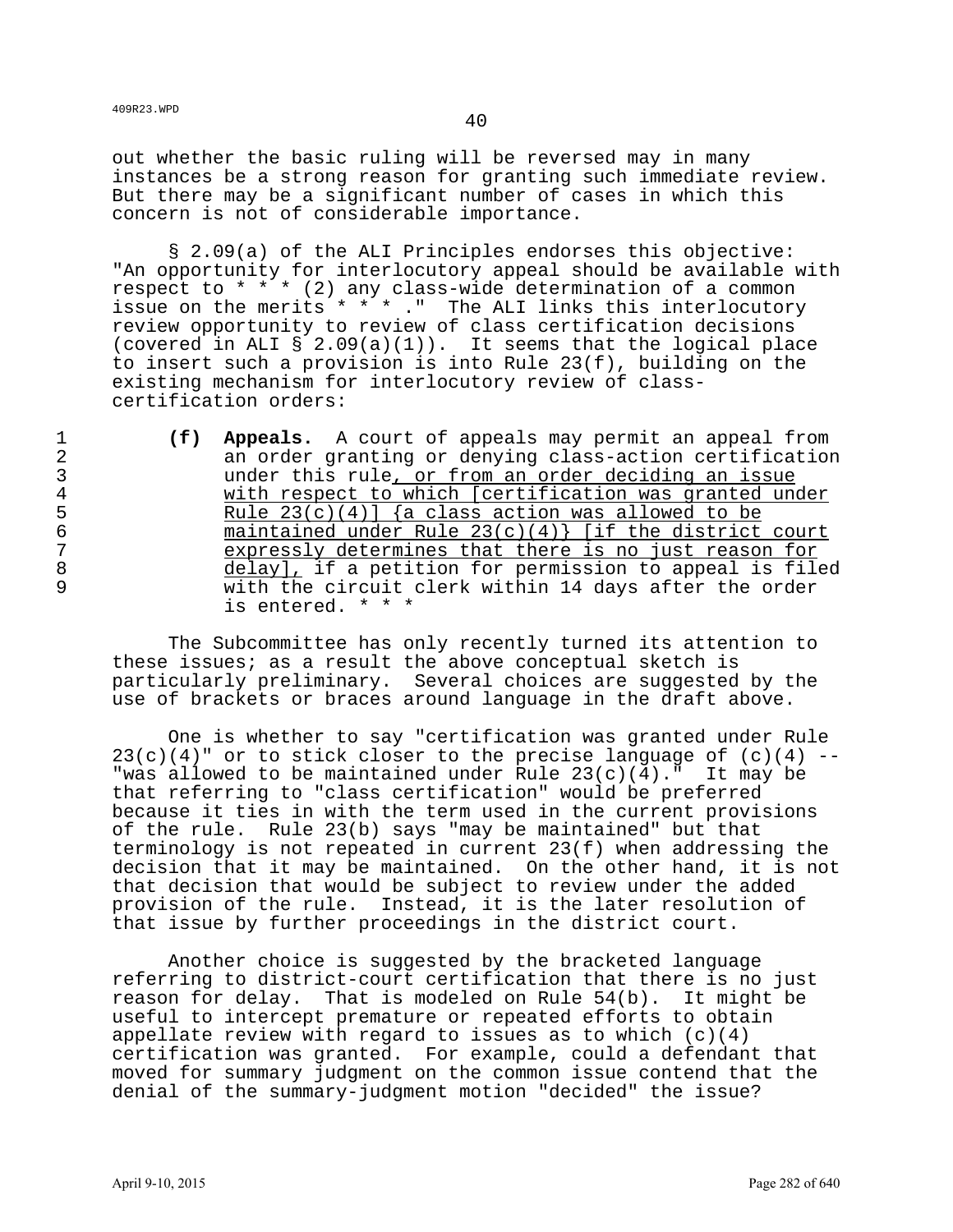409R23.WPD

Perhaps it would be desirable to endow the district court with some latitude in triggering the opportunity to seek appellate review, since a significant reason for allowing it is to avoid wasted time resolving individual claims of class members in the wake of the decision of the individual issue.

On the other hand, if the goal of the amendment is to ensure the losing party of prompt review of the decision of the common issue, it might be worrisome if the district judge's permission were required. It is not required with regard to classcertification decisions, and there may be instances in which parties contend that the district court has delayed resolution of class certification, thereby defeating their right to obtain appellate review of certification.

Lying in the background is the question whether this additional provision in Rule 23(f) would serve an actual need. As noted above, it appears that use of issue classes has become widespread. What is the experience with the "mop up" features of those cases after that common issue is resolved? Does that "mop up" activity often consume such substantial time and energy that an interlocutory appeal should be allowed to protect against waste? Are those issues straightened out relatively easily, leading to entry of a final judgment from which appeal can be taken in the normal course? Is there a risk that even a discretionary opportunity for interlocutory appeal would invite abuse? Are there cases in which the court declines to proceed with resolution of all the individual issues, preferring to allow class members to pursue them in individual litigation? If so, how is a final appealable judgment entered in such cases? If that route is taken, what notice is given to class members of the need to initiate further proceedings?

So there are many questions to be addressed in relation to this possible addition to the rules. Another might be whether it should be considered only if the amendment to Rule 23(b)(3) went forward. If it seems that amendment is not really needed because the courts have reached a consensus on whether issue classes can be certified even when (b)(3) would not permit certification with regard to the entire claim, there could still be a need for a revision to Rule 23(f) along the lines above. Answers to the questions in the previous paragraph about what happens now might inform that background question about the importance of proceeding on the 23(f) possibility.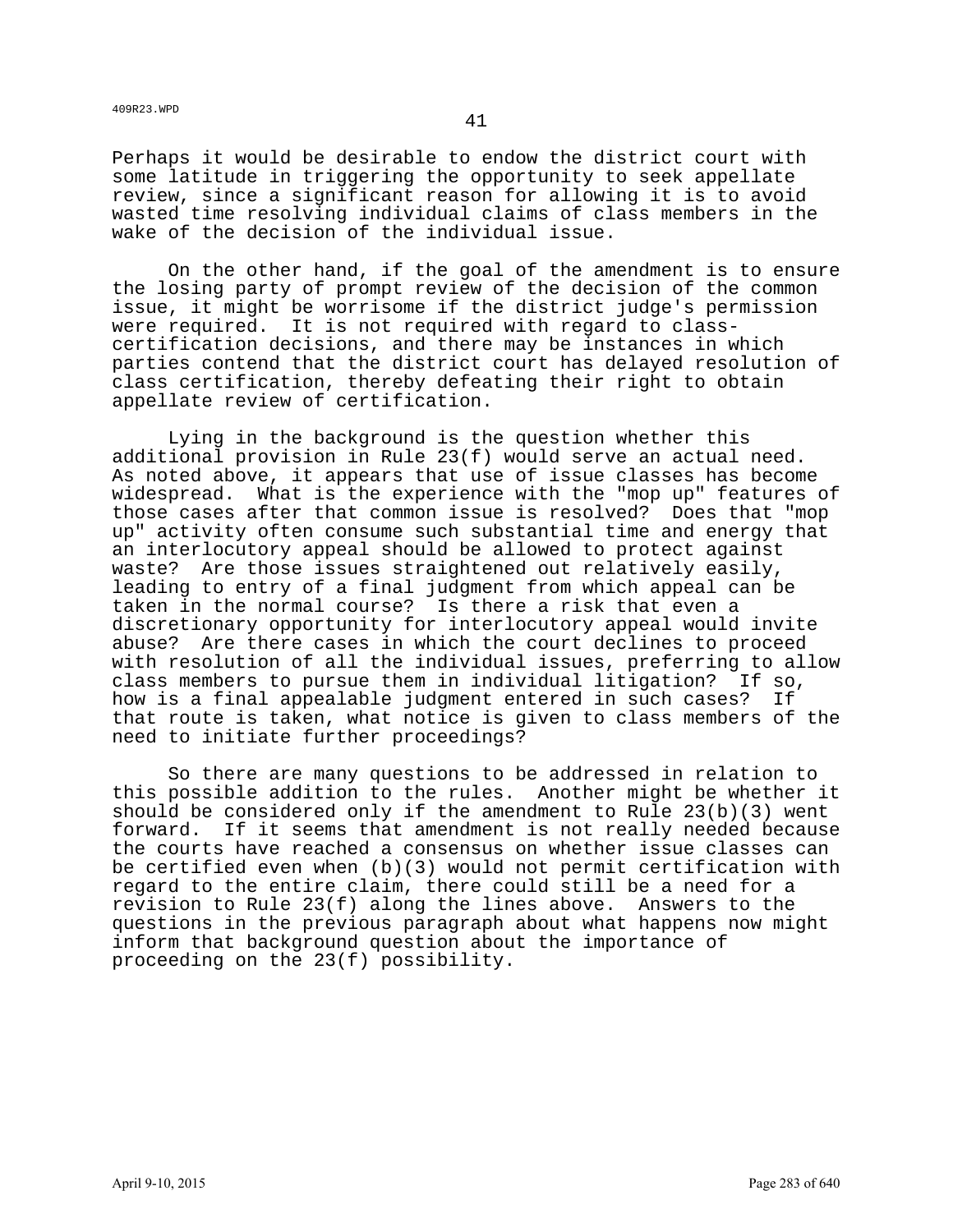#### **(7) Notice**

# Changing the notice requirement in (b)(3) cases

In Eisen v. Carlisle & Jacquelin, 417 U.S. 156 (1974), the Court observed (id. at 173-71, emphasis in original):

Rule  $23(c)(2)$  provides that, in any class action maintained under subdivision (b)(3), each class member shall be advised that he has the right to exclude himself from the action on request or to enter an appearance through counsel, and further that the judgment, whether favorable or not, will bind all class members who not requesting exclusion. To this end, the court is required to direct to class members "the best notice practicable under the circumstances *including individual notice to all members who can be identified through reasonable effort*." We think the import of this language is unmistakable. Individual notice must be sent to all class members whose names and addresses may be ascertained through reasonable effort.

The Advisory Committee's Note to Rule 23 reinforces this conclusion. The Advisory Committee described subdivision (e)(2) as "not merely discretionary" and added that the "mandatory notice pursuant to subdivision (c)(2) . . . is designed to fulfill requirements of due process to which the class procedure is of course subject." [The Court discussed Mullane v. Central Hanover Bank & Trust Co., 339 U.S. 306 (1950), and Schroeder v. City of New York, 371 U.S. 208 (1962), emphasizing due process roots of this notice requirement and stating that "notice by publication is not enough with respect to a person whose name and address are known or very easily ascertainable."]

Viewed in this context, the express language and intent of Rule  $23(c)(2)$  leave no doubt that individual notice must be provided to those class members who are identifiable through reasonable effort.

Research would likely shed light on the extent to which more recent cases regard means other than U.S. mail as sufficient to give "individual notice." The reality of 21st century life is that other means often suffice. The question is whether or how to alter Rule 23(c)(2) to make it operate more sensibly. Here are alternatives:

1 **(2) Notice**

3 \* \* \* \* \*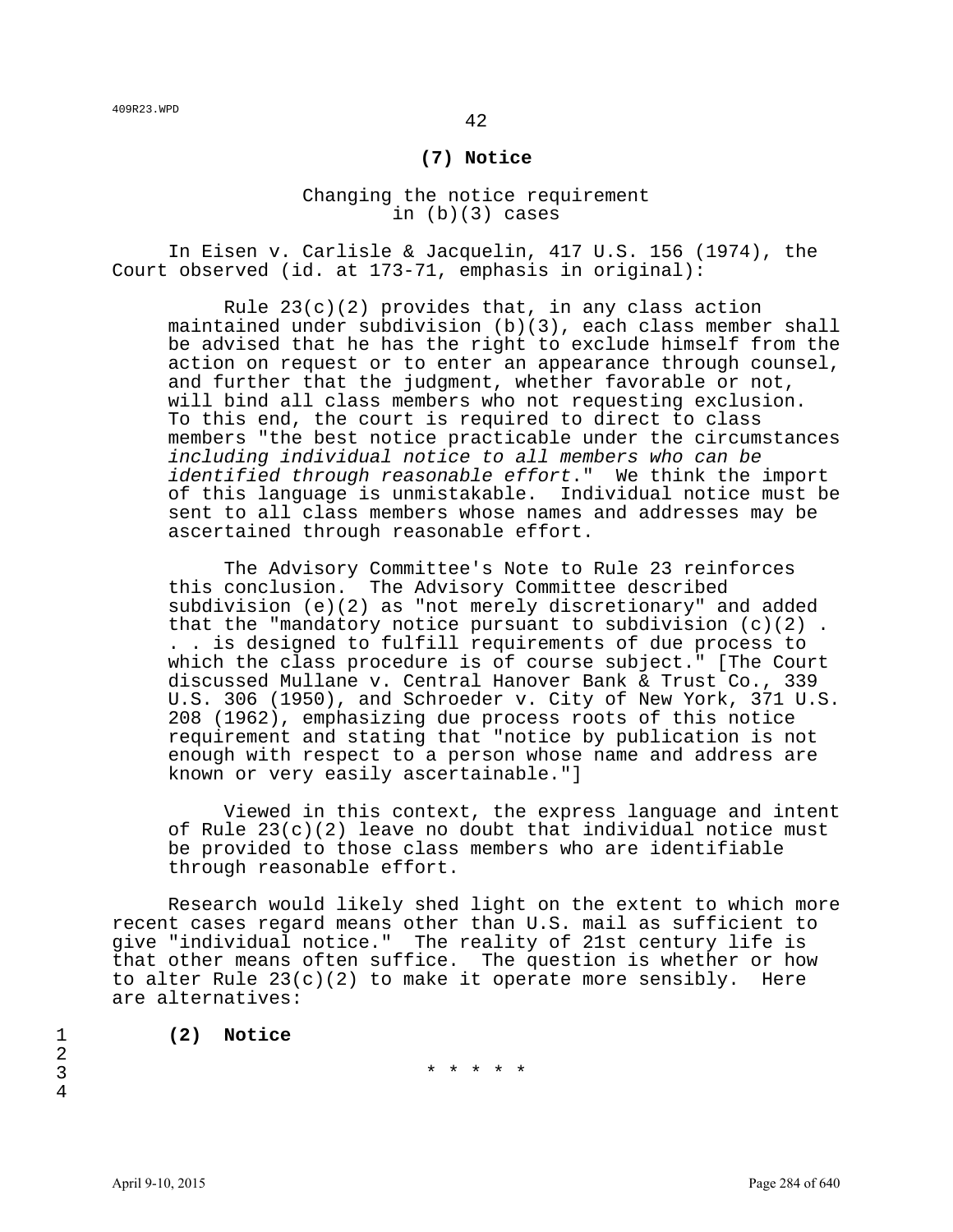5 **(B)** *For (b)(3) Classes.* For any class certified under Rule 6 23(b)(3), the court must direct to class members the 7 best notice that is practicable under the<br>8 circumstances, including individual notice 8 circumstances, including individual notice by<br>9 electronic or other means to all members who electronic or other means to all members who can be identified through reasonable effort. \* \* \* \* \*

It is an understatement to say that much has changed since Eisen was decided. Perhaps it is even correct to say that a communications revolution has occurred. Certainly most Americans are accustomed today to communicating in ways that were not possible (or even imagined) in 1974. Requiring mailed notice of class certification seems an anachronism, and some reports indicate that judges are not really insisting on it.

Indeed, the current ease of communicating with class members has already arisen with regard to the cy pres discussion, topic (3) above. There, the possibility of excusing payouts to class members for amounts smaller than \$100 is raised as a possibility, but it is also suggested that much smaller payouts can now be made efficiently using refined electronic means. More generally, it appears that enterprises that specialize in class action administration have gained much expertise in communicating with class members. Particularly in an era of "big data," lists of potential class members may be relatively easy to generate and use for inexpensive electronic communications.

For the present, the main question is whether there is reason not to focus on some relaxation of the current rule that would support a Committee Note saying that first class mail is no longer required by the rule. Such a Note could presumably offer some observations about the variety of alternative methods of communicating with class members, and the likelihood that those methods will continue to evolve. The likely suggestion will be that courts should not (as Eisen seemed to do) embrace one method as required over the long term.

Notice in Rule  $23(b)(1)$  or  $(b)(2)$  actions

Another question that could be raised is whether these developments in electronic communications also support reconsideration of something that was considered but not done in 2001-02.

The package of proposed amendments published for comment in 2001 included a provision for reasonable notice (not individual notice, and surely not mandatory mailed notice) in (b)(1) and (b)(2) class actions. Presently, the rule contains no requirement of any notice at all in those cases, although Rule  $23(c)(2)(A)$  notes that the court "may direct appropriate notice to the class." In addition, Rule  $23(d)(1)(B)$  invites the court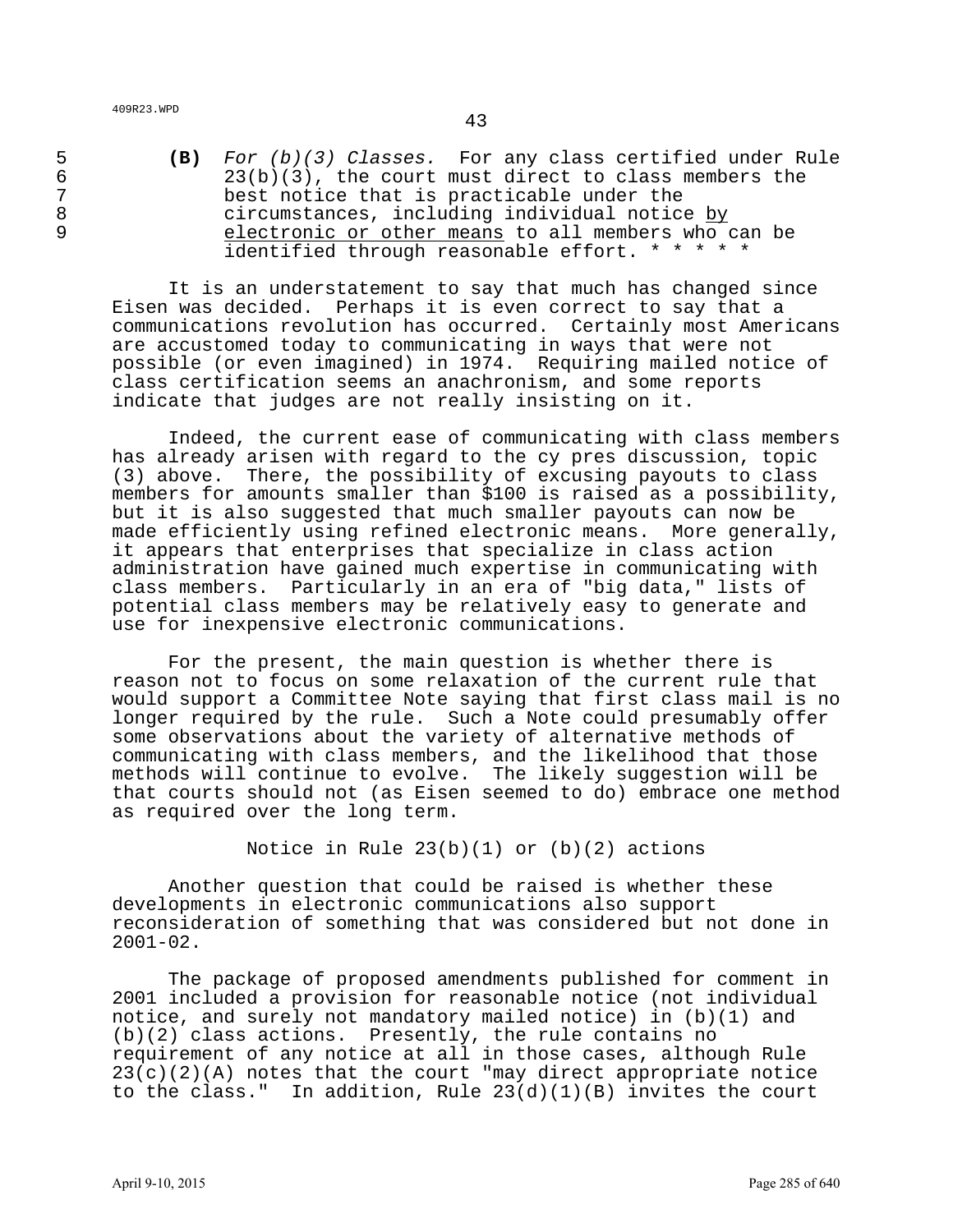to give "appropriate notice to some or all class members" whenever that seems wise. And if a settlement is proposed, the notice requirement of Rule 23(e)(1) applies and "notice in a reasonable manner" is required. But if a (b)(1) or (b)(2) case is fully litigated rather than settled, the rule does not require any notice at any time.

It is thus theoretically possible that class members in a (b)(1) or (b)(2) class action might find out only after the fact that their claims are foreclosed by a judgment in a class action that they knew nothing about.

In 2001-02, there was much forceful opposition to the proposed additional rule requirement of some reasonable effort at notice of class certification on the ground that it was already difficult enough to persuade lawyers to take such cases, and that this added cost would make an already difficult job of getting lawyers to take cases even more difficult, and perhaps impossible. The idea was shelved.

Is it time to take the idea off the shelf again? One question is whether the hypothetical problem of lack of notice is not real. It is said that  $(b)(2)$  classes exhibit more "cohesiveness," so that they may learn of a class action by informal means, making a rule change unnecessary. It may also be that there is almost always a settlement in such cases, so that the Rule 23(e) notice requirement does the needed job. (Of course, that may occur at a point when notice is less valuable than it would have been earlier in the case.) And it may be that the cost problems that were raised 15 years ago have not abated, or have not abated enough, for the vulnerable populations that are sometimes the classes in (b)(2) actions.

The Subcommittee has not devoted substantial attention to these issues. For present purposes, this invitation is only to discuss the possibility of returning to the issues not pursued in 2002. If one wanted to think about how a rule change might be made, one could consider replacing the word "may" in Rule 23(c)(2)(A) with "must." A Committee Note might explore the delicate issues that courts should have in mind in order to avoid unduly burdening the public interest lawyers often called upon to bring these cases, and the public interest organizations that often provide support to counsel, particularly when the actions may not provide substantial attorney fee or cost awards.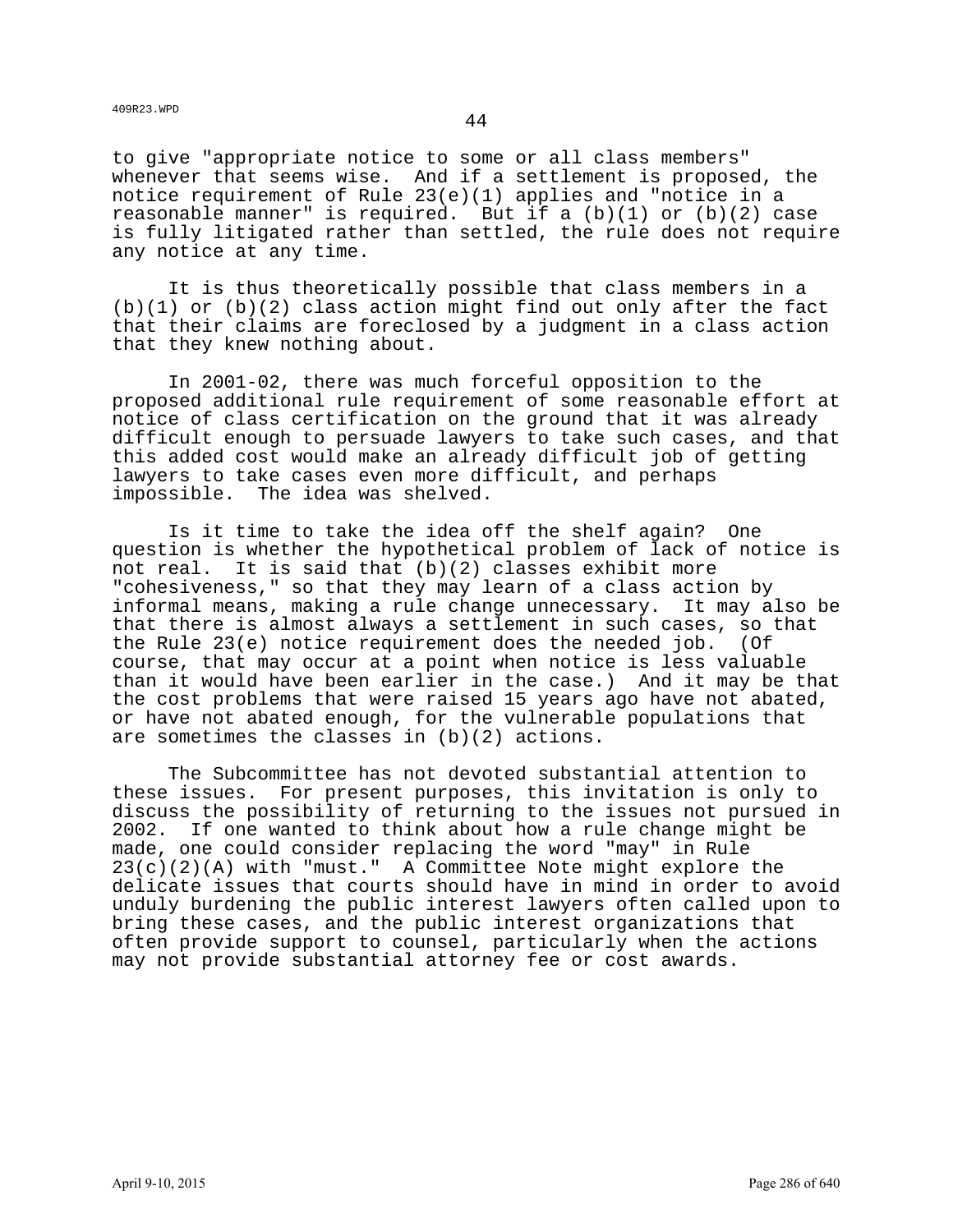#### Appendix I

#### **Settlement Review Factors: 2000 Draft Note**

As an alternative approach to factors, particularly not on the list of four the conceptual draft rule endorses as mandatory findings for settlement approval, the following is an interim draft of possible Committee Note language considered during the drafting of current Rule 23(e).

Reviewing a proposed class-action settlement often will not be easy. Many settlements can be evaluated only after considering a host of factors that reflect the substance of the terms agreed upon, the knowledge base available to the parties and to the court to appraise the strength of the class's position, and the structure and nature of the negotiation process. A helpful review of many factors that may deserve consideration is provided by *In re: Prudential Ins. Co. America Sales Practice Litigation Agent Actions*, 148 F.3d 283, 316-324 (3d Cir.1998). Any list of these factors must be incomplete. The examples provided here are only examples of factors that may be important in some cases but irrelevant in others. Matters excluded from the examples may, in a particular case, be more important than any matter offered as an example. The examples are meant to inspire reflection, no more.

Many of the factors reflect practices that are not fully described in Rule 23 itself, but that often affect the fairness of a settlement and the court's ability to detect substantive or procedural problems that may make approval inappropriate. Application of these factors will be influenced by variables that are not listed. One dimension involves the nature of the substantive class claims, issues, or defenses. Another involves the nature of the class, whether mandatory or opt-out. Another involves the mix of individual claims — a class involving only small claims may be the only opportunity for relief, and also pose less risk that the settlement terms will cause sacrifice of recoveries that are important to individual class members; a class involving a mix of large and small individual claims may involve conflicting interests; a class involving many claims that are individually important, as for example a mass-torts personalinjury class, may require special care. Still other dimensions of difference will emerge. Here, as elsewhere, it is important to remember that class actions span a wide range of heterogeneous characteristics that are important in appraising the fairness of a proposed settlement as well as for other purposes.

Recognizing that this list of examples is incomplete, and includes some factors that have not been much developed in reported decisions, among the factors that bear on review of a settlement are these: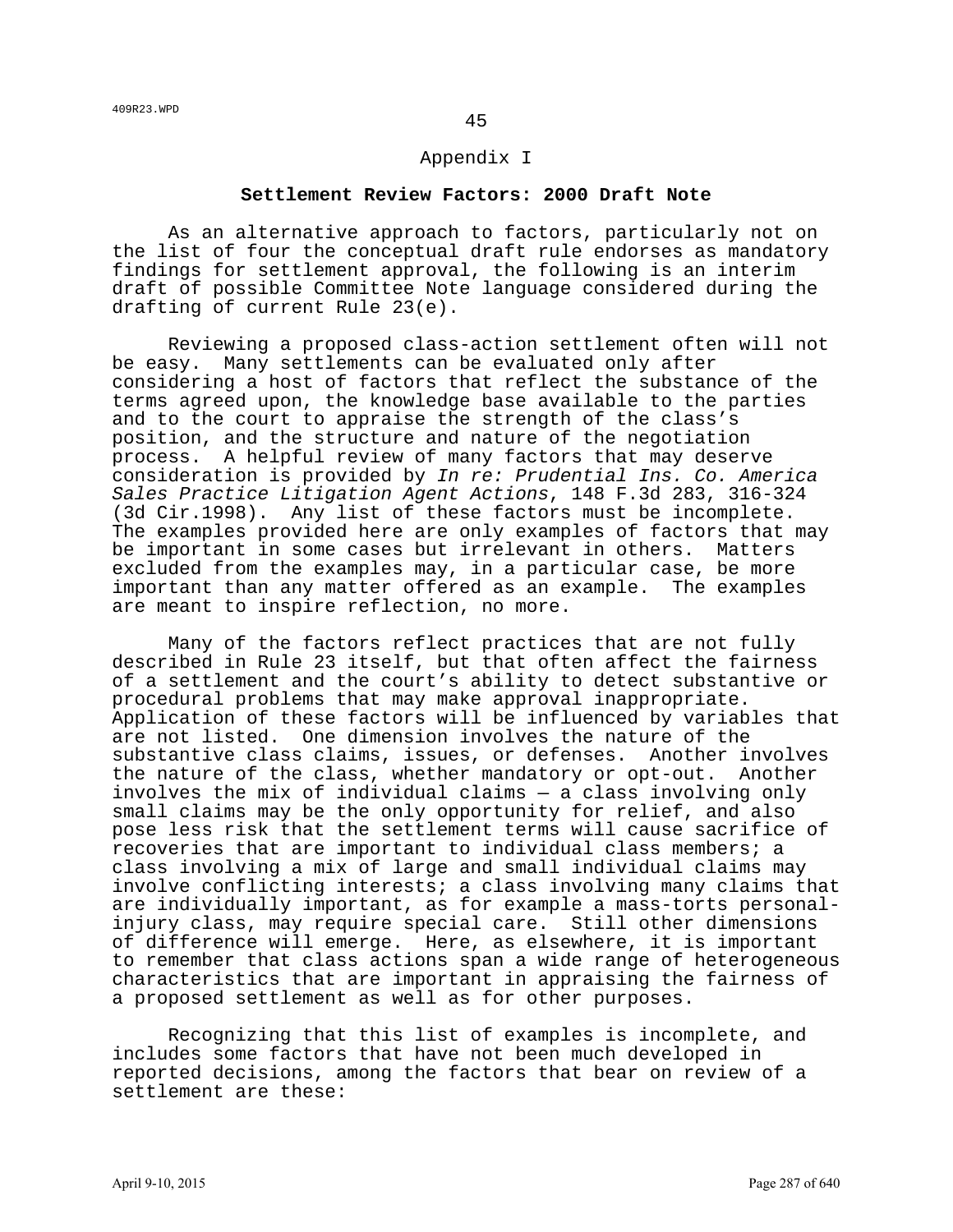- **(A)** a comparison of the proposed settlement with the probable outcome of a trial on the merits of liability and damages as to the claims, issues, or defenses of the class and individual class members;
- **(B)** the probable time, duration, and cost of trial;
- **(C)** the probability that the [class] claims, issues, or defenses could be maintained through trial on a class basis;
- **(D)** the maturity of the underlying substantive issues, as measured by the information and experience gained through adjudicating individual actions, the development of scientific knowledge, and other facts that bear on the ability to assess the probable outcome of a trial and appeal on the merits of liability and individual damages as to the claims, issues, or defenses of the class and individual class members;
- **(E)** the extent of participation in the settlement negotiations by class members or class representatives, a judge, a magistrate judge, or a special master;
- **(F)** the number and force of objections by class members;
- **(G)** the probable resources and ability of the parties to pay, collect, or enforce the settlement compared with enforcement of the probable judgment predicted under Rule  $23(e)(5)(A);$
- **(H)** the existence and probable outcome of claims by other classes and subclasses;
- **(I)** the comparison between the results achieved for individual class or subclass members by the settlement or compromise and the results achieved — or likely to be achieved  $-$  for other claimants;
- **(J)** whether class or subclass members are accorded the right to opt out of the settlement;
- **(K)** the reasonableness of any provisions for attorney fees, including agreements with respect to the division of fees among attorneys and the terms of any agreements affecting the fees to be charged for representing individual claimants or objectors;
- **(L)** whether the procedure for processing individual claims under the settlement is fair and reasonable;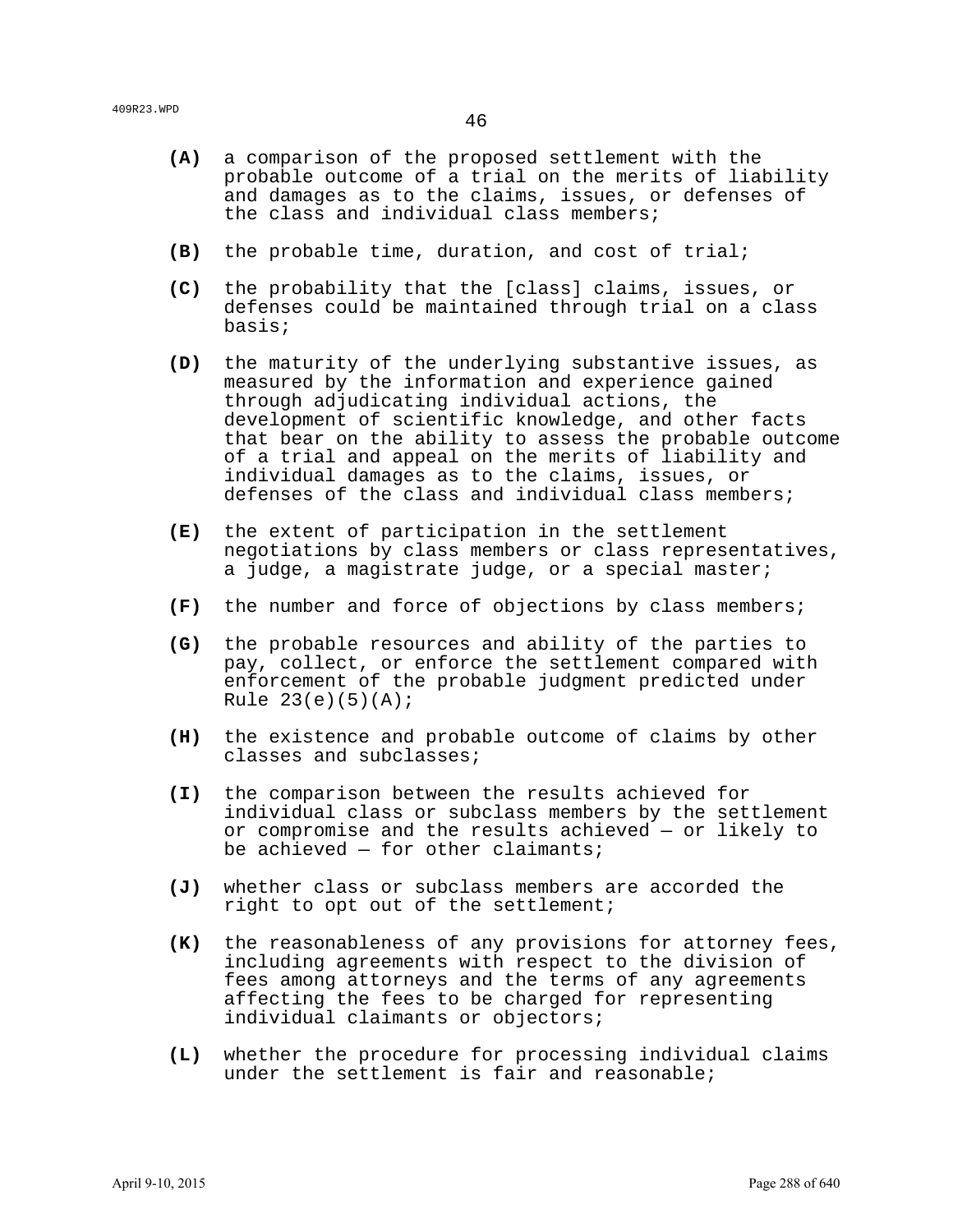- **(M)** whether another court has rejected a substantially similar settlement for a similar class; and
- **(N)** the apparent intrinsic fairness of the settlement terms.

Apart from these factors, settlement review also may provide an occasion to review the cogency of the initial class definition. The terms of the settlement themselves, or objections, may reveal an effort to homogenize conflicting interests of class members and with that demonstrate the need to redefine the class or to designate subclasses. Redefinition of the class or the recognition of subclasses is likely to require renewed settlement negotiations, but that prospect should not deter recognition of the need for adequate representation of conflicting interests. This lesson is entrenched by the decisions in *Ortiz v. Fibreboard Corp.*, 527 U.S. 815 (1999), and *Amchem Prods., Inc. v. Windsor*, 521 U.S. 591 (1997).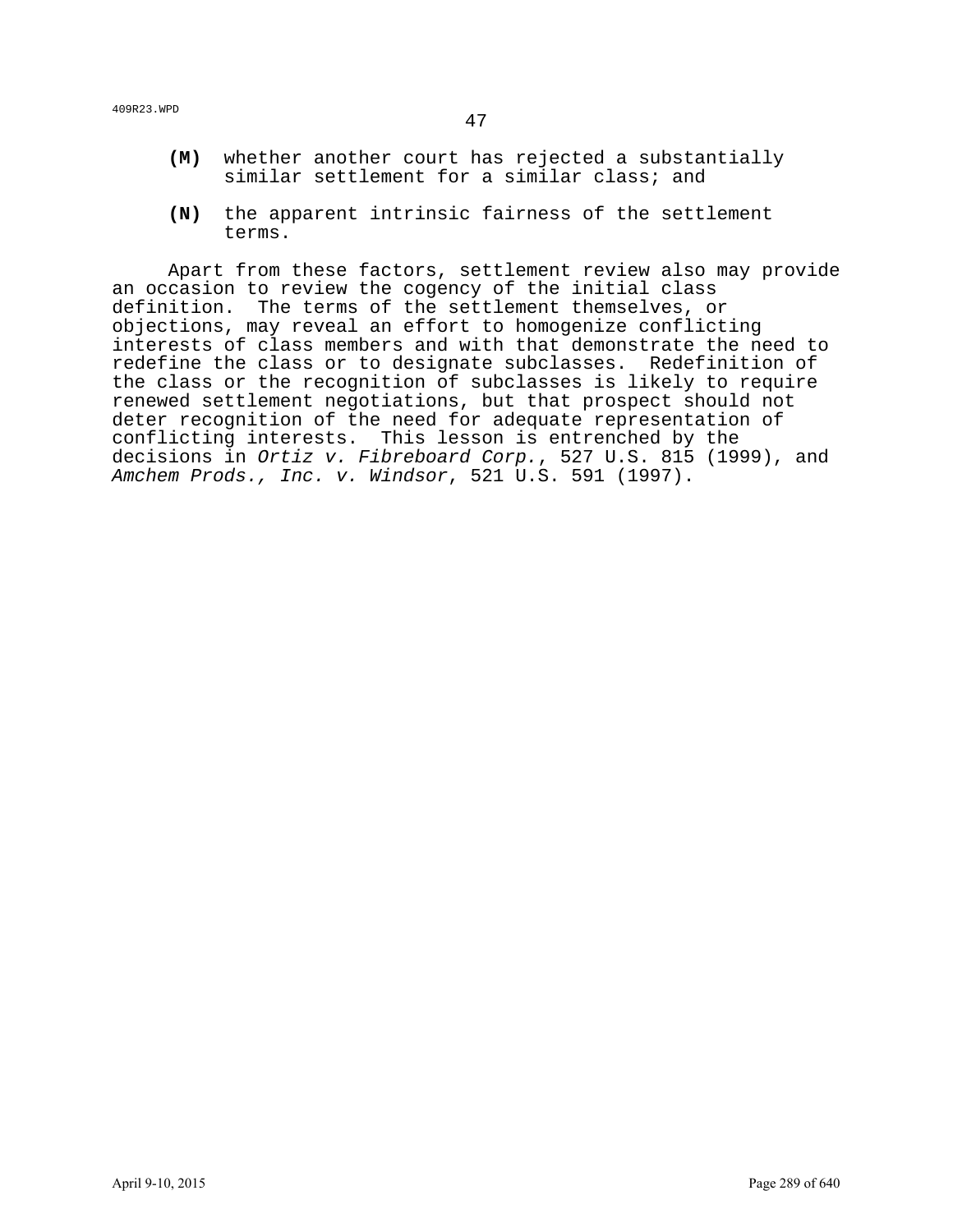#### Appendix II

# **Prevailing Class Action Settlement Approval Factors Circuit-By-Circuit**

# **First Circuit**

No "single test." See: In re Compact Disc Minimum Advertised Price Antitrust Litigation, 216 F.R.D. 197-206-207 (D. Me. 2003) (Hornby, J.):

"There is no single test in the First Circuit for determining the fairness, reasonableness and adequacy of a proposed class action settlement. In making this assessment, other circuits generally consider the negotiating process by which the settlement was reached and the substantive fairness of the terms of the settlement compared to the result likely to be reached at trial. See, e.g., Weinberger v. Kendrick, 698 F.2d 61, 73-74 (2d Cir. 1982). Specifically, the appellate courts consider some or all of the following factors: (1) comparison of the proposed settlement with the likely result of litigation; (2) reaction of the class to the settlement; (3) stage of the litigation and the amount of discovery completed; (4) quality of counsel; (5) conduct of the negotiations; and (6) prospects of the case, including risk, complexity, expense and duration. [citing cases.] Finally, the case law tells me that a settlement following sufficient discovery and genuine arm's-length negotiation is presumed fair." [citing cases.]

## **Second Circuit**

"*Grinnell* Factors"

*City of Detroit v. Grinnell*, 495 F.2d 448, 463 (2d Cir. 1974):

". . (1) the complexity, expense and likely duration of the litigation . . .; (2) the reaction of the class to the settlement  $\ldots$   $\ldots$  (3) the stage of the proceedings and the amount of discovery completed . . .; (4) the risks of establishing liability . . .; (5) the risks of establishing damages . . .; (6) the risks of maintaining the class action through the trial  $\ldots$   $\ldots$  (7) the ability of the defendants to withstand a greater judgment; (8) the range of reasonableness of the settlement fund in light of the best possible recovery . . .; (9) the range of reasonableness of the settlement fund to a possible recovery in light of all the attendant risks of litigation. . . ."

#### **Third Circuit**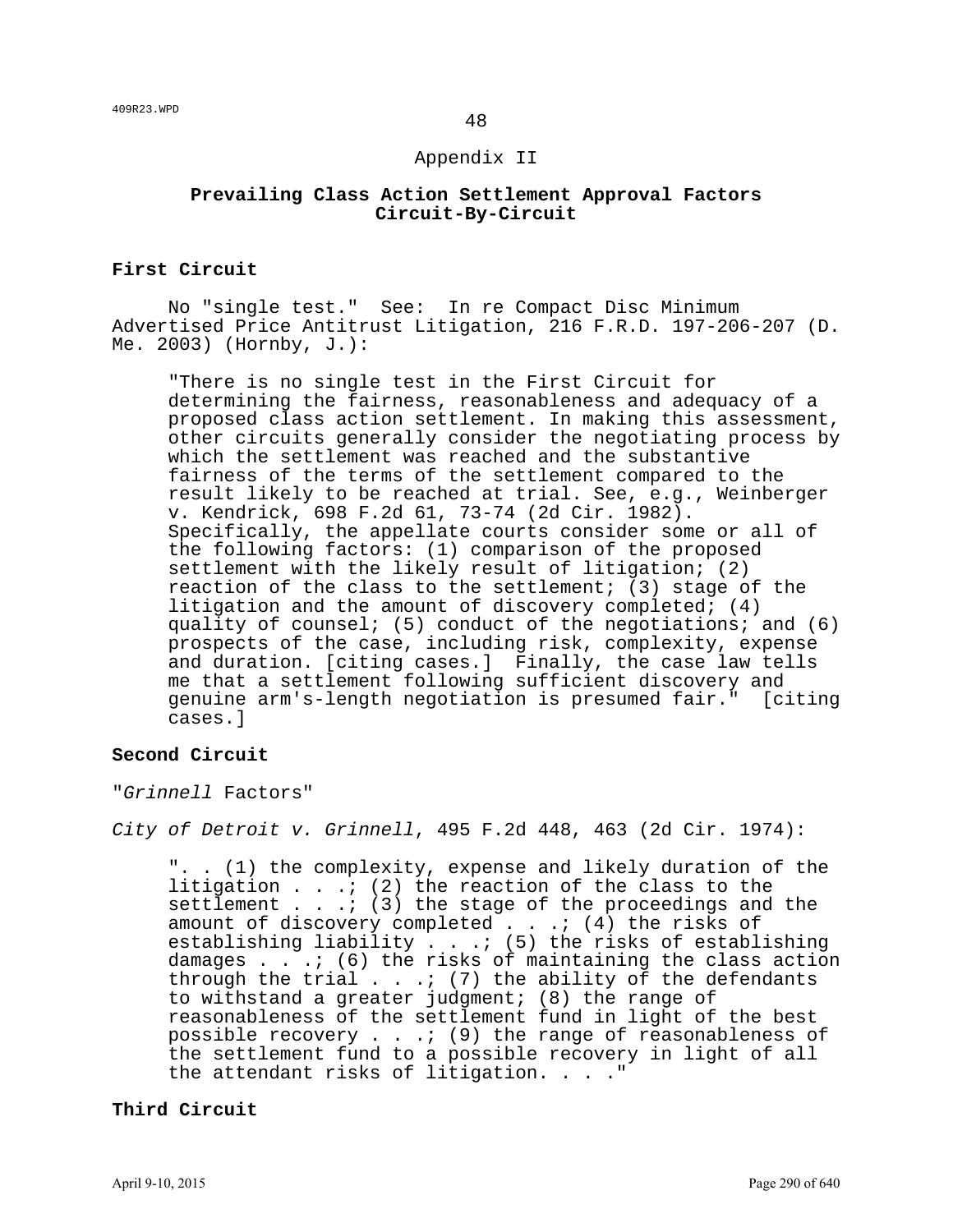"*Girsh* Factors" (adopts *Grinnell* factors)

*Girsh v. Jepson*, 521 F.2d 153, 157 (3rd Cir. 1975)

#### **Fourth Circuit**

"*Jiffy Lube* Factors"

*In re Jiffy Lube Securities Litigation*, 927 F.2d 155, 158-159 (4th Cir. 1991):

"In examining the proposed . . . settlement for fairness and adequacy under Rule 23(e), the district court properly followed the fairness factors listed in Maryland federal district cases which have interpreted the Rule 23(e) standard for settlement approval. See In re Montgomery County Real Estate Antitrust Litigation, 83 F.R.D. 305 (D. Md. 1979).) The court determined that the settlement was reached as a result of good-faith bargaining at arm's length, without collusion, on the basis of (1) the posture of the case at the time settlement was proposed, (2) the extent of discovery that had been conducted, (3) the circumstances surrounding the negotiations, and (4) the experience of counsel in the area of securities class action litigation. . . .

The district court's assessment of the adequacy of the settlement was likewise based on factors enumerated in Montgomery: (1) the relative strength of the plaintiffs' case on the merits, (2) the existence of any difficulties of proof or strong defenses the plaintiffs are likely to encounter if the case goes to trial, (3) the anticipated duration and expense of additional litigation, (4) the solvency of the defendants and the likelihood of recovery on a litigated judgment, and (5) the degree of opposition to the settlement."

# **Fifth Circuit**

#### "*Reed* Factors"

*Reed v. General Motors Corp.*, 703 F.2d 170, 172 (5th Cir. 1983):

"(There are six focal facets: (1) the existence of fraud or collusion behind the settlement; (2) the complexity, expense, and likely duration of the litigation; (3) the stage of the proceedings and the amount of discovery completed; (4) the probability of plaintiffs' success on the merits; (5) the range of possible recovery; and (6) the opinions of the class counsel, class representatives, and absent members."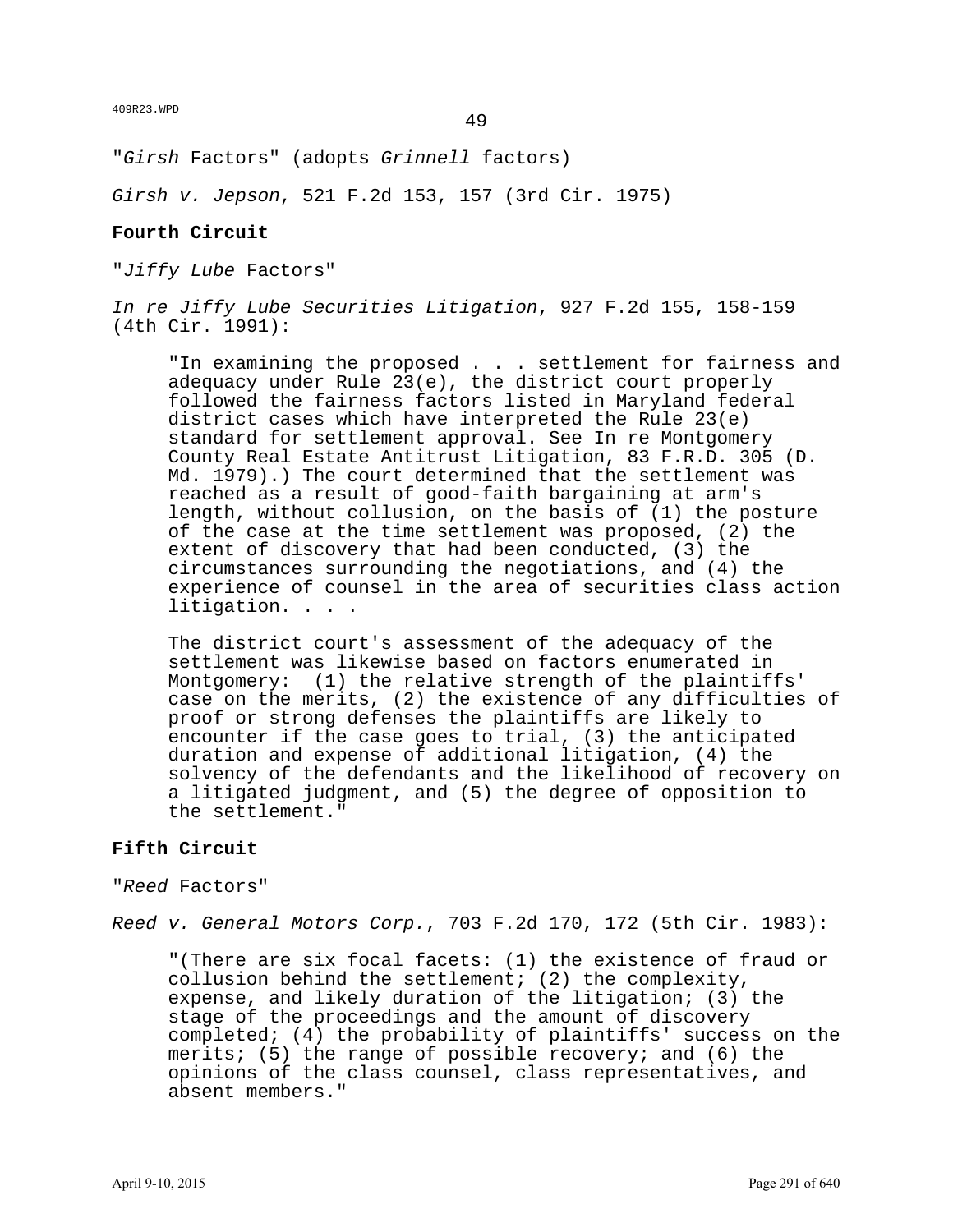409R23.WPD

# **Sixth Circuit**

## "*UAW* Factors"

*Int'l Union, United Auto. Workers, etc. v. General Motors Corp.*, 497 F.3d 615 (Sixth Cir. 2007):

"Several factors guide the inquiry: (1) the risk of fraud or collusion; (2) the complexity, expense and likely duration of the litigation; (3) the amount of discovery engaged in by the parties; (4) the likelihood of success on the merits; (5) the opinions of class counsel and class representatives; (6) the reaction of absent class members; and (7) the public interest. See Granada Invs., Inc. v. DWG Corp., 962 F.2d 1203, 1205 (6th Cir. 1992); Williams v. Vukovich, 720 F.2d 909, 922-23 (6th Cir. 1983).

# **Seventh Circuit**

"*Armstrong* Factors"

*Armstrong v. Jackson*, 616 F.2d 305, 315 (7th Cir. 1980):

"Although review of class action settlements necessarily proceeds on a case-by-case basis, certain factors have been consistently identified as relevant to the fairness determination. The district court's opinion approving the settlement now before us listed these factors:

Among the factors which the Court should consider in judging the fairness of the proposal are the following:

"(1) " \* \* \* the strength of the case for plaintiffs on the merits, balanced against the amount offered in settlement';

"(2) "(T)he defendant's ability to pay';

"(3) "(T)he complexity, length and expense of further litigation';

"(4) "(T)he amount of opposition to the settlement';"

Professor Moore notes in addition the factors of:

 $" (1) * * * *$ 

"(2) Presence of collusion in reaching a settlement;

"(3) The reaction of members of the (class to the settlement;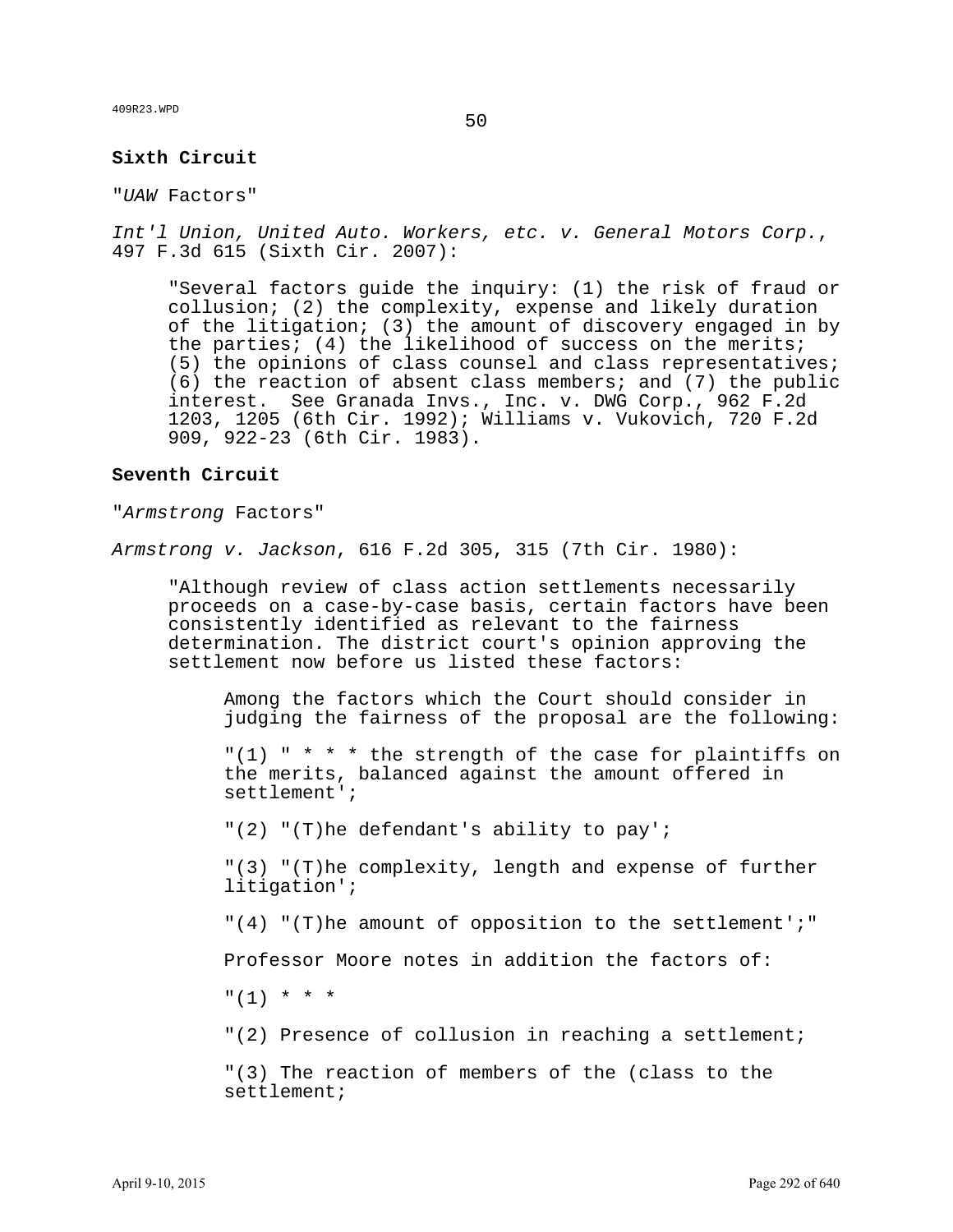"(4) The opinion of competent counsel;

"(5) The stage of the proceedings and the amount of discovery completed."

3B Moore's Federal Practice P 23.80(4) at 23-521 (2d ed. 1978)"

## **Eighth Circuit**

"*Grunin* Factors"

*Grunin v. International House of Pancakes*, 513 F.2d 114, 124 (8th Cir. 1975):

"The district court must consider a number of factors in determining whether a settlement is fair, reasonable, and adequate: the merits of the plaintiff's case, weighed against the terms of the settlement; the defendant's financial condition; the complexity and expense of further litigation; and the amount of opposition to the settlement. Grunin, 513 F.2d at 124. . . .; Van Horn v. Trickey, 840 F.2d 604, 607 (8th Cir. 1988)."

#### **Ninth Circuit**

"*Hanlon* Factors"

*Hanlon v. Chrysler Corp.*, 150 F.3d 1011, 1026 (9th Cir. 1998):

"Assessing a settlement proposal requires the district court to balance a number of factors: the strength of the plaintiffs' case; the risk, expense, complexity, and likely duration of further litigation; the risk of maintaining class action status throughout the trial; the amount offered in settlement; the extent of discovery completed and the stage of the proceedings; the experience and views of counsel; the presence of a governmental participant; and the reaction of the class members to the proposed settlement."

# **Tenth Circuit**

"*Jones* Factors"

*Jones v. Nuclear Pharmacy*, 741 F.2d 322 (10th Cir. 1984):

"In exercising its discretion, the trial court must approve a settlement if it is fair, reasonable and adequate. In assessing whether the settlement is fair, reasonable and adequate the trial court should consider:

(1) whether the proposed settlement was fairly and honestly negotiated;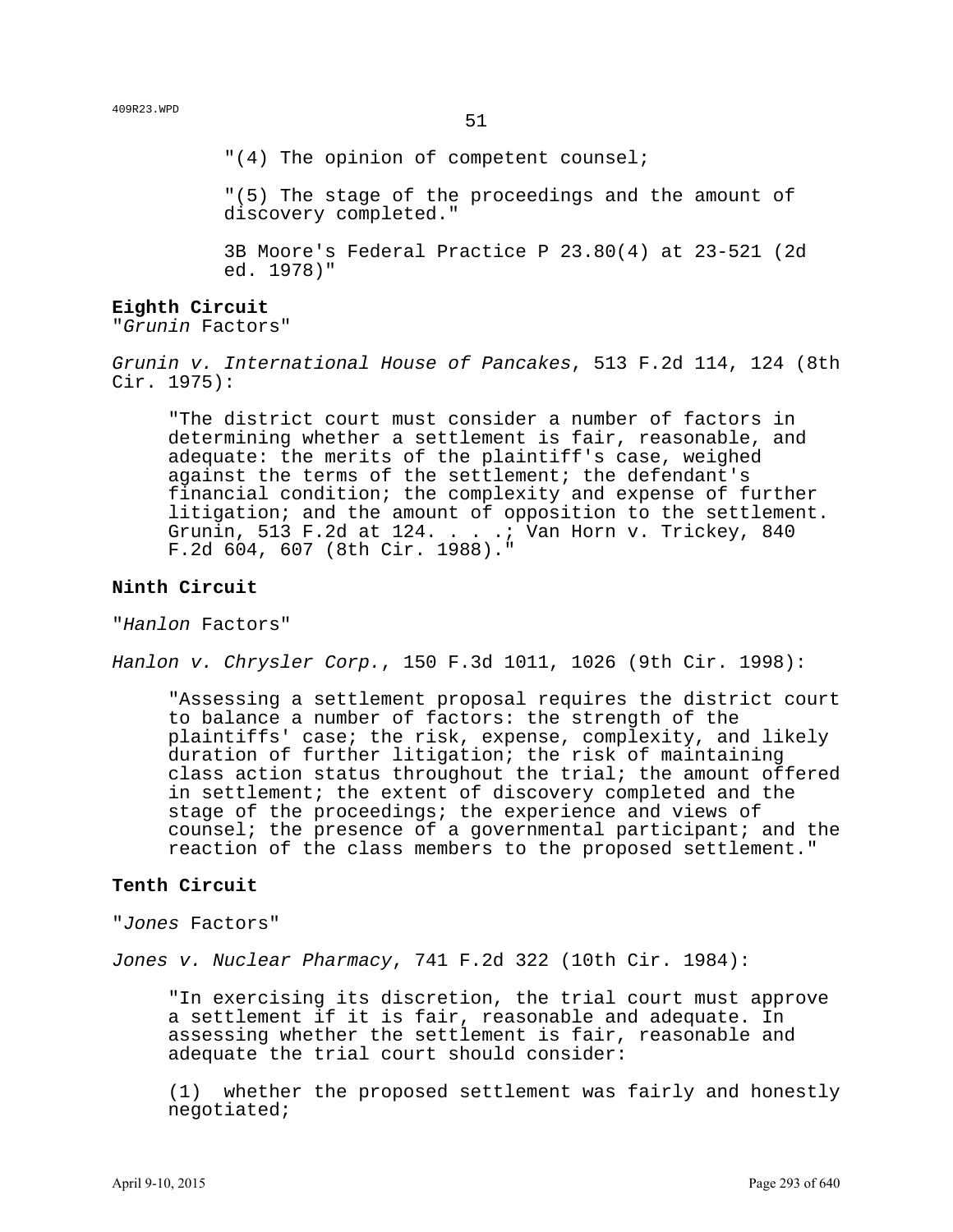(2) whether serious questions of law and fact exist, placing the ultimate outcome of the litigation in doubt;

(3) whether the value of an immediate recovery outweighs the mere possibility of future relief after protracted and expensive litigation; and

(4) the judgment of the parties that the settlement is fair and reasonable."

#### **Eleventh Circuit**

"*Bennett* Factors"

*Bennett v. Behring Corp.*, 737 F.2d 982, 986 (11th Cir. 1984) (quoting Cotton v. Hinton, 559 F.2d at 1330-31 (5th Cir. 1977):

"Our review of the district court's order reveals that in approving the subject settlement, the court carefully identified the guidelines established by this court governing approval of class action settlements. Specifically, the court made findings of fact that there was no fraud or collusion in arriving at the settlement and that the settlement was fair, adequate and reasonable, considering (1) the likelihood of success at trial; (2) the range of possible recovery;  $(3)$  the point on or below the range of possible recovery at which a settlement is fair, adequate and reasonable; (4) the complexity, expense and duration of litigation; (5) the substance and amount of opposition to the settlement; and (6) the stage of proceedings at which the settlement was achieved."

# **D.C. Circuit**

No "single test." Courts consider factors from other jurisdictions.

See *In re Livingsocial Marketing and Sales Practice Litigation*, 298 F.R.D. 1, 11 (D.R.C. 2013):

"There is "no single test" for settlement approval in this jurisdiction; rather, courts have considered a variety of factors, including: "(a) whether the settlement is the result of arms-length negotiations; (b) the terms of the settlement in relation to the strengths of plaintiffs' case; (c) the status of the litigation proceedings at the time of settlement; (d) the reaction of the class; and (e) the opinion of experienced counsel." In re Lorazepam & Clorazepate Antitrust Litig., 205 F. R. D. 369, 375 (D.D.C. 2002) ("Lorazect") (collecting cases)."

#### **Federal Circuit**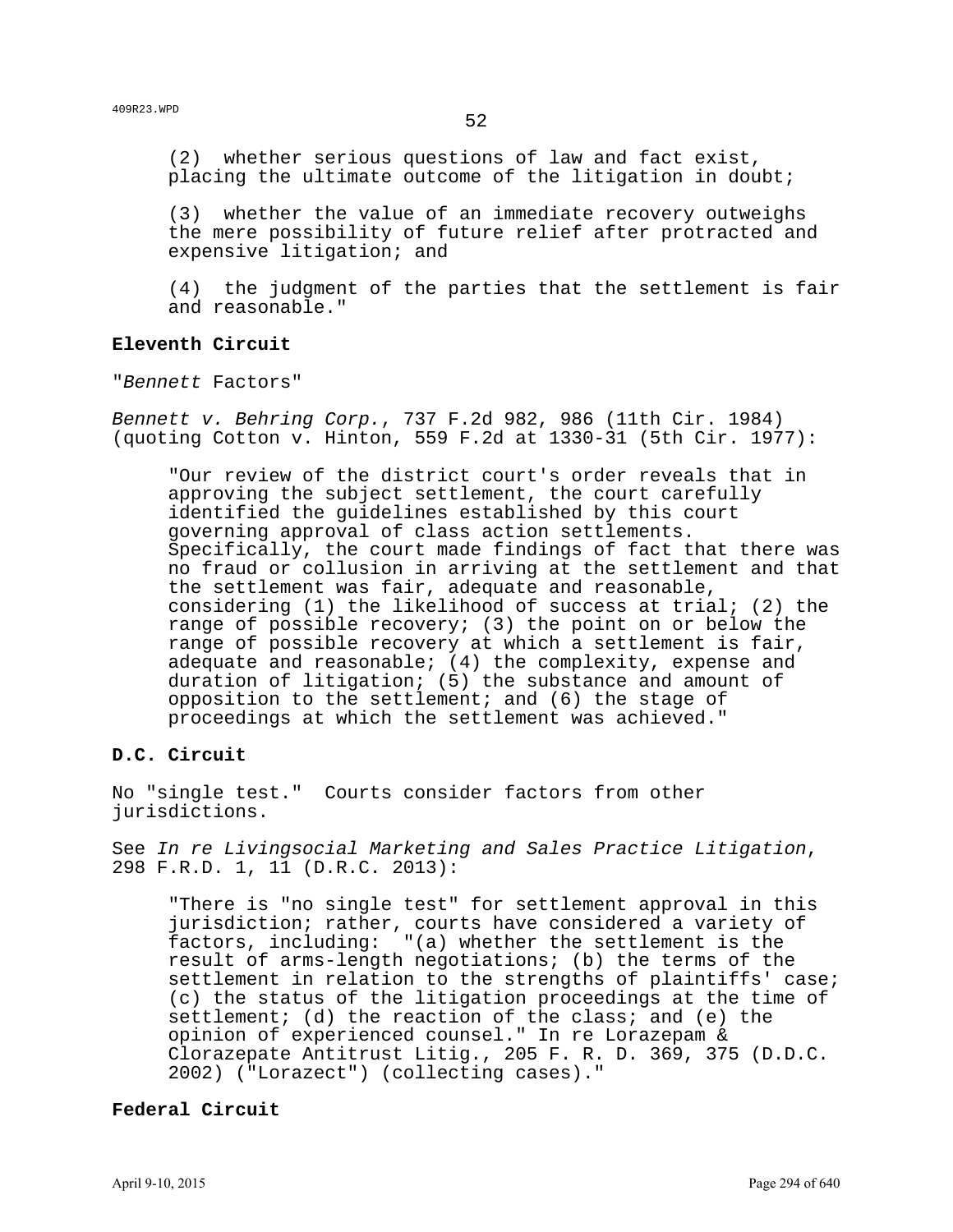*Dauphin Island Property Owners Assoc. v. United States*, 90 Fed. Cl. 95 (2009):

"The case law and rules of this court do not provide definitive factors for evaluating the fairness of a proposed settlement. Many courts have, however, considered the following factors in determining the fairness of a class settlement:

(1) The relative strengths of plaintiffs' case in comparison to the proposed settlement, which necessarily takes into account:

> (a) The complexity, expense and likely duration of the litigation; (b) the risks of establishing liability; (c) the risks of establishing damages; (d) the risks of maintaining the class action through trial; (e) the reasonableness of the settlement fund in light of the best possible recovery; (f) the reasonableness of the settlement fund to a possible recovery in light of all the attendant risks of litigation; (g) the stage of the proceedings and the amount of discovery completed; (h) the risks of maintaining the class action through trial;

(2) The recommendation of the counsel for the class regarding the proposed settlement, taking into account the adequacy of class counsels' representation of the class;

(3) The reaction of the class members to the proposed settlement, taking into account the adequacy of notice to the class members of the settlement terms;

(4) The fairness of the settlement to the entire class;

(5) The fairness of the provision for attorney fees;

(6) The ability of the defendants to withstand a greater judgment, taking into account whether the defendant is a governmental actor or a private entity. . . .

Most importantly, this court must compare the terms of the settlement agreement with the potential rewards of litigation and consider the negotiation process through which agreement was reached."

#### **California**

*Kullar v. Foot Locker Retail Inc.*, 168 Cal. App. 4th 116, 128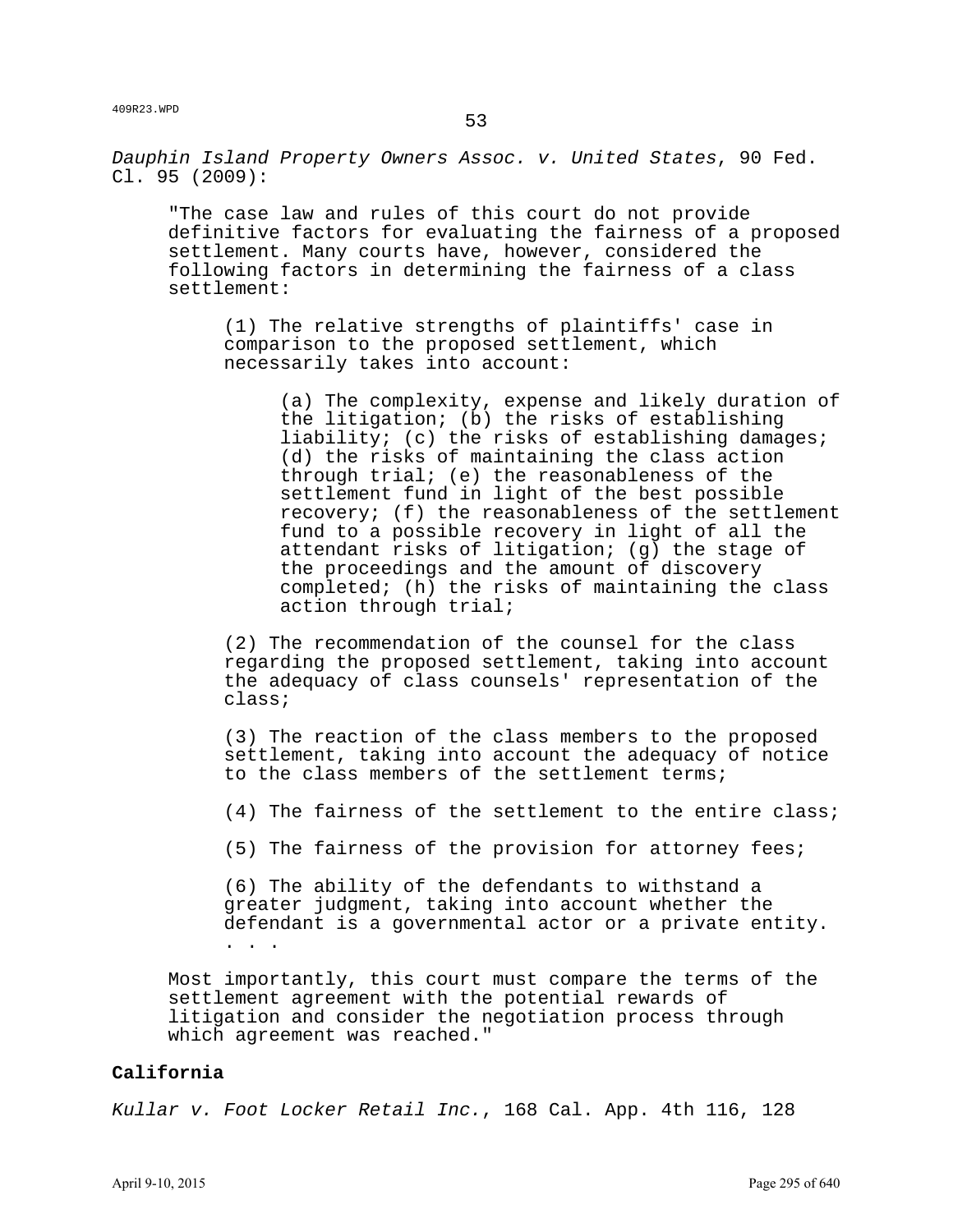(Cal. App. 2008) (quoting *Dunk v. Ford Motor Co.*, 48 Cal. App. 4th 1794, 1801 (Cal. App. 1996):

"The well-recognized factors that the trial court should consider in evaluating the reasonableness of a class action settlement agreement include "the strength of plaintiffs' case, the risk, expense, complexity and likely duration of further litigation, the risk of maintaining class action status through trial, the amount offered in settlement, the extent of discovery completed and the stage of the proceedings, the experience and views of counsel, the presence of a governmental participant, and the reaction of the class members to the proposed settlement."

# **Principles of Aggregate Litigation (ALI 2010)**

#### **§ 3.05 Judicial Review of the Fairness of a Class Settlement**

(a) Before approving or rejecting any classwide settlement, a court must conduct a fairness hearing. A court reviewing the fairness of a proposed class-action settlement must address, in on-the-record findings and conclusions, whether:

(1) the class representatives and class counsel have been and currently are adequately representing the class;

(2) the relief afforded to the class (taking into account any ancillary agreement that may be part of the settlement) is fair and reasonable given the costs, risks, probability of success, and delays of trial and appeal;

(3) class members are treated equitably (relative to each other) based on their facts and circumstances and are not disadvantaged by the settlement considered as a whole; and

(4) the settlement was negotiated at arm's length and was not the product of collusion.

(b) The court may approve a settlement only if it finds, based on the criteria in subsection (a), that the settlement would be fair to the class and to every substantial segment of the class. A negative finding on any of the criteria specified in subsections  $(a)(1)-(a)(4)$  renders the settlement unfair. A settlement may also be found to be unfair for any other significant reason that may arise from the facts and circumstances of the particular case.

(c) The burden is on the proponents of a settlement to establish that the settlement is fair and reasonable to the absent class members who are to be bound by that settlement. In reviewing a proposed settlement, a court should not apply any